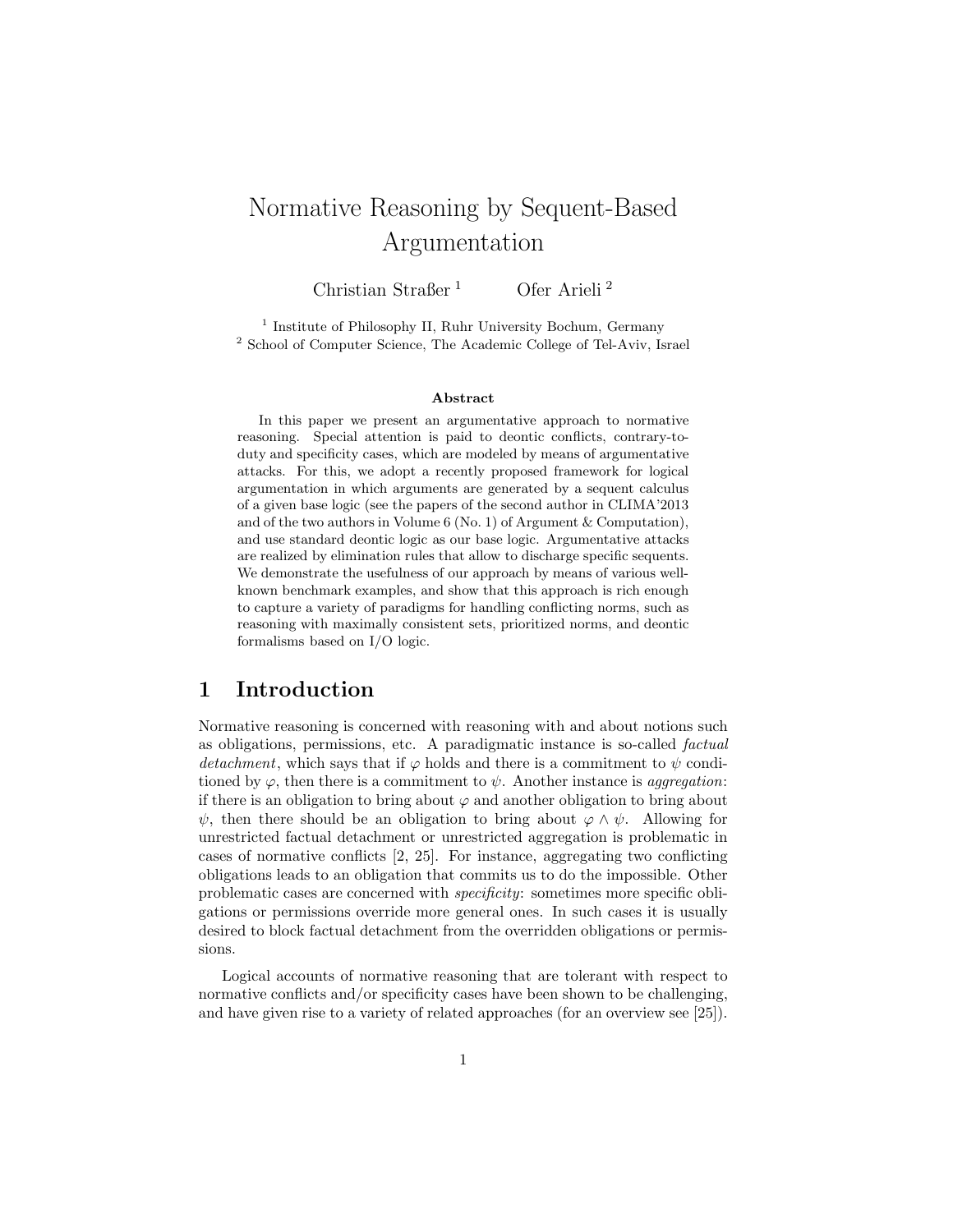In this paper we model normative reasoning by means of logical argumentation. Given a set of facts and a set of possibly conflicting and interdependent conditional obligations or permissions, we will show that this model helps us to identify conflict-free sets that are apt to guide the actions of a user. It will follow that the entailment relations that are obtained in our framework offer conflict-handling mechanisms for various types of conflicts, and as such they are adaptive to different application contexts.

Our starting point in modeling normative reasoning is concerned with Dung's well-known *abstract argumentation frameworks* [17]. These frameworks consist of a set of abstract objects (the 'arguments') and an attack relation between them. Their role is to serve as a tool to analyze and reason with arguments. Various procedures for selecting accepted arguments have been proposed, based on the dialectical relationships between the arguments. Usually, these methods avoid selecting arguments that conflict with each other and allow to respond to every possible attack on the argumentative stance with a counter-argument.

For formalizing normative reasoning we need to enhance abstract argumentation in order to model the structure of arguments. There are various ways of doing so, like those in [18] and [41]. In this paper, we settle for the representation in terms of sequents [3] (see also [5]). One advantage of this approach is that it immediately equips us with dynamic proof procedures in the style of adaptive logics [7, 47] that allow for automated reasoning [4]. Another advantage is that we can plug-in any Tarskian logic that comes with an adequate sequent calculus as a base logic that produces our arguments (as in [3, 5]).

In this paper (which is an extended version of [48]) we use SDL (standard deontic logic) as our base logic (see Section 2). In this context, the modality O is used to model obligations and permissions are modeled by P, defined by  $\neg$ O $\neg$ . Accordingly, arguments are sequents of the form  $\Gamma \Rightarrow \phi$  (for some finite set of formulas  $\Gamma$  and a formula  $\phi$ ), which are derivable in a sequent calculus for SDL, extending Gentzen's calculus  $LK$  for classical logic [22]. Attacks between arguments are represented by attack rules that allow to derive elimination sequents of the form  $\Gamma \not\Rightarrow \phi$ , whose effect is the canceling or discharging of  $\Gamma \Rightarrow \phi$  (see [3]).

The following example illustrates (still on the intuitive level) how the sequentbased argumentation framework described above models normative reasoning.

Example 1 Consider the following example by Horty [29]:

- When served a meal one should not eat with fingers.
- However, if the meal is asparagus one should eat with fingers.

These statements may be represented, respectively, by the formulas  $m \supset O \neg f$ and  $(m \wedge a) \supset$  Of. Now, in case asparagus is indeed served  $(m \wedge a)$  we expect to derive the (unconditional) obligation to eat with fingers  $(\hat{O}f)$  rather than to not eat with fingers  $(0-f)$ . This is a paradigmatic case of *specificity*: a more specific obligation cancels (or overrides) a less specific obligation. In our setting this will be handled by an attack rule advocating specificity (see Example 2 below), according to which the argument  $\{m, a, (m \wedge a) \supset \mathbf{0}\}\Rightarrow \mathbf{0}$  attacks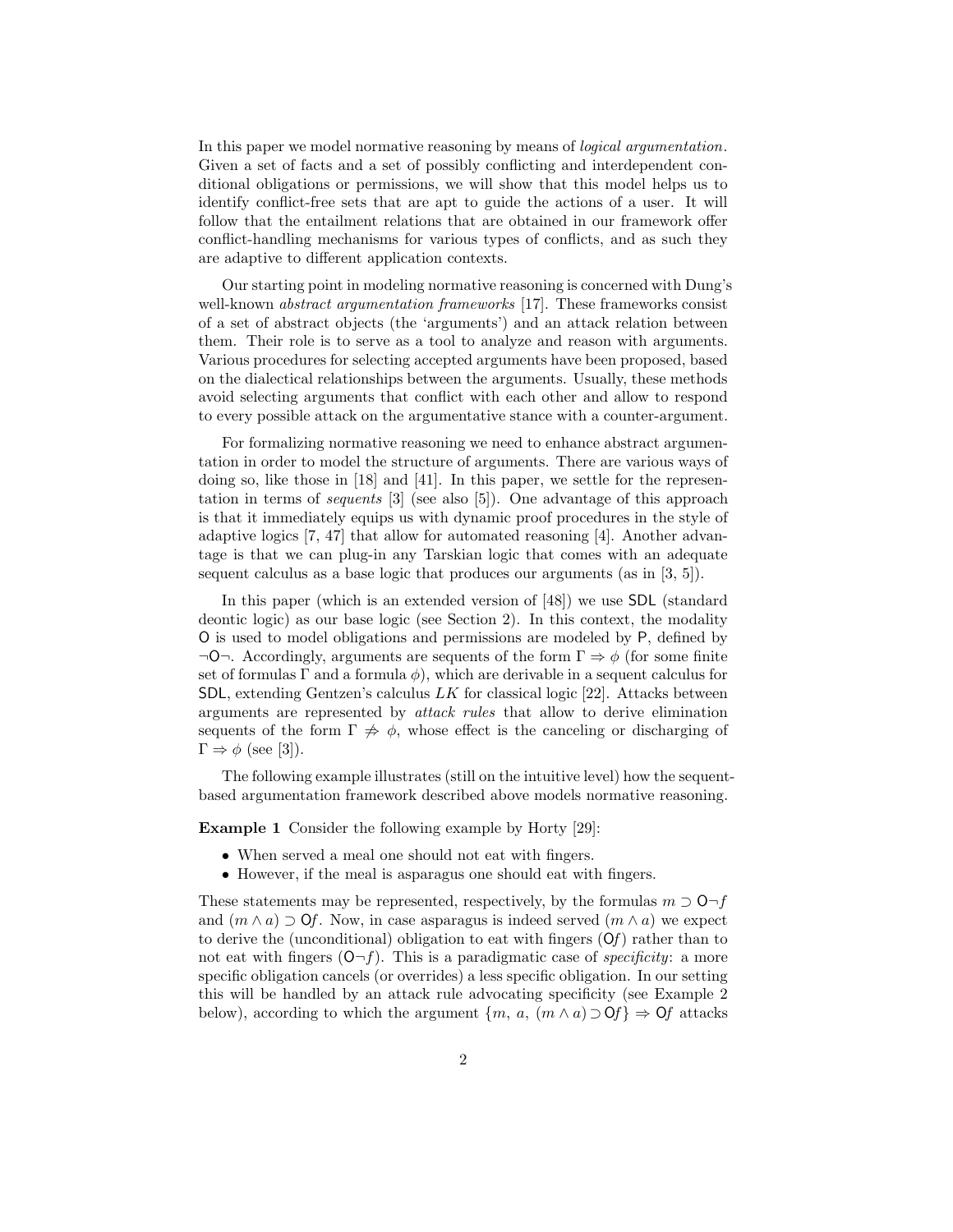the argument  $\{m, m \supset O \neg f\} \Rightarrow O \neg f$ , and as a consequence Of will be inferable in this case while  $O-f$  will not.

The rest of this paper is divided to the following three parts:

- In the first part (Sections 2 and 3) we set up our framework. In Section 2 we define the base logic SDL and its sequent calculus  $C_{SDL}$ , which underly argumentation frameworks for normative reasoning. The latter are introduced in Section 3, where  $C_{SDL}$  is augmented with a variety of attack rules for resolving conflicts among norms.
- In the second part of the paper (Sections 4–6) we illustrate reasoning in our framework by means of examples and relations to similar forms of reasoning. Section 4 is devoted to unconditional obligations. In this section we show, among others, that already by this kind of reasoning we are able to characterize within our framework the Rescher–Manor method for reasoning with maximally consistent subsets [43] (see also [52]), its strengthening by Benferhat, Dubois and Prade [9], and Brewka's approach to reasoning with preferred theories [11]. In Section 5 we allow also conditional obligations and demonstrate the usefulness of our approach by means of several well-known examples, such as Horty's conflict [29] discussed above, Forrester's Gentle Murderer scenario [20], Chisholm's paradox [16], and Caminada's deontic conflict [14]. In Section 6 we consider some enhancements of our framework which allow for more flexibility in the handling of relations between different forms of attacks.
- The last part of the paper (Sections 7 and 8) is devoted to further comparative studies and discussions. In Section 7 we relate our approach to formalisms that are based on Makinson and Van Der Torre's Input/Output logics [33]. In Section 8 we compare our approach to other deontic approaches (like Nute's defeasible logic [37, 38]) and conclude by providing an outlook.

#### 2 The Base Logic SDL

The base logic that we shall use in this paper is SDL (standard deontic logic, i.e., the normal modal logic KD). The underlying language  $\mathcal{L}_{SDL}$  consists of a propositional constant  $\perp$  (representing falsity), the standard operators for negation ¬, conjunction ∧, disjunction ∨, and implication ⊃, and the modal operator O representing obligations. Thus, for instance, the conditional obligation  $\phi \supset Q\psi$  may be intuitively understood as " $\phi$  commits to bring about  $\psi$ ". We denote the fragment of the language without modal operators by  $\mathcal{L}$ .

We shall denote formulas in  $\mathcal{L}_{SDL}$  by the lower Greek letter  $\psi, \phi$ , and finite sets of formulas by the upper Greek letters  $\Gamma, \Delta, \Sigma$ . Arbitrary (i.e., possibly infinite) sets of formulas in  $\mathcal{L}_{SDL}$  are denoted by the calligraphic uppercase letters  $\mathcal S$  or  $\mathcal T$ . As usual, we incorporate the modality P for representing permissions, where P $\psi$  is defined by  $\neg$ O $\neg \psi$ . Also, we shall abbreviate the formula  $\bot \supset \bot$  by ⊤, abbreviate (φ ⊃ ψ) ∧ (ψ ⊃ φ) by φ ≡ ψ, write OS for the set {Oψ | ψ ∈ S},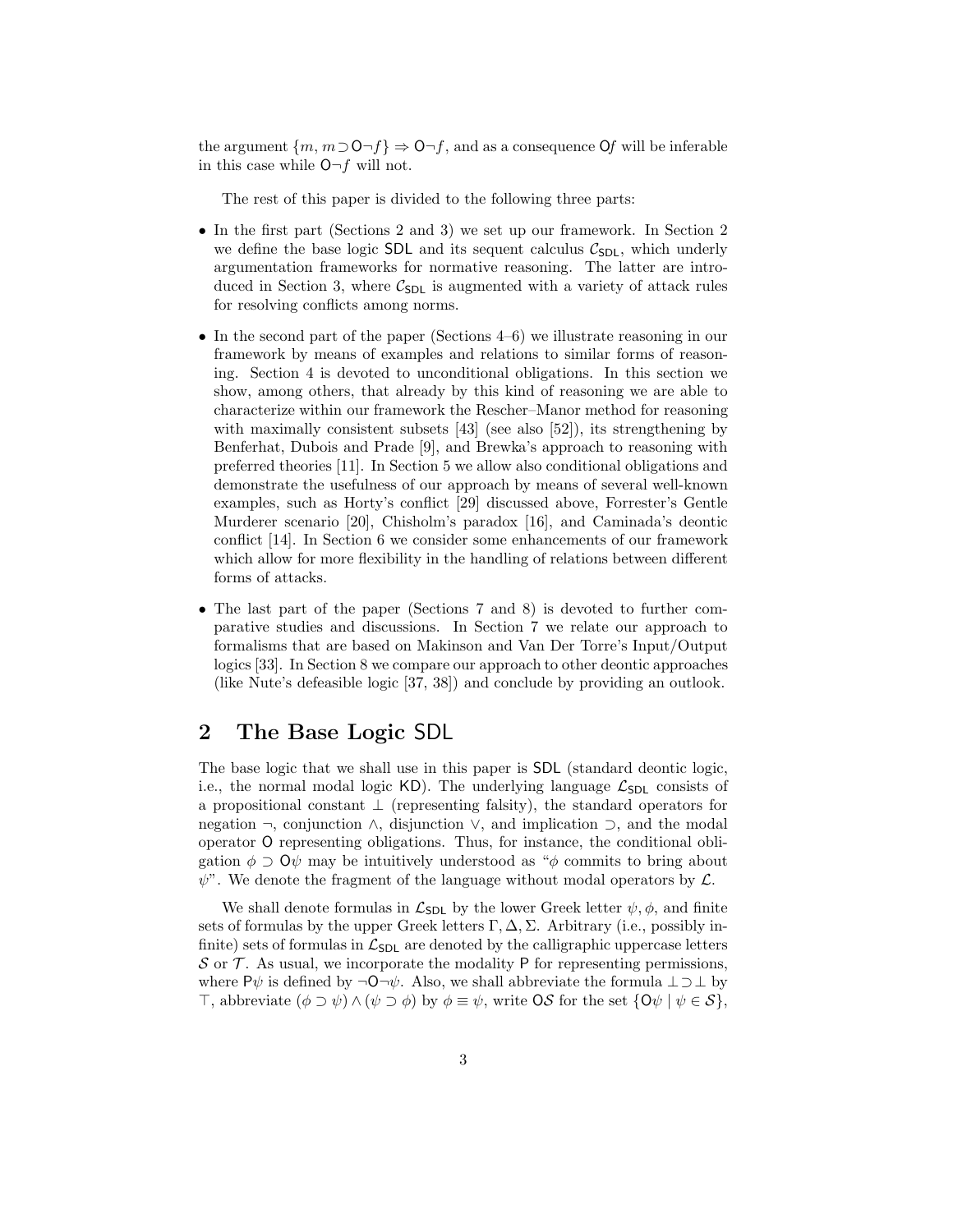denote  $\Lambda \Gamma$  for the conjunction of the formulas in the (finite) set  $\Gamma$ , and write  $\Gamma_F$  for a (finite) set of modal-free (i.e., non-modal) formulas in the language  $\mathcal{L}$ .

Reasoning with SDL is done by  $\mathcal{L}_{SDL}$ -sequents (or just sequents, for short), that is: expressions of the form  $\Gamma \Rightarrow \psi$ , where  $\Gamma$  is a finite set of  $\mathcal{L}_{\text{SDL}}$ -formulas and  $\Rightarrow$  is a symbol that does not appear in  $\mathcal{L}_{SDL}$ . In what follows, we shall denote  $\mathsf{Prem}(\Gamma \Rightarrow \psi) = \Gamma$ .

Given a set S of formulas in  $\mathcal{L}_{SDL}$ , we say that a formula  $\psi$  follows from S (in SDL), and denote this by  $S \vdash_{SDL} \psi$ , if there is a finite subset  $\Gamma \subseteq S$  such that the  $\mathcal{L}_{SDL}$ -sequent  $\Gamma \Rightarrow \psi$  is provable in the sequent calculus  $\mathcal{C}_{SDL}$  shown in Figure 1. Note that  $C_{\text{SDL}}$  is the same as Gentzen's well-known sequent calculus LK for classical propositional logic, extended with rules for the modal operator O [50]. It is easy to verify that ⊢<sub>SDL</sub> is a Tarskian consequence relation (that is, it is reflexive, monotonic and transitive).

| <b>Axioms:</b> $\psi \Rightarrow \psi$ |                                                                                                                                                                 |  |                                                                                                                                                              |
|----------------------------------------|-----------------------------------------------------------------------------------------------------------------------------------------------------------------|--|--------------------------------------------------------------------------------------------------------------------------------------------------------------|
| <b>Structural Rules:</b>               | Weakening: $\frac{\Gamma \Rightarrow \Delta}{\Gamma \Gamma' \Rightarrow \Delta \Delta'}$                                                                        |  | Cut: $\frac{\Gamma_1 \Rightarrow \Delta_1, \psi \quad \Gamma_2, \psi \Rightarrow \Delta_2}{\Gamma_1, \Gamma_2 \Rightarrow \Delta_1, \Delta_2}$               |
| Logical Rules:                         |                                                                                                                                                                 |  |                                                                                                                                                              |
|                                        | $[\wedge \Rightarrow] \quad \frac{1}{\Gamma} \cdot \psi, \varphi \Rightarrow \Delta$                                                                            |  | $[\Rightarrow \land] \qquad \frac{\Gamma \Rightarrow \Delta, \psi \qquad \Gamma \Rightarrow \Delta, \varphi}{\Gamma \Rightarrow \Delta, \psi \land \varphi}$ |
|                                        | $[\vee \Rightarrow] \quad \frac{\Gamma, \psi \Rightarrow \Delta \quad \Gamma, \varphi \Rightarrow \Delta}{\Gamma, \psi \vee \varphi \Rightarrow \Delta}$        |  | $[\Rightarrow \vee]$ $\frac{\Gamma \Rightarrow \Delta, \psi, \varphi}{\Gamma \Rightarrow \Delta, \psi \vee \varphi}$                                         |
|                                        | $[\Box \Rightarrow] \quad \frac{\Gamma \Rightarrow \psi, \Delta \quad \Gamma, \varphi \Rightarrow \Delta}{\Gamma, \psi \Rightarrow \varphi \Rightarrow \Delta}$ |  | $[\Rightarrow \supset] \qquad \frac{\Gamma, \psi \Rightarrow \varphi, \Delta}{\Gamma \Rightarrow \psi \supset \varphi, \Delta}$                              |
|                                        | $\left[\neg \Rightarrow\right]$ $\frac{1 \Rightarrow \Delta, \psi}{\Gamma \rightarrow \psi}$                                                                    |  | $[\Rightarrow \neg]$ $\frac{\Gamma, \psi \Rightarrow \Delta}{\Gamma \Rightarrow \Delta, \neg \psi}$                                                          |
|                                        | $ \bot \Rightarrow   \Gamma, \bot \Rightarrow \Delta$                                                                                                           |  | $\Rightarrow \neg \bot \quad \Gamma \Rightarrow \Delta, \neg \bot$                                                                                           |
|                                        | KR: $\frac{\Gamma \Rightarrow \phi}{\Omega \Gamma \Rightarrow \Omega \phi}$                                                                                     |  | DR: $\frac{\Gamma \Rightarrow \phi}{\Omega \Gamma \Rightarrow \neg \Omega \neg \phi}$                                                                        |

Figure 1: The proof system  $C_{SDL}$ 

Note 1 Instead of basing SDL on classical propositional logic and LK, our framework also allows for other variants, such as incorporating intuitionistic logic and Gentzen's LJ. This may be justified by the fact that, e.g., legal or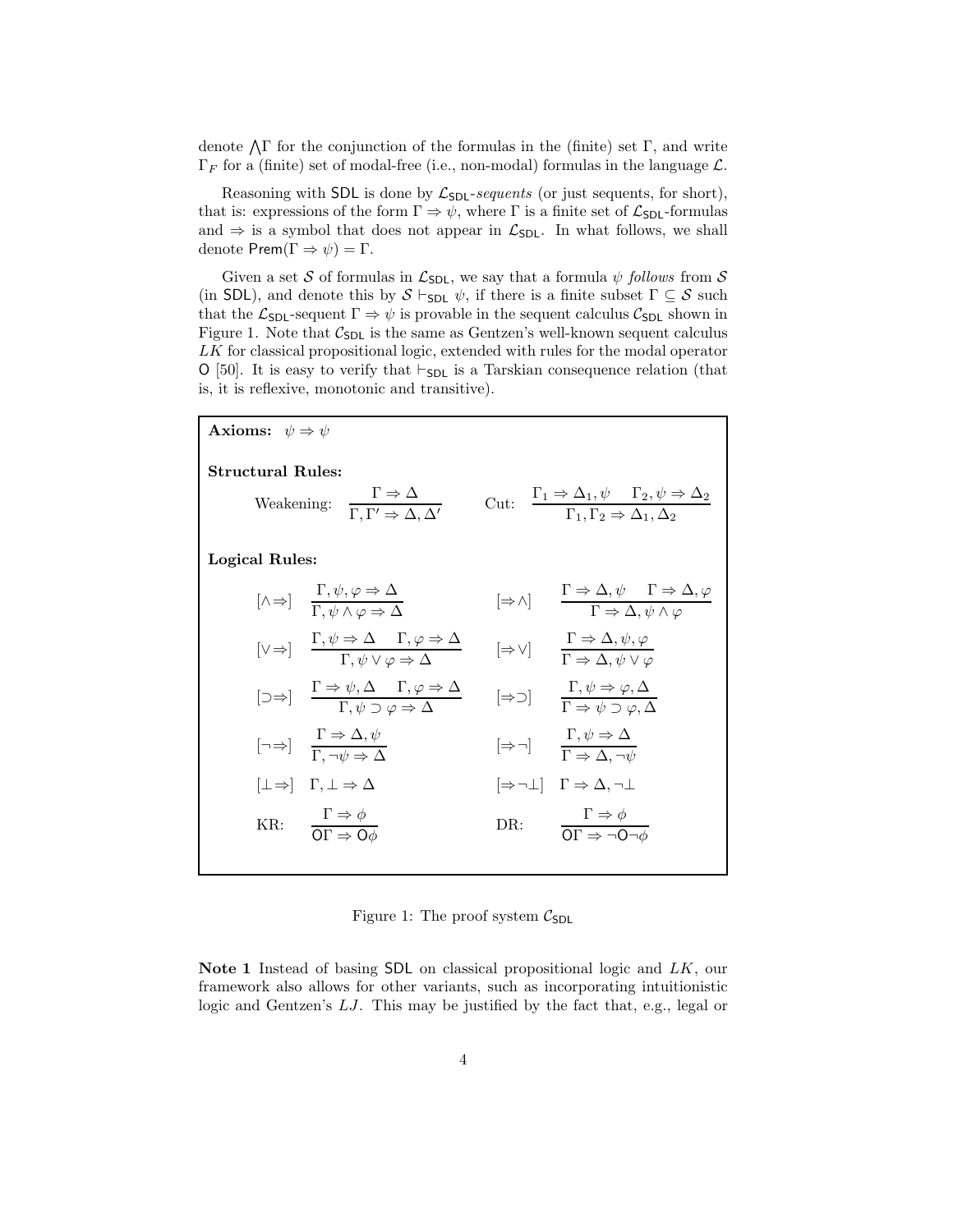medical systems often involve uncertainties, thus excluded middle is sometimes rejected in them, and proofs are required to be constructive. To keep things as simple as possible, we will proceed the discussion in terms of classical logic.

The logic SDL has the usual problems or 'paradoxes' that are associated with a material account of implication (such as  $\phi \supset (\psi \supset \phi)$ ) which in terms of conditional obligations becomes  $\mathsf{O}\phi \supset (\psi \supset \mathsf{O}\phi)$ : given an obligation to bring about  $\phi$ implies that under any condition  $\psi$  we have that very obligation). Furthermore, straightforward accounts of modeling conditional obligations with material implication is plagued with consistency problems for various types of conditional obligations (e.g., contrary-to-duty and specificity cases like those considered in the introduction). For instance, applying SDL to Forrester's example of the gentle murderer (see [20] and Example 8 below) results in triviality. The system developed in this paper may be seen as a sign of caution: although the 'paradoxes' of material implication are here to stay, we can give an account which solves the consistency problems and gives intuitive results for contrary-to-duty and specificity cases (as will be demonstrated below with various examples).

## 3 Argumentation for Normative Reasoning

In what has become the orthodox approach based on Dung's representation [17], formal argumentation is studied on the basis of so-called argumentation frameworks. In this section we consider argumentation frameworks for normative reasoning.

#### 3.1 Normative Argumentation Frameworks

An argumentation framework in its most abstract form is a directed graph, where the nodes present (abstract) arguments and the arrows present argumentative attacks, as defined next.

**Definition 1** An (abstract) argumentation framework [17] is a pair  $AF =$  $\langle Args, Attack\rangle$ , where Args is an enumerable set of elements, called (abstract) arguments, and Attack is a binary relation between arguments whose instances are called attacks.

When it comes to specific applications of formal argumentation it is often useful to provide an instantiation of (abstract) argumentation frameworks. Instantiations provide a specific account of the structure of arguments, and the concrete nature of argumentative attacks. There are various formal accounts available that provide frameworks for instantiating abstract argumentation, such as assumption-based argumentation [18], structured argumentation in the context of ASPIC [41], etc. Here we settle for a recently proposed account based on sequent-based calculi [3], which turns out to be a particularly useful framework for reasoning with argumentation systems (see also [5]).

The basic idea behind our instantiation is that, given a premise set  $S$  of formulas in  $\mathcal{L}_{SDL}$ , arguments are sequents  $\Gamma \Rightarrow \phi$  derivable in  $\mathcal{C}_{SDL}$  such that  $\Gamma \subseteq \mathcal{S}.$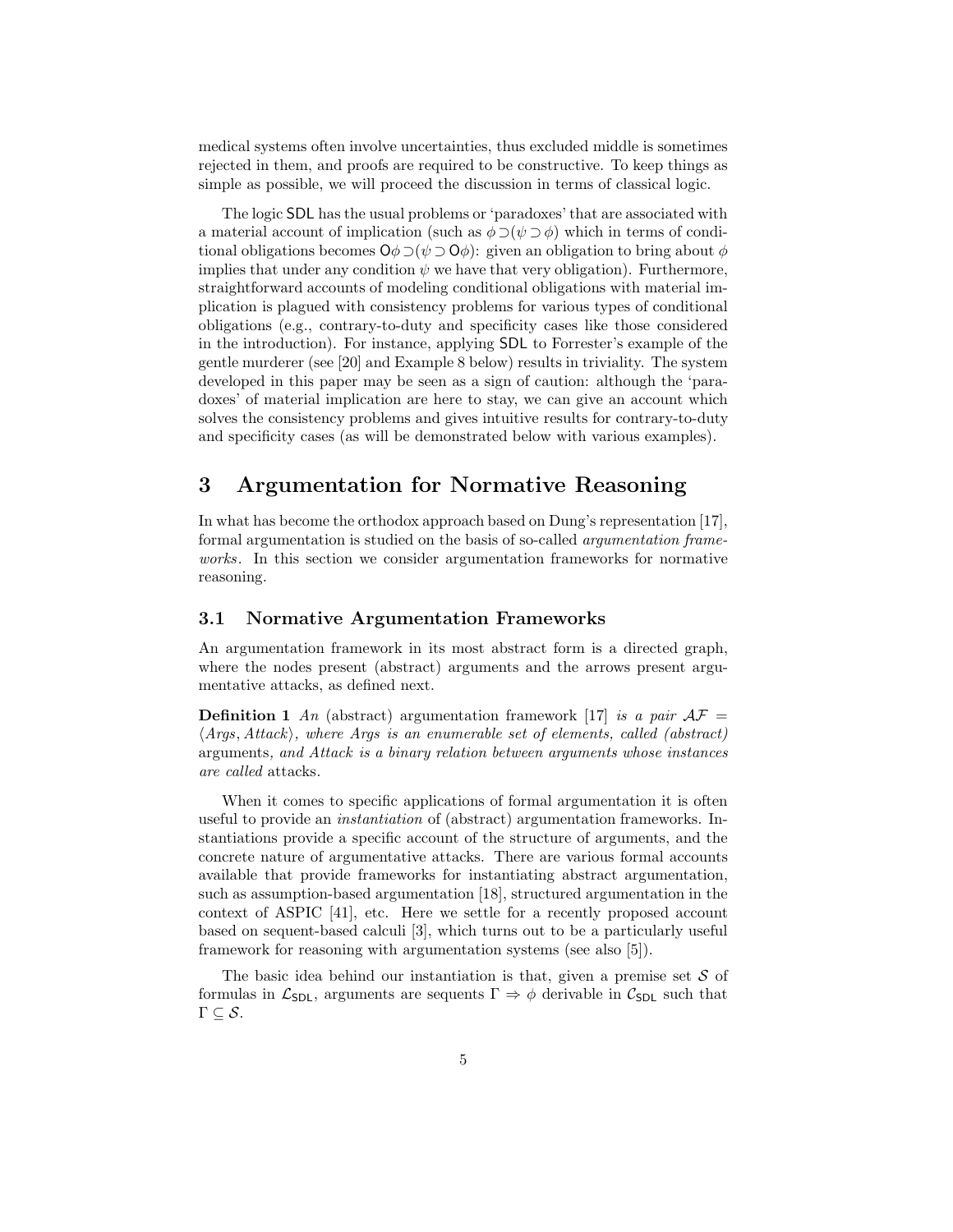**Definition 2** Arg(S) is the set of sequents of the form  $\Gamma \Rightarrow \psi$  for some finite  $\Gamma \subseteq \mathcal{S}$  that are derivable in  $\mathcal{C}_{\text{SDL}}$ .

For specifying the attack relations we complement  $C_{SDL}$  with sequent elim*ination rules*. Unlike the inference (or, sequent introduction) rules of  $C_{SDL}$ , the conclusions of sequent elimination rules are of the form  $\Gamma \not\Rightarrow \psi$ , and their intuitive meaning is the discharging of the sequent  $\Gamma \Rightarrow \psi$ .

We use attacks to model normative conflicts as well as conflict resolution by rules such as specificity (e.g., 'lex specialis' in legal contexts). Normative conflicts occur in cases in which one can construct arguments for conflicting obligations (and permissions).

Example 2 Consider the following sequent elimination rule:

$$
\mathsf{SpeReb} \quad \frac{\Gamma, \ \phi \supset \psi \Rightarrow \psi \quad \Gamma \Rightarrow \phi \quad \Gamma' \Rightarrow \phi' \quad \phi \Rightarrow \phi' \quad \psi \Rightarrow \neg \psi' \quad \Gamma', \ \phi' \supset \psi' \Rightarrow \psi'}{\Gamma', \ \phi' \supset \psi' \not\Rightarrow \psi'}
$$

The rule above (whose acronym stands for  $\text{Specificity}$  Rebuttal)<sup>1</sup> aims at formalizing the principle of specificity. It states that when two sequents Γ,  $\phi \supset \psi \Rightarrow \psi$ and  $\Gamma'$ ,  $\phi' \supset \psi' \Rightarrow \psi'$  are conflicting, the one which is more specific gets higher precedence, and so the other one is discharged. In more detail, the sequents making up the conditions of the elimination rule state the following:  $\Gamma \Rightarrow \phi$  $[\Gamma' \Rightarrow \phi']$  expresses that the conditional  $\phi \supset \psi$  [ $\phi' \supset \psi'$ ] is 'triggered' in view of Γ [Γ'] (i.e., the antecedent  $\phi$  [ $\phi'$ ] follows from Γ [Γ']),<sup>2</sup>  $\phi$  ⇒  $\phi'$  expresses that  $\phi$ is logically at least as strong as  $\phi'$  (i.e., it is at least as *specific*), and  $\psi \Rightarrow \neg \psi'$ expresses that the consequents of the two conditionals are conflicting.

In Example 1 for instance, SpeReb allows to discharge the sequent m,  $m \supset$ O¬f  $\Rightarrow$  O¬f in light of the more specific sequent m, a,  $(m \wedge a) \supset Qf \Rightarrow Qf$ . In this case we say that the latter sequent *attacks* the former.

A variation of SpeReb that is in the form of an undercut specially devised for deontic cases is given below (where  $NN' \in \{00, OP, PO\}$ ):<sup>3</sup>

$$
\text{NN}'\text{Spelcut} \quad \xrightarrow{\Gamma, \phi \supset \mathsf{N}\psi} \quad \Gamma \Rightarrow \phi \quad \phi \Rightarrow \phi' \quad \psi \Rightarrow \neg \psi' \quad \xrightarrow{\Gamma', \phi' \supset \mathsf{N}'\psi'}
$$
\n
$$
\text{NN}'\text{Spelcut} \quad \xrightarrow{\longrightarrow} \neg (\phi' \supset \mathsf{N}'\psi') \quad \xrightarrow{\Gamma \Rightarrow \phi} \phi \Rightarrow \phi' \quad \psi \Rightarrow \neg \psi' \quad \xrightarrow{\Gamma', \phi' \supset \mathsf{N}'\psi'}
$$

<sup>&</sup>lt;sup>1</sup>In this paper the notion *rebuttal* is reserved for argumentative attacks that are based on incompatible conclusions of the involved arguments. In contrast, an undercut takes place if the conclusion of the attacking argument is incompatible with (parts of) the antecedent of the attacked argument. This is more in line with what Besnard and Hunter in [10] call undercuts and defeats than with Pollock's notion of undercut which is an attack on the application of a rule [40].

<sup>&</sup>lt;sup>2</sup>The triggering condition  $\Gamma \Rightarrow \phi$  is indeed essential for specificity attacks. Without it, the sequent  $p, p \supset r, (p \wedge q) \supset r \Rightarrow r$  would attack the sequent  $q, q \supset \neg r \Rightarrow \neg r$ , but this would not reflect the rationale behind specificity attacks, because the consequent  $r$  of the attacking sequent is derived from the conditional  $p \supset r$  and not from  $(p \land q) \supset r$ . However, only the latter is more specific than the conflicting conditional  $q \supset \neg r$  in the attacked sequent.

<sup>&</sup>lt;sup>3</sup>Note that a 'PPSpeUcut'-variant would not be sensible since permissions with incompatible content are not conflicting in any intuitive sense.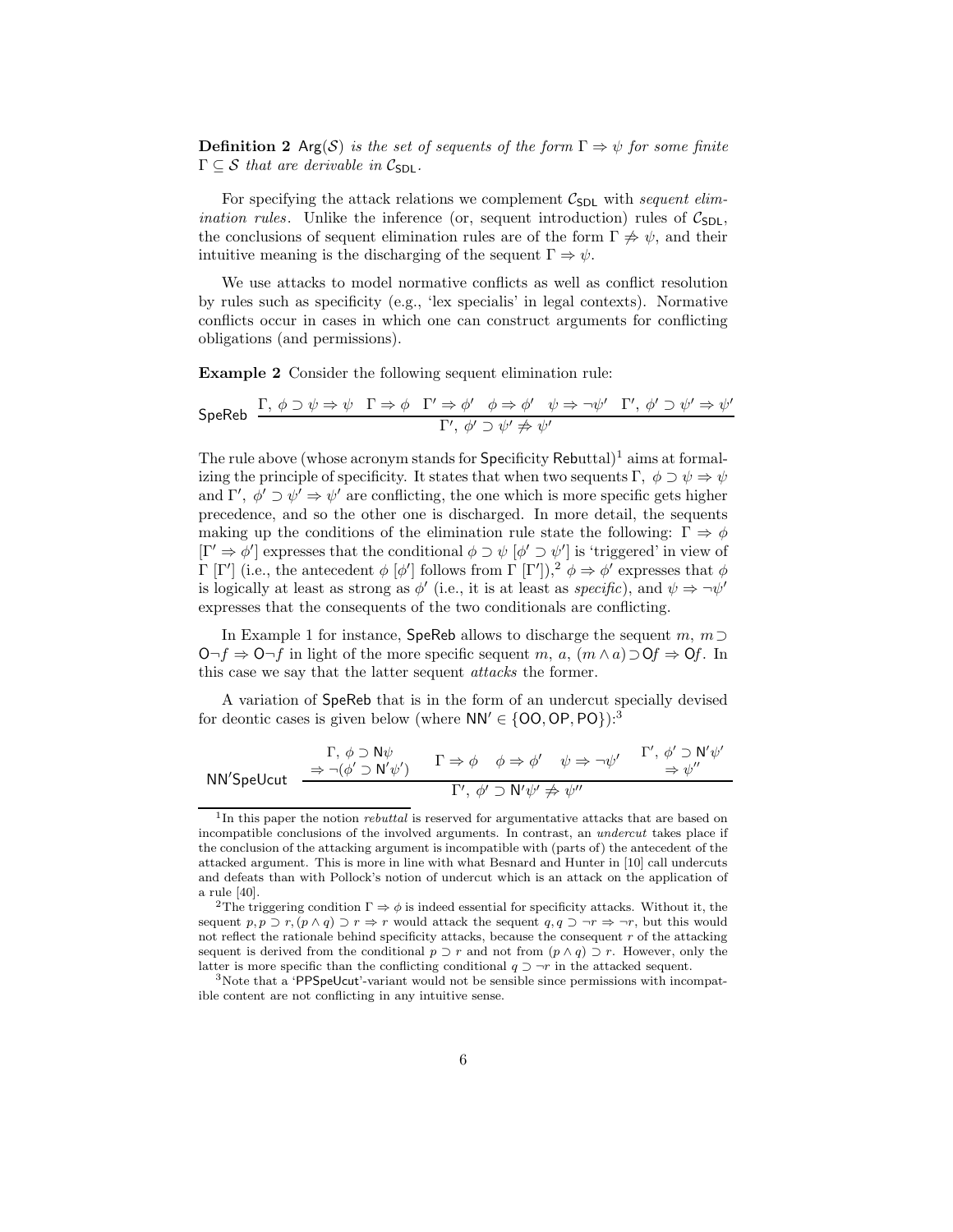This rule is similar to SpeReb in the sense that it takes care of a conflict between two conditionals  $\phi \supset \mathsf{N}\psi$  and  $\phi' \supset \mathsf{N}'\psi'$ , one of which  $(\phi \supset \mathsf{N}\psi)$  is at least as specific as the other  $(\phi' \supset \mathsf{N}'\psi')$ . In contrast to SpeReb we are now concerned with deontic conditionals and the argumentative attack is an undercut instead of a rebuttal (i.e., the consequent  $\neg(\phi' \supset \mathsf{N}'\psi')$  of the attacking sequent negates one of the antecedents of the attacked sequent).

The above rules are useful for modeling different principles. For instance, the rule POSpeUCut (Permission–Obligation Specificity UnderCut) models permission as derogation [44]: a permission may suspend a more general obligation. These rules (as well as the ones introduced in what follows) also capture unconditional obligations and permissions such as  $\mathsf{O}\psi$ . For instance, when  $\phi' = \top$ one may specify that  $\phi, \phi \supset Q\psi \Rightarrow \neg Q \neg \psi$  OOSpeUcut-attacks  $Q \neg \psi \Rightarrow \psi''$ .

Example 3 Consider the set  $S = \{a, b, a \supset 0 \subset c, b \supset 0 \subset c\}$ . One could imagine an argumentative context in which one proponent presents an argument for  $O<sub>c</sub>$ by proving  $a, a \supset Oc \Rightarrow Oc$ , while the opponent may rebut this argument for O¬c by proving  $b, b \supset Q\neg c \Rightarrow Q\neg c$ . In the absence of an overriding principle such as specificity that resolves this conflict, one may need to introduce new sequent elimination rules like the following (where again  $NN' \in \{OO, OP, PO\}$ and  $N \in \{O, P\}$ :

$$
NN'Reb \quad \frac{\Gamma \Rightarrow N\psi \quad \psi \Rightarrow \neg \psi' \quad \Gamma' \Rightarrow N'\psi'}{\Gamma' \not\Rightarrow N'\psi'}
$$
  
 
$$
NUcut \quad \frac{\Gamma \Rightarrow \neg(\phi \supset N\psi) \quad \Gamma', \phi \supset N\psi \Rightarrow \psi'}{\Gamma', \phi \supset N\psi \not\Rightarrow \psi'}
$$

We will study these and some other elimination rules in the following sections.

The prerequisites of attack rules usually consist of three ingredients: the first sequent in the rule's prerequisites is the "attacking" sequent, the last sequent in the prerequisites is the "attacked" sequent, and the other prerequisites are the attack conditions. In this view, conclusions of sequent elimination rules are the eliminations of the attacked arguments.

Attacks between arguments in  $Arg(S)$  are triggered by applications of sequent elimination rules as defined next.

**Definition 3** Let R be a sequent elimination rule of the following form:

$$
\frac{\Gamma_1 \Rightarrow \phi_1 \dots \Gamma_n \Rightarrow \phi_n}{\Gamma_n \not\Rightarrow \phi_n}
$$

and let  $R$  be a set of such elimination rules.

- A sequent  $\mathfrak s$  R-attacks a sequent  $\mathfrak s'$ , if there is an  $\mathcal L_{\mathsf{SDL}}$ -substitution  $\theta$  such that  $\mathfrak{s} = \theta(\Gamma_1) \Rightarrow \theta(\phi_1), \mathfrak{s}' = \theta(\Gamma_n) \Rightarrow \theta(\phi_n), \text{ and for every } 1 < i < n$  $\theta(\Gamma_i) \Rightarrow \theta(\phi_i)$  is  $\mathcal{C}_{\text{SDL}}$ -provable.
- We say that  $\mathfrak s$  R-attacks  $\mathfrak s'$  if  $\mathfrak s$  R-attacks  $\mathfrak s'$  for some  $R \in \mathcal R$ .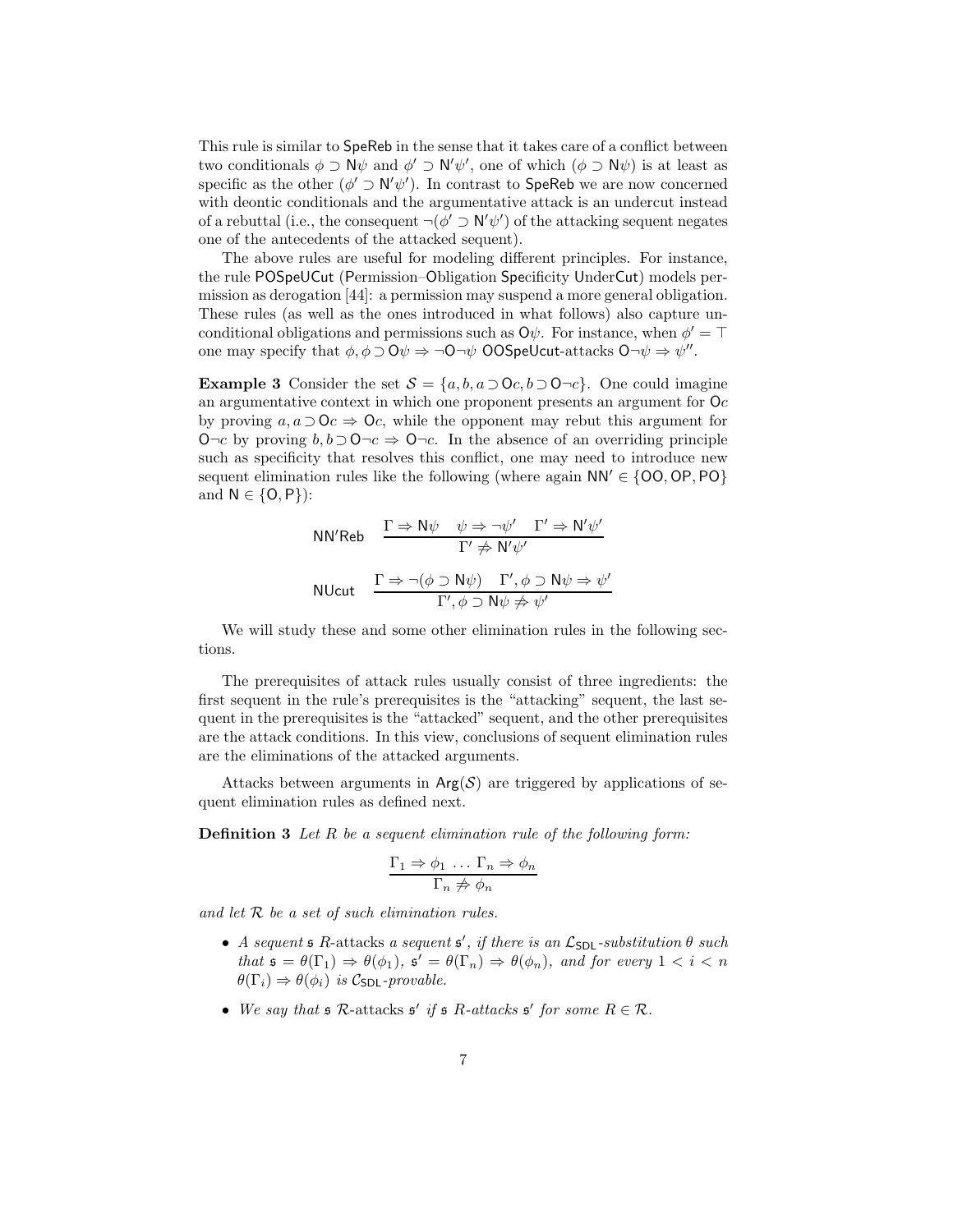We are now ready to adjust Definition 1 to our setting.

**Definition 4** Let S be a set of  $\mathcal{L}_{SDL}$ -formulas and let R be a set of elimination rules. A normative argumentation framework induced by S and R is the argumentation framework  $\mathcal{AF}_{\mathcal{R}}(\mathcal{S}) = \langle \mathsf{Arg}(\mathcal{S}), \mathit{Attack} \rangle$ , in which  $(s, s') \in \mathit{Attack}$ iff s  $R$ -attacks s'.<sup>4</sup>

#### 3.2 Normative Entailments

We are ready now to use (normative) argumentation frameworks for normative reasoning. As usual in the context of abstract argumentation, we do so by incorporating Dung's notion of extension [17], defined next.

**Definition 5** Let  $AF = \langle Args, Attack \rangle$  be an argumentation framework, and *let*  $\mathcal{E}$  ⊆ *Args*.

- We say that  $\mathcal E$  attacks an argument A if there is an argument  $B \in \mathcal E$  that attacks A (i.e.,  $(B, A) \in Attack$ ). The set of arguments that are attacked by  $\mathcal E$  is denoted  $\mathcal E^+$ .
- We say that  $\mathcal E$  defends A if  $\mathcal E$  attacks every argument B that attacks A.
- The set  $\mathcal E$  is called conflict-free if it does not attack any of its elements (*i.e.*,  $\mathcal{E}^+ \cap \mathcal{E} = \emptyset$ ),  $\mathcal E$  is called admissible if it is conflict-free and defends all of its elements, and  $\mathcal E$  is complete if it is admissible and contains all the arguments that it defends.
- The minimal complete subset of Args is called the grounded extension of  $AF$ <sup>5</sup>, and a maximal complete subset of Args is called a preferred extension of  $A\mathcal{F}$ . A conflict-free set  $\mathcal E$  is called a stable extension of  $A\mathcal{F}$ *if*  $\mathcal{E} \cup \mathcal{E}^+$  = Args.<sup>6</sup>
- We write  $\text{Adm}(AF)$  [respectively:  $\text{Cmp}(AF)$ ,  $\text{Prf}(AF)$ ,  $\text{Stb}(AF)$ ] for the set of all admissible [respectively: complete, preferred, stable] extensions of  $A\mathcal{F}$  and  $Grd(A\mathcal{F})$  for the unique grounded extension of  $A\mathcal{F}$ .

Next, we consider entailment relations that are induced by normative argumentation frameworks.

**Definition 6** Let  $\mathcal{AF}_{\mathcal{R}}(\mathcal{S}) = \langle \mathsf{Arg}(\mathcal{S}), \mathsf{Attack} \rangle$  be a normative argumentation framework.

•  $S_{\text{gr}} \vdash_{\mathcal{R}} \psi$  if there is an  $A \in \text{Grd}(\mathcal{AF}_{\mathcal{R}}(\mathcal{S}))$  such that  $A = \Gamma \Rightarrow \psi$ .<sup>7</sup>

<sup>&</sup>lt;sup>4</sup>It should be noted that the way normative argumentation frameworks are defined here is a bit different than the way they are defined in [48]. Here, arguments are sequents and so attacks are between sequents, while in  $[48]$  arguments are represented by their  $C_{\text{SDL}}$ -proofs. The present representation is simpler and is in line with the definition of sequent-based argumentation frameworks in [5].

 $^5$ It is well-known that there is a unique grounded extension of  $\mathcal{AF}$  [17, Theorem 25].

 ${}^{6}$ It is well-known that a stable extension is always also preferred (see [17, Lemma 15]). The converse does not necessarily hold.

<sup>&</sup>lt;sup>7</sup>Recall that by the definition of  $Arg(S)$ , this implies that  $\Gamma \subseteq S$ .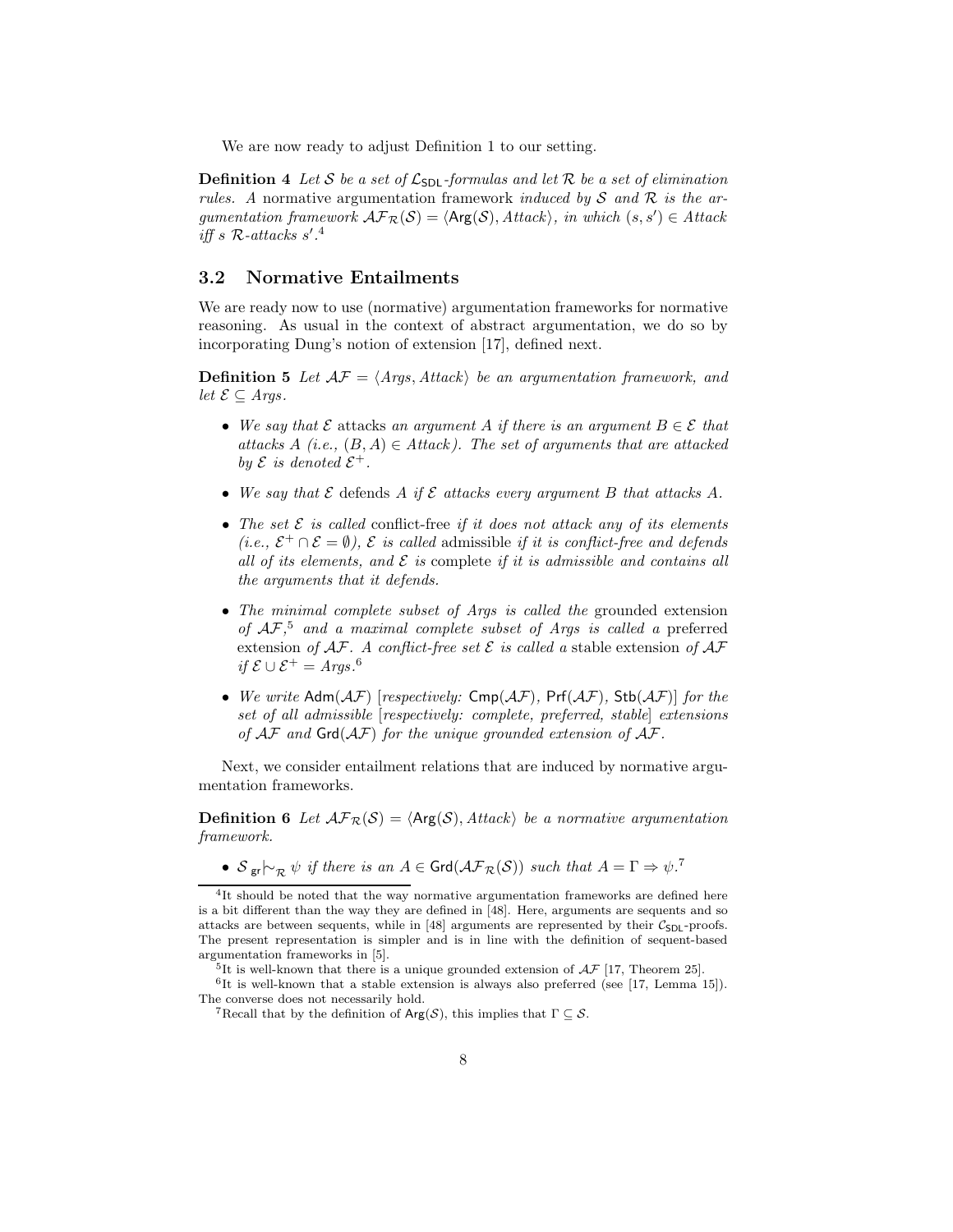- $S$ <sub>prf</sub> $\sim_{\mathcal{R}}^{\cap}$   $\psi$   $[\mathcal{S}$ <sub>prf</sub> $\sim_{\mathcal{R}}^{\cup}$   $\psi$  if for every [some]  $\mathcal{E} \in Prf(\mathcal{AF}_{\mathcal{R}}(\mathcal{S}))$  there is an  $A \in \mathcal{E}$  such that  $A = \Gamma \Rightarrow \psi$ .
- $S_{\text{prf}}\sim_{\mathcal{R}}^{\mathcal{R}} \psi$  if there is an  $A \in \bigcap \text{Prf}(\mathcal{AF}_{\mathcal{R}}(\mathcal{S}))$  where  $A = \Gamma \Rightarrow \psi$ .
- $S$  stb $\sim_{\mathcal{R}}^{\cap} \psi$  [S stb $\sim_{\mathcal{R}}^{\cup} \psi$ ] if for every [some]  $\mathcal{E} \in \mathsf{Stb}(\mathcal{AF}_{\mathcal{R}}(\mathcal{S}))$  there is an  $A \in \mathcal{E}$  such that  $A = \Gamma \Rightarrow \psi$ .
- $S_{\text{stb}} \sim_{\mathcal{R}}^{\mathcal{R}} \psi$  if there is an  $A \in \bigcap \text{Stb}(\mathcal{AF}_{\mathcal{R}}(S))$  where  $A = \Gamma \Rightarrow \psi$ .

We will use the notation  $\sim$  whenever a statement applies to each of the defined consequence relations.

Note 2 Similar entailment relations may of-course be defined not only for complete, grounded, preferred and stable semantics, but also for other well-accepted semantics of abstract argumentation, such as the semi-stable semantics [13, 53], ideal semantics [19], etc.

## 4 Reasoning with Unconditional Obligations

We now exemplify reasoning with normative argumentation. Let us start with a simplified setting in which we have only non-conditional obligations.

**Example 4** Suppose first that  $S = \{O(a \wedge b), O(\neg a \wedge b)\}\$ and the attack rule is OUcut (defined in Example 3). We have for instance the following excerpt of the attack diagram:<sup>8</sup>



Figure 2: Example 4

In the diagram of Figure 2 one can identify two stable extensions: one extension consists of the formulas in the left column of the figure, and the other extension includes the formulas in the right column. Note that in both extensions there are arguments with Ob on their right-hand sides. It follows that  $\Sigma$  stb $\sim$  $\overline{\text{O}}$ Ucut  $\overline{\text{O}}$ b while  $\Sigma$  stb $\overline{\text{O}}$ <sup>m</sup> $\overline{\text{O}}$ Ucut  $\overline{\text{O}}$ b.

The entailments obtained in the last example are not coincidental. As we show next, for premise sets  $\mathcal S$  consisting of non-conditional obligations and the attack rule OUcut, some well-known consequence relations based on maximal consistent subsets are characterized within our framework.

<sup>8</sup>Recall the following 'unconditional' instance of OUcut where  $\phi = \top$ :

$$
\frac{\Gamma \Rightarrow \neg \mathsf{O}\psi \quad \Gamma', \mathsf{O}\psi \Rightarrow \psi'}{\Gamma', \mathsf{O}\psi \not\Rightarrow \psi'}
$$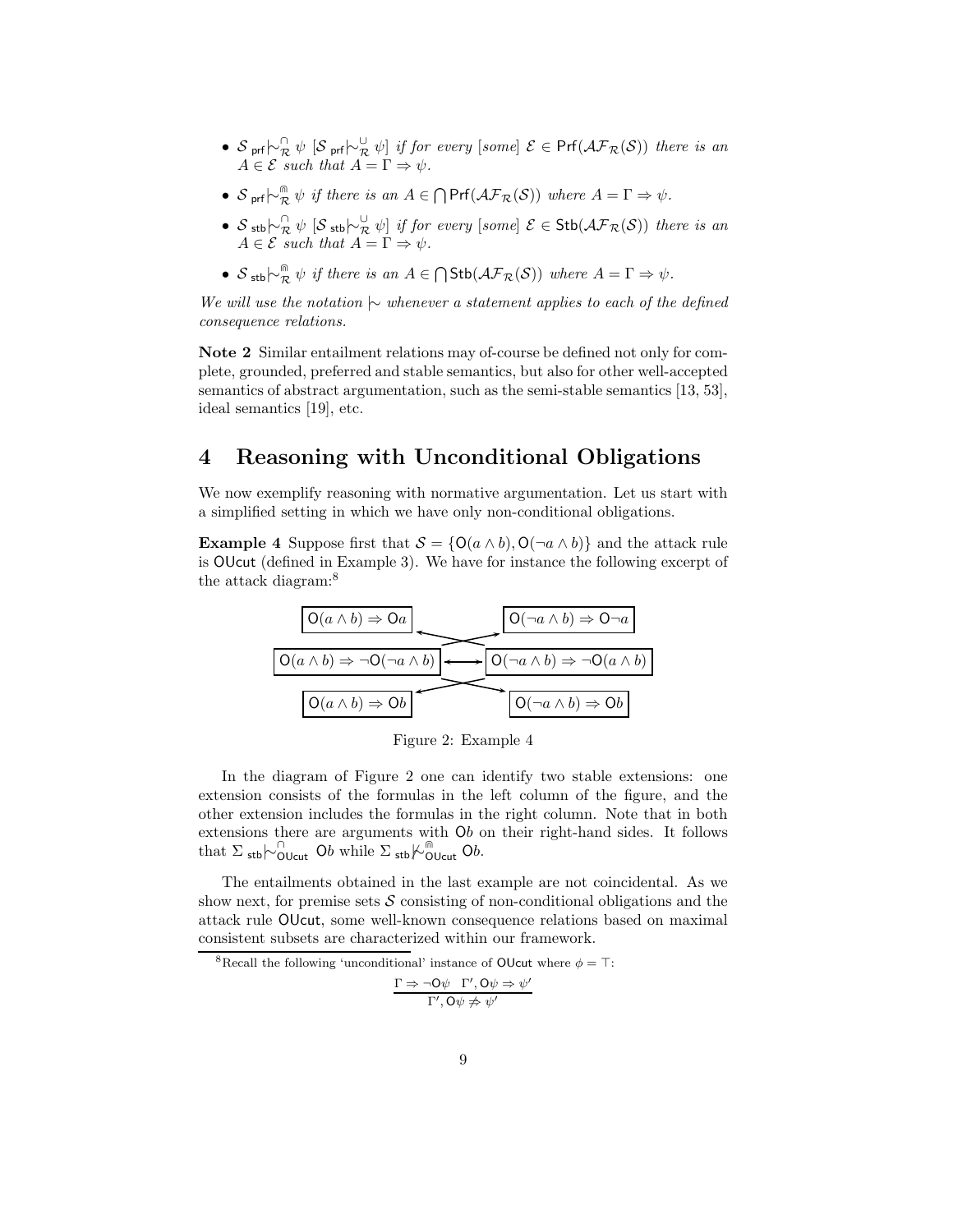**Definition 7** Let S be a set of  $\mathcal{L}$ -formulas.<sup>9</sup> We denote by MCS(S) the set of all the maximally consistent subsets of  $S$  (where maximality is taken with respect to the subset relation and consistency is with respect to classical logic).

**Proposition 1** Let S be a set of formulas in  $\mathcal{L}$ . We denote by Cn<sub>CPL</sub>(S) the transitive closure of  $S$  with respect to classical logic. Then:

- 1. OS pr $\uparrow$ <sup>m</sup> $\circ$ <sub>OUcut</sub> O $\psi$  *iff* OS stb $\downarrow$ <sup>m</sup> $\circ$ <sub>OUcut</sub> O $\psi$  *iff*  $\psi \in \text{Cncpl}$  ( $\bigcap \text{MCS}(\mathcal{S})$ ).
- 2. OS pr $\uparrow$ <sup> $\sim$ </sup>OUcut O $\psi$  iff OS stb $\uparrow$ <sup> $\sim$ </sup>OUcut O $\psi$  iff  $\psi \in \bigcap_{\mathcal{T} \in \mathsf{MCS}(\mathcal{S})}$  Cncpl( $\mathcal{T}$ )
- 3. OS pr $\uparrow$ <sup>U</sup>OUcut O $\psi$  iff OS stb $\downarrow$ <sup>U</sup>OUcut O $\psi$  iff  $\psi \in \bigcup_{\mathcal{T} \in MCS(\mathcal{S})} \text{Cncpl}(\mathcal{T})$

Note 3 Inferences from the maximal consistent subsets of the premises, mentioned in Proposition 1, are known from [43] and [52]. Such inferences are also considered in many other contexts; See, e.g., [6, 9, 27, 32].

In order to establish the claim in Proposition 1 it is sufficient to prove the following lemma:

**Lemma 1** Let S be a (nonempty) set of L-formulas and let  $AF = AF_{\text{Olcut}}(OS)$ . Then  $\mathcal{E} \in \text{Prf}(\mathcal{AF})$  iff  $\mathcal{E} \in \text{Stb}(\mathcal{AF})$  iff  $\mathcal{E} = \text{Arg}(\text{OT})$  for some  $\mathcal{T} \in \text{MCS}(\mathcal{S})$ .

**Proof.** Suppose that  $\mathcal{T} \in \mathsf{MCS}(\mathcal{S})$  and let  $\mathcal{E} = \mathsf{Arg}(\mathsf{O}\mathcal{T})$ . Conflict-freeness follows by the consistency of  $\mathcal T$  (which implies the consistency of  $\mathcal O\mathcal T$ ): For every finite  $\Delta \subseteq \mathcal{T}$  and  $\phi \in \mathcal{T}$  we have that  $\mathsf{O}\Delta \Rightarrow \neg \mathsf{O}\phi \notin \mathcal{E}$  since  $\mathcal{T} \vdash \phi$  and so  $\overline{O}T$  ⊢  $\overline{O}\phi$  which implies  $\overline{O}T$  ⊬  $\neg \overline{O}\phi$ . For a finite  $\Gamma \subset S$ , let  $\overline{O}\Gamma \Rightarrow \phi \in$ Arg(OS) \  $\mathcal{E}$ . Then  $\Gamma \setminus \mathcal{T} \neq \emptyset$  and by the maximal consistency of  $\mathcal{T}, \mathcal{T} \vdash \neg \psi$ for any  $\psi \in \Gamma \setminus \mathcal{T}$ . Thus,  $\mathcal{O}\Delta \Rightarrow \mathcal{O}\neg\psi \in \mathcal{E}$  for some finite  $\Delta \subseteq \mathcal{T}$  and in view of (DR) also  $\mathcal{O}\Delta \Rightarrow \neg \mathcal{O}\psi \in \mathcal{E}$ . Hence,  $\mathcal E$  attacks all arguments in Arg( $\mathcal{OS}\setminus\mathcal{E}$ which shows that  $\mathcal E$  is stable and hence preferred.

For the converse, let  $\mathcal T$  be a subset of S such that  $\mathcal T \notin \mathsf{MCS}(\mathcal S)$ . If  $\mathcal T \vdash$  $\perp$ , then by the compactness of classical propositional logic there is a finite  $\Delta \subseteq \mathcal{T}$  for which  $\Delta \vdash \bot$  and thus  $\Box \Delta \Rightarrow \bot \in \text{Arg}(\Box \mathcal{T})$ . Hence, by  $[\Rightarrow \supset]$ ,  $\overline{OA} \setminus {\overline{O}\phi} \Rightarrow \neg \overline{O}\phi \in \text{Arg}(\overline{O}\mathcal{T})$  for any  $\phi \in \Delta$ . Thus,  $\text{Arg}(\overline{O}\mathcal{T})$  is not conflictfree. If  $\mathcal{T} \nvDash \bot$ , then  $\mathcal{T}$  is a proper subset of a set  $\mathcal{T}'$  in  $MCS(\mathcal{S})$ , and hence  $Arg(O\mathcal{T}') \in Stb(O\mathcal{S})$ . Since  $Arg(O\mathcal{T}) \subsetneq Arg(O\mathcal{T}')$ , we have that  $Arg(O\mathcal{T})$  is neither preferred nor stable.  $\Box$ 

Next, we extend our setting with preferences among obligations. The need of this has been recognized in e.g. [1, 28]. One way to introduce priorities among the obligations is to index the O-operator with a natural number, indicating the relative importance of the obligation. For instance,  $O^3\phi$  may indicate that 'there is an obligation of degree 3 to bring about  $\phi$ '. Assuming that higher indices denote lower priorities, this can be reflected in our calculus as follows. Firstly, we rephrase the rules (KR) and (DR). For  $k \ge \max(\{i_1, \ldots, i_n\})$ , we define:

$$
\frac{\phi_1, \dots, \phi_n \Rightarrow \phi}{Q^{i_1}\phi_1, \dots, Q^{i_n}\phi_n \Rightarrow Q^k\phi}
$$
 (KRp)

<sup>&</sup>lt;sup>9</sup>Recall (Section 2) that this means that no modal operators appear in the formulas of S.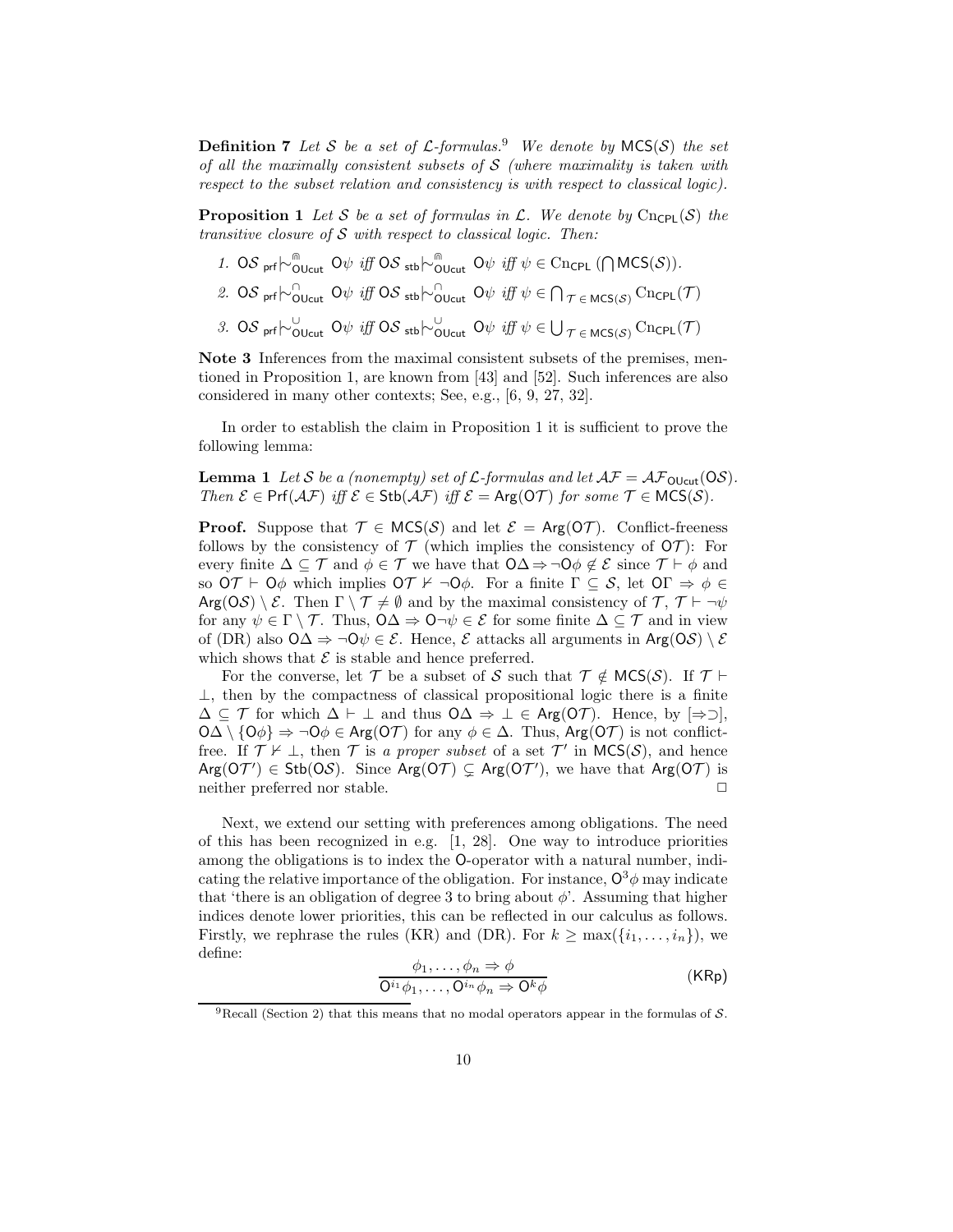$$
\begin{array}{c}\n\phi_1, \dots, \phi_n \Rightarrow \phi \\
\hline\n\mathbf{O}^{i_1} \phi_1, \dots, \mathbf{O}^{i_n} \phi_n \Rightarrow \neg \mathbf{O}^k \neg \phi\n\end{array} \tag{DRp}
$$

Secondly, we adjust the undercut rule as follows. Let  $k \ge \max(\{i_1, \ldots, i_n\})$ and  $\Gamma_F$  be a set of non-modal formulas in the language  $\mathcal{L}$ . We define:

$$
\frac{\Gamma_F, \psi_1 \supset O^{i_1} \phi_1, \dots, \psi_n \supset O^{i_n} \phi_n \Rightarrow \neg(\psi \supset O^k \phi) \qquad \Gamma, \psi \supset O^k \phi \Rightarrow \theta}{\Gamma, \psi \supset O^k \phi \not\Rightarrow \theta}
$$

(pOUcut)

The idea is that if on the basis of *only* using factual information  $\Gamma_F$  and (conditional) obligations of at most degrees k we can derive  $\neg(\psi \supset \mathbf{O}^k \phi)$ , then we can use this argument to undercut any argument making use of  $\neg(\psi \supset O^k \phi).$ <sup>10</sup>

Note 4 The restriction of  $\Gamma_F$  to non-modal formulas is essential to prevent cases in which unrelated obligations with indices  $i \leq k$  are added to the antecedent of the attacker (e.g., an attack could simply be triggered by adding  $\psi \supset \mathbf{O}^k \phi$  to the antecedent of any sequent with consequent  $\neg(\psi \supset \mathbf{O}^k \phi)$ .

By means of pOUcut ('prioritized Obligation Undercut') we can characterize another well-known consequence relation, namely (the propositional version of) Brewka's *preferred subtheories* [11]. For this, we first briefly review the main idea and the technical details behind Brewka's approach.

Prioritized theories consist of prioritized formulas of the form  $(\psi, i)$ , where  $\psi$ is a formula in  $\mathcal L$  and  $i > 1$  is a numerical indication about the relative priority of  $\psi$  (Here, again, higher numbers correspond to lower priorities). Given a prioritized theory  $S = \{(\phi_j, i_j) \mid j \in J\}$  for an index set J, we denote by  $S_*$ the set  $\{\phi \mid (\phi, i) \in \mathcal{S}\}\$ and by  $\mathcal{S}_O$  the set  $\{\mathsf{O}^i\phi \mid (\phi, i) \in \mathcal{S}\}\$ . Now,

**Definition 8** Let  $S = \{(\phi_j, i_j) | j \in J\}$  be a prioritized theory, and let  $S_1, S_2 \subseteq$ S. We denote:

- $MCS<sub>lex</sub>(S) = max<sub>star</sub>(MCS<sub>o</sub>(S)) where$ 
	- $\text{MCS}_{\circ}(\mathcal{S}) = \{ \mathcal{T} \subset \mathcal{S} \mid \mathcal{T}_{*} \in \text{MCS}(\mathcal{S}_{*}) \}$  and
	- $S_1 \prec_{\text{lex}} S_2$  iff there is a k such that:
		- $\{(\psi, l) \in S_1 \mid l < k\} = \{(\psi, l) \in S_2 \mid l < k\}$  and

$$
\{(\psi, l) \in \mathcal{S}_1 \mid l = k\} \subsetneq \{(\psi, l) \in \mathcal{S}_2 \mid l = k\}.
$$

•  $\text{Cn}_{\text{pt}}^k(\mathcal{S}) = \text{Cn}(\{\psi \mid (\psi, l) \in \bigcap \text{MCS}_{\text{lex}}(\mathcal{S}), l \leq k\})$  and  $\text{Cn}_{\text{pt}}(\mathcal{S}) = \bigcup_{k \geq 1} \text{Cn}_{\text{pt}}^k(\mathcal{S}).$ 

$$
\frac{\Gamma_F, \mathsf{O}^{i_1}\phi_1, \dots, \mathsf{O}^{i_n}\phi_n \Rightarrow \neg \mathsf{O}^k\phi \quad \Gamma, \mathsf{O}^k\phi \Rightarrow \theta}{\Gamma, \mathsf{O}^k\phi \not\Rightarrow \theta}.
$$

<sup>10</sup>Although our discussion of priorities in this section is limited to unconditional obligations (see also Proposition 2 below), the rule is phrased in a more general way covering also applications to conditional norms. Note that the following is an instance of the rule: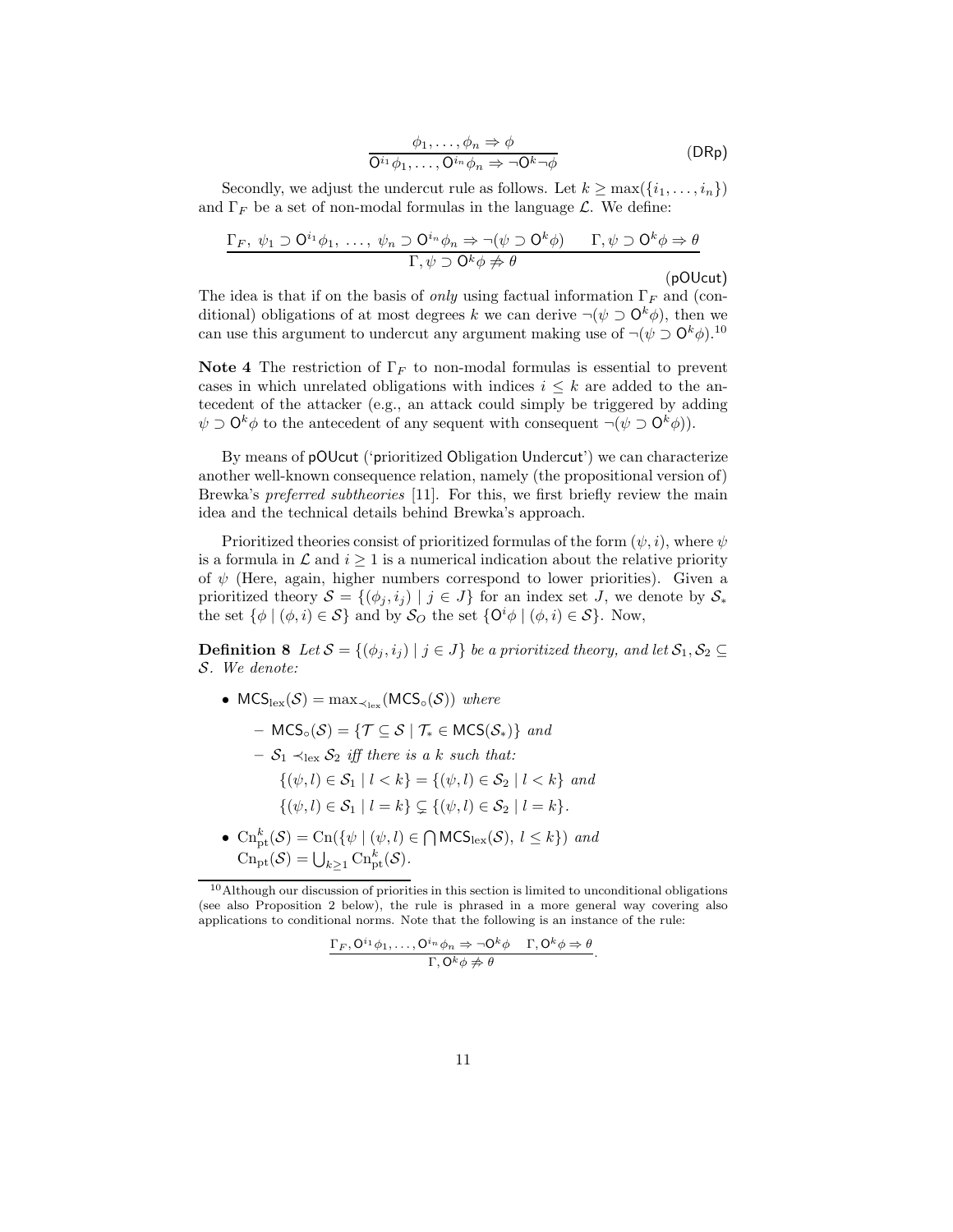**Example 5** Let  $S = \{(d, 1), (a, 2), (\neg a, 2), (\neg d, 3)\}$ . We have two members of  $MCS_{\text{lex}}(\mathcal{S})$ , namely  $\mathcal{E}_1 = \{(a, 2), (d, 1)\}$  and  $\mathcal{E}_2 = \{(\neg a, 2), (d, 1)\}$ .<sup>11</sup> Hence,  $d \in \mathrm{Cn}_\mathrm{pt}^2(\mathcal{S}) = \mathrm{Cn}_\mathrm{pt}(\mathcal{S}).^{12}$ 

Reasoning with prioritized theories may now be characterized in our framework as follows.

**Proposition 2** Let  $S = \{(\phi_j, i_j) | j \in J\}$  be a prioritized theory. Then:

- 1. S<sub>O stb</sub> $\vdash_{\text{pOUcut}}^{\text{m}} O^k \psi$  *iff* S<sub>O prf</sub> $\vdash_{\text{pOUcut}}^{\text{m}} O^k \psi$  *iff*  $\psi \in \text{Ch}_{\text{pt}}^k(\bigcap \text{MCS}_{\text{lex}}(\mathcal{S}))$
- 2. S<sub>O stb</sub> $\sim_{\text{pOlcut}}^{\cap} O^k \psi$  iff S<sub>O prf</sub> $\sim_{\text{poulcut}}^{\cap} O^k \psi$  iff  $\psi \in \bigcap_{\mathcal{T} \in \text{MCS}_{\text{lex}}(\mathcal{S})} \text{Ch}^k_{\text{pt}}(\mathcal{T})$

It is sufficient to prove the following lemma:

**Lemma 2** Let  $S = \{(\phi_j, i_j) | j \in J\}$ , be a (nonempty) prioritized theory and let  $\mathcal{AF} = \mathcal{AF}_{\text{p}OUcut}(\mathcal{S}_{\mathcal{O}})$ . Then  $\mathcal{E} \in \text{Prf}(\mathcal{AF})$  iff  $\mathcal{E} \in \text{Stb}(\mathcal{AF})$  iff  $\mathcal{E} = \text{Arg}(\mathcal{T}_{\mathcal{O}})$ for  $a \mathcal{T} \in \mathsf{MCS}_{\mathrm{lex}}(\mathcal{S})$ 

**Proof.** Suppose that  $\mathcal{T} \in \text{MCS}_{\text{lex}}(\mathcal{S})$ . Conflict-freeness of  $\text{Arg}(\mathcal{T}_O)$  is trivial since  $\mathcal{T}_{*}$  is consistent and hence  $\Delta_{\Omega} \neq \neg \mathbf{O}^{k} \psi$  for any  $\psi \in \mathcal{T}_{*}$  and any finite  $\Delta \subseteq \mathcal{T}$ . Let  $\Gamma_O \Rightarrow \phi \in \text{Arg}(\mathcal{S}_O) \setminus \text{Arg}(\mathcal{T}_O)$  (where  $\Gamma \subseteq \mathcal{S}$ ). Hence,  $\Gamma \setminus \mathcal{T} \neq \emptyset$ . Let  $(\psi, k) \in \Gamma \setminus \mathcal{T}$ . Assume for a contradiction that there is no finite  $\Delta \subseteq \mathcal{T}$ such that  $\Delta_* \vdash \neg \psi$  and  $\max(\{l \mid (\phi, l) \in \Delta\}) \leq k$ . But then  $\mathcal{T} \prec_{\text{lex}} \mathcal{T}'$ , where  $\mathcal{T}' \in \mathsf{MCS}_*(\mathcal{S})$  is such that  $\{(\phi, l) \in \mathcal{T} \mid l \leq k\} \cup \{(\psi, k)\} \subseteq \mathcal{T}'$ . Note that such a  $\mathcal{T}'$  exists since  $\{\phi \mid (\phi, l) \in \mathcal{T}, l \leq k\} \cup \{\psi\}$  is consistent. Altogether, this is a contradiction to the fact that  $\mathcal{T} \in \mathsf{MCS}_{\mathrm{lex}}(\mathcal{S})$ . Hence, there is a finite  $\Delta \subseteq \mathcal{T}$  such that  $\Delta_* \vdash \neg \psi$  and  $\max({l \mid (\phi, l) \in \Delta}) \leq k$ . Clearly,  $\Delta_O \Rightarrow$  $O^k \neg \psi \in \text{Arg}(\Delta_O) \subseteq \text{Arg}(\mathcal{T}_O)$ . By  $(DRp)$ ,  $\Delta_O \Rightarrow \neg O^k \psi \in \text{Arg}(\Delta_O) \subseteq \text{Arg}(\mathcal{T}_O)$ . This argument attacks  $\Gamma_O \Rightarrow \phi$ . It follows that  $\text{Arg}(\mathcal{T}_O)$  attacks any sequent (in Arg( $S_O$ )) that is not in this set, thus Arg( $\mathcal{T}_O$ ) is a stable (and so also a preferred) extension of AF. The other direction is shown in a similar way and is left to the reader.

Let us take a look at the rebuttal rule OOReb. For this we go back to SDL without priorities. Note that, given a (finite and) inconsistent subset  $\Gamma$  of  $\mathcal{S}$ , one can produce just any conclusion and rebut any other sequent  $\Gamma' \Rightarrow O\phi$  with the sequent  $\Gamma \Rightarrow \mathsf{O}\neg\phi$ . This excessive behavior can be avoided, for instance, in the following way. We introduce an additional undercut-type of attack, called UCon ('Undercut Consistency') that allows to attack any sequent with an inconsistent premise set  $\Gamma$  by means of the sequent  $\Rightarrow \neg \Lambda \Gamma'$  for some  $\Gamma' \subseteq \Gamma$ :

$$
\frac{\Rightarrow \neg \bigwedge \Gamma' \qquad \Gamma \Rightarrow \phi}{\Gamma \not\Rightarrow \phi} \quad \text{where } \Gamma' \subseteq \Gamma. \tag{UCon}
$$

<sup>&</sup>lt;sup>11</sup>Note that for  $\mathcal{E} = \{(\neg d, 3), (a, 2)\}\)$  we have  $\mathcal{E} \notin \mathsf{MCS}_{\mathrm{lex}}(\mathcal{S})$  although  $\mathcal{E}_* \in \mathsf{MCS}(\mathcal{S}_*)$ .

<sup>12</sup>In [11] Brewka considers also a generalization of the system presented above, according to which instead of having a linear (numerical) order, inputs may be ordered by a strict partial order ≺. The idea is to 'linearize' these partial orders, that is, to consider strict total orders  $\prec'$  of the input that respect  $\prec$ , and then to proceed on the basis of  $\prec'$  as described above. We note that our approach is capable of handling this generalization as well, and shall elaborate on this in a future work.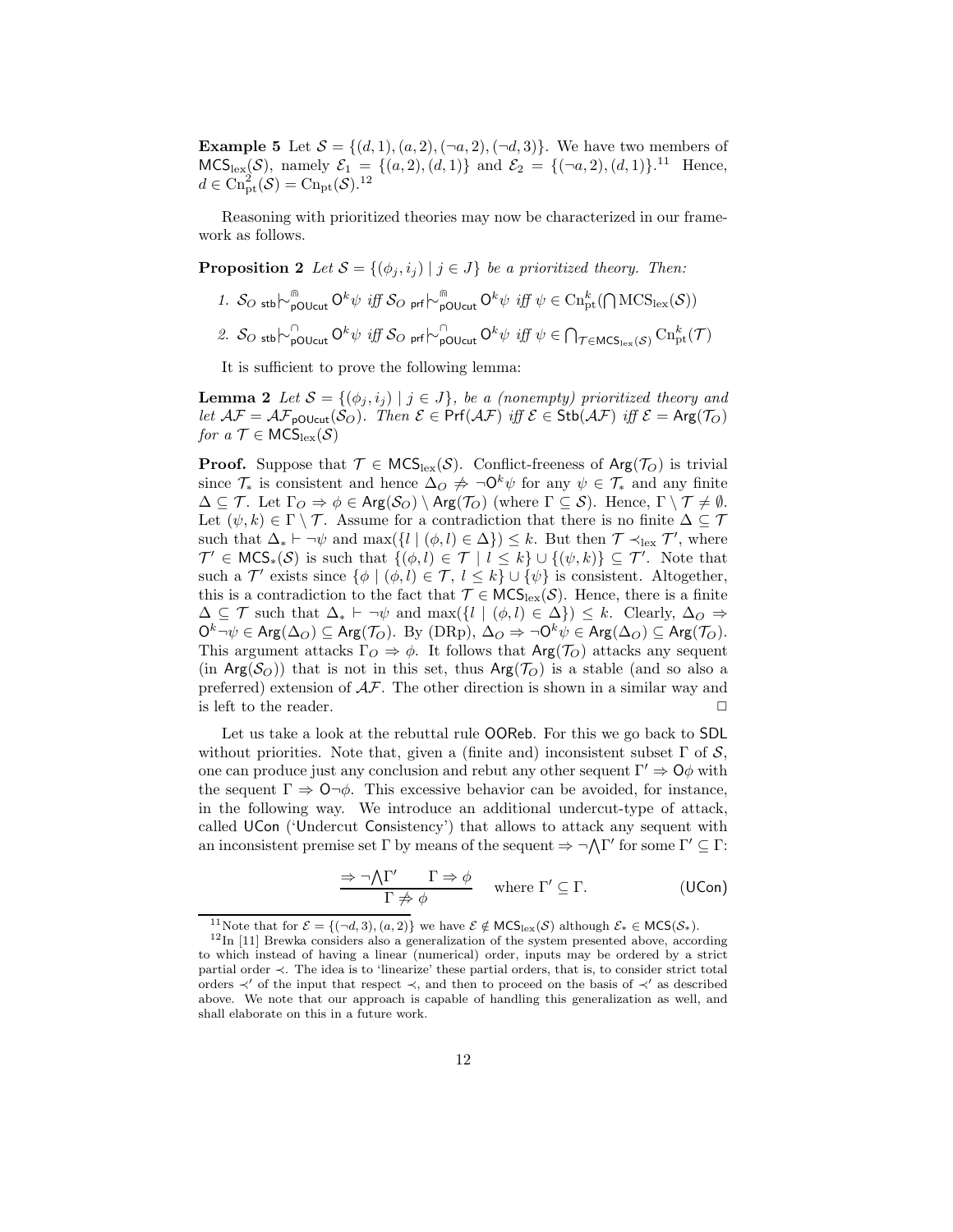To avoid situations in which sequents with inconsistent premises defend themselves by rebutting UCon-attackers, we require that rebuts can only affect arguments with non-empty premise sets. Thus, for instance, in the definition of NN'Reb, one could add a side-condition that  $\Gamma' \neq \emptyset$ .

Using the attack rules OOReb (with the additional side condition mentioned above) and UCon, we can characterize a deontic variant of the entailment considered by Benferhat, Dubois and Prade in [9]:

Definition 9 Consider the following strengthening (defined in [9]) of the entailment relations from Proposition 1: Given a set  $S$  of (modality-free) propositions in L, we denote  $S \sim_{\text{Argued}} \phi$  iff the following conditions are satisfied:

- 1.  $\mathcal{T} \vdash \phi$  for some consistent subset  $\mathcal{T}$  of  $\mathcal{S}$ .
- 2. There is no consistent subset  $\mathcal T$  of  $\mathcal S$  such that  $\mathcal T \vdash \neg \phi$ .

The entailment  $\vdash_{\text{Argued}}$  is characterizable in our framework as follows:

**Proposition 3** Let S be a set of (modality-free) formulas in  $\mathcal L$  and  $\psi$  a formula in L. Then S  $\sim$ Argued  $\psi$  iff OS gr $\sim$ OOReb, UCon  $\mathcal{O}\psi$ .

**Proof.** Suppose that  $\mathcal{S} \models_{\mathrm{Argued}} \psi$ . Hence, there is a  $\mathcal{T} \in \mathsf{MCS}(\mathcal{S})$  such that  $\mathcal{T} \vdash$  $\psi$  and there is no  $\mathcal{T}' \in \mathsf{MCS}(\mathcal{S})$  such that  $\mathcal{T}' \vdash \neg \psi$ . Thus (by the compactness of SDL),  $A = 0\Delta \Rightarrow 0\psi \in \text{Arg}(0\mathcal{S})$  for some finite  $\Delta \subseteq \mathcal{T}$ . Suppose that  $\mathsf{O}\mathcal{T}' \Rightarrow \mathsf{O}\neg\psi \in \mathsf{Arg}(\mathsf{O}\mathcal{S})$ . Then  $\mathcal{T}' \vdash \neg\psi$  and hence  $\mathcal{T}' \vdash \bot$  for some finite  $\mathcal{T}' \subseteq \mathcal{S}$ . Then  $\Rightarrow \neg \wedge \mathsf{OA}'$  is derivable for some  $\Delta' \subseteq \mathcal{T}'$ . Clearly,  $\Rightarrow \neg \wedge \mathsf{OA}' \in$  $Arg(OS) \setminus Arg(OS)^{+}$ . This means that any OOReb-attacker of A is counter-UCon-attacked by an argument in  $Arg(OS)$  (which itself is not attacked), thus A is defended. It follows, then, that  $A \in \text{Grd}(\mathcal{AF}_{\text{OOREb.UCon}}(OS)).$ 

Suppose now that  $S \nvert \nvert_{\text{Argued}} \psi$ . This means that either there is no  $\mathcal{T} \in$  $MCS(\mathcal{S})$  such that  $\mathcal{T} \vdash \psi$ , or there is a  $\mathcal{T} \in MCS(\mathcal{S})$  such that  $\mathcal{T} \vdash \neg \psi$ . In the first case the only sequents A with a consequence  $\mathsf{O}\psi$  and  $\mathsf{Prem}(A) \subseteq \mathsf{OS}$  are those that  $\Rightarrow \neg \bigwedge \Gamma$  where  $\Gamma \subseteq \mathsf{Prem}(A)$ , and hence all arguments for  $\mathsf{O}\psi$  are not members of any admissible extension of  $\mathcal{AF}_{\text{OOREb,UCon}}(OS)$ . In the second case we can construct an admissible extension  $\mathcal{E}$  such that  $A \in \mathcal{E}^+$  for any  $A = \Delta \Rightarrow Q\psi \in \text{Arg}(QS)$  by letting  $\mathcal{E} = \text{Arg}(QT)$ . We leave to the reader to verify that  $\mathcal{E} \in \mathsf{Adm}(\mathcal{AF}_{\mathsf{OOREb,UCon}}(\mathsf{O}\mathcal{S}))$ . Clearly, this also implies that  $A \notin \mathsf{Grd}(\mathcal{AF}_{\mathsf{OOREb},\mathsf{UCon}}(\mathsf{O}\mathcal{S}))$  for any such  $A \in \mathsf{Arg}(\mathsf{O}\mathcal{S})$ .

### 5 Reasoning with Conditional Obligations

We now turn to the general case, where conditional obligations are allowed. In this section we demonstrate our argumentative model for normative reasoning by means of various examples.

We start with the following two easily verified basic observations:

**Observation 1** Let S be a set of formulas in  $\mathcal{L}_{SDL}$ . Then: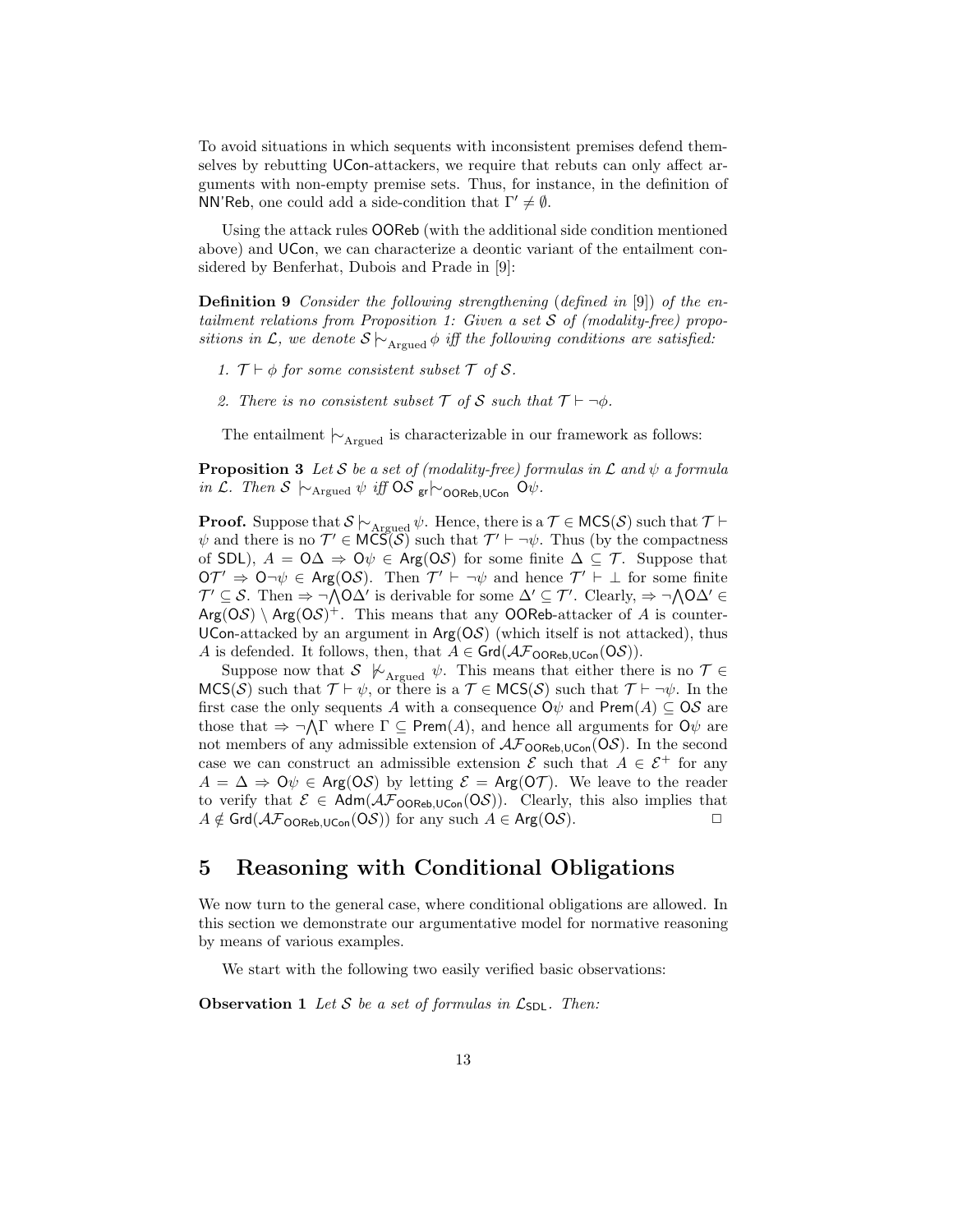- 1. For any set of attack rules previously defined and any entailment  $\sim$  induced from the corresponding normative argumentation framework by Definition 6, whenever S is SDL-consistent (i.e., S  $\nvdash_{SDL} \perp$ ) then S  $\vdash_{SDL} \psi$  iff  $S \sim \psi$ . It is easy to verify that in this case all arguments in  $Arg(S)$  are selected since there are no argumentative attacks.
- 2. If UCon is part of the attack rules and the other attack rules are restricted in such a way that sequents with empty premise sets cannot be attacked, then: (i)  $S \sim \phi$  implies that  $\phi$  is SDL-consistent (i.e.,  $\phi \nvDash_{SDL} \bot$ ), thus (ii)  $\sim$  is non-exploding, that is: for all S, S  $\not\vdash \bot$ .

Example 6 Let us recall Example 1, based on the following set of assertions:

$$
\mathcal{S}_{\mathsf{asp}} = \{m, a, m \supset \mathsf{O}\neg f, (m \wedge a) \supset \mathsf{O}f\}.
$$

Some arguments in  $Arg(S_{asp})$  are listed in Figure 3 (right). Figure 3 (left) shows an attack diagram where the only attack rule is OOSpeUcut.



Figure 3: (Part of) the normative argumentation framework of Example 6.

We observe that  $H$  OOSpeUcut-attacks  $A, E$ , and  $I$ . It follows that, as expected, we have the following deductions:

- $S_{\text{asp}} \not\sim \bigcirc \neg f$ . Indeed, one cannot derive  $\bigcirc \neg f$  since the application of MP to  $m$ ⊃O¬f (depicted by argument E) gets attacked by  $H$ <sup>13</sup>
- $S_{\text{asp}}$   $\sim$  Of. Indeed, G is not OOSpeUcut-attacked by an argument in  $Arg(\mathcal{S}_{asp})$ , thus it is part of every grounded, preferred, and stable extension of the underlying normative argumentation framework, and so its descendant follows from  $S_{\sf asp}.<sup>14</sup>$

The next example shows that we have to be careful when modeling conditional obligations with rebuttals.

<sup>&</sup>lt;sup>13</sup>Note that  $m \supset \mathsf{O}\neg f$  cannot be derived either due to the attack of H on A.

<sup>&</sup>lt;sup>14</sup>It is important to note that G is OOSpeUcut-attackable by SDL-derivable arguments, but none of them is in  $Arg(S_{asp})$ . For instance, since the material implication allows for strengthening of antecedents  $(\phi \supset \psi \Rightarrow (\phi \wedge \phi') \supset \psi)$ , we have that  $m \supset 0 \neg f \Rightarrow (m \wedge a) \supset 0 \neg f$ is SDL-derivable, and so G is attacked by an argument with, say, the SDL-derivable sequent  $m, m \supset O-f, m, a, (m \wedge a) \supset O-f \Rightarrow \neg((m \wedge a) \supset O-f)$ . Yet, since  $m \wedge a \supset O-f \not\in \mathcal{S}_{\text{asp}}$ , this argument is not in Arg( $S_{\text{asp}}$ ). We note, further, that the sequent  $a, m, m \supset O \neg f \Rightarrow$  $\neg((m \wedge a) \supset \mathbf{0}f)$  is derivable, but it does not **OOSpeUcut**-attack G and H, though it is attacked by H.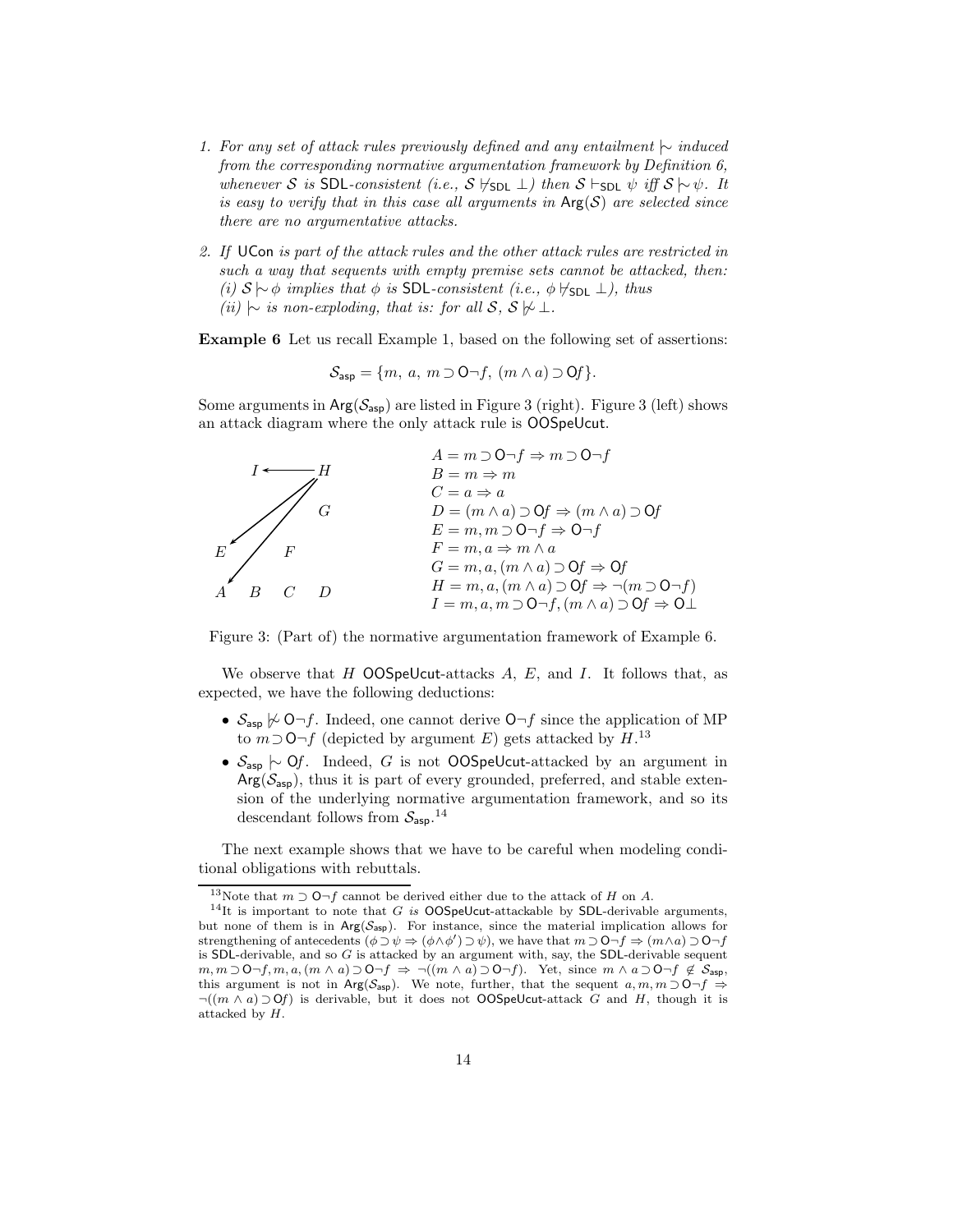Example 7 In [14], Caminada gives the following example for a deontic conflict that is not resolved by a resolution principle such as specificity:

- snoring is a misbehavior  $(s \supset m)$ ,
- it is allowed to remove misbehaving people from the library  $(m \supset Pr)$ ,
- it is obliged not to remove a professor from the library  $(p \supset Q \neg r)$ ,
- people who misbehave are subject to a fine  $(m \supset Of)$ .

Now, suppose we have a snoring professor resulting in the following set:

$$
\mathcal{S}_{\mathsf{pro}} = \{s, p, s \supset m, p \supset \mathsf{O}\neg r, m \supset \mathsf{P}r, m \supset \mathsf{O}f\}.
$$

The sequents  $A_1 = p$ ,  $p \supset \mathbf{0} \neg r \Rightarrow \mathbf{0} \neg r$  and  $A_2 = s$ ,  $s \supset m$ ,  $m \supset \mathbf{P} r \Rightarrow \mathbf{P} r$  are provable and rebut each other according to OPReb and POReb.

Caminada uses this example to illustrate what is sometimes considered a shortcoming of deductive approaches to defeasible reasoning [14, 42]. Given two conflicting inference steps described schematically by  $\phi \rightsquigarrow \neg \theta$  and  $\psi_1 \rightsquigarrow$  $\psi_2 \rightsquigarrow \theta$ . When " $\rightsquigarrow$ " is contrapositive, we get  $\phi \rightsquigarrow \neg \theta \rightsquigarrow \neg \psi_2$ . This schematic representation applied to our example yields  $p \sim 0 \rightarrow r \rightarrow \neg Pr \rightarrow \neg m$ . Thus, the sequent  $A_4 = p$ ,  $p \supset Q \neg r$ ,  $m \supset Pr \Rightarrow \neg m$  is provable and conflicting with  $A_3 = s, s \supset m \Rightarrow m$ . Caminada argues that this violates the aspiration to keep conflicts as local as possible and so deontic conditionals are not to be contrapositive.

In our case, although contraposition holds in  $SDL$ , we can 'undercut'  $A_4$  by attack rules such as cNiC ('conditional Norms imply Can', where  $\Gamma_F$  is in the language  $\mathcal L$  and  $\mathsf{N}_i \in \{0, \mathsf{P}\}\ (1 \leq i \leq n)$ 

$$
\frac{\Gamma_F \Rightarrow \neg \bigwedge_{i=1}^n (\phi_i \supset \mathsf{N}_i \psi_i) \quad \Gamma, \phi_1 \supset \mathsf{N}_1 \psi_1, \dots, \phi_n \supset \mathsf{N}_n \psi_n \Rightarrow \psi}{\Gamma, \phi_1 \supset \mathsf{N}_1 \psi_1, \dots, \phi_n \supset \mathsf{N}_n \psi_n \not\Rightarrow \psi}
$$
 (cNiC)

The idea is to undercut any sequent that features a deontic conflict in its antecedent. A deontic conflict is given by a set of obligations  $\phi_i \supset \mathsf{N}_i \psi_i$  (1 ≤  $i \leq n$ ) that cannot be jointly realized in view of the given facts  $\Gamma_F$ . This is expressed by the attacking sequent.

In our example, in order to construct an argument for  $\neg m$  we need the two conflicting conditional obligations  $p \supset Q \neg r$  and  $m \supset Pr$  as premises. The fact that they are both triggered and conflicting in view of the given factual information s, p and  $s \supset m$  can be formally expressed by the derivable sequent  $A_7 = s \wedge p \wedge (s \supset m) \Rightarrow \neg((m \supset Pr) \wedge (p \supset O \neg r)).$  Now,  $A_7$  attacks all sequents that have  $p \supset \mathbf{O} \neg r$  and  $m \supset \mathbf{P} r$  as premises, such as  $A_4$ . Additionally, we also need to restrict rebuttals in such a way that no sequents are attacked with premise sets with only factual information (e.g., premise sets that do not contain any O or P).

Figure 4 depicts an excerpt of an attack diagram for  $S_{\text{pro}}$  with the attack rules cNiC and NN'Reb (where  $NN' \in \{00, OP, PO\}$ ).

We get, e.g., that  $S_{\text{pro gr}}|_{{\sim_{\text{CNIC,NN/Reb}}}}$  Of and  $S_{\text{pro gr}}|_{{\sim_{\text{CNIC,NN/Reb}}}}$  Pr. If we use only cNiC, we get also  $S_{\text{pro gr}}\sim_{cNiC}Pr$  and  $S_{\text{pro gr}}\sim_{cNiC}O\neg r$ , but we are still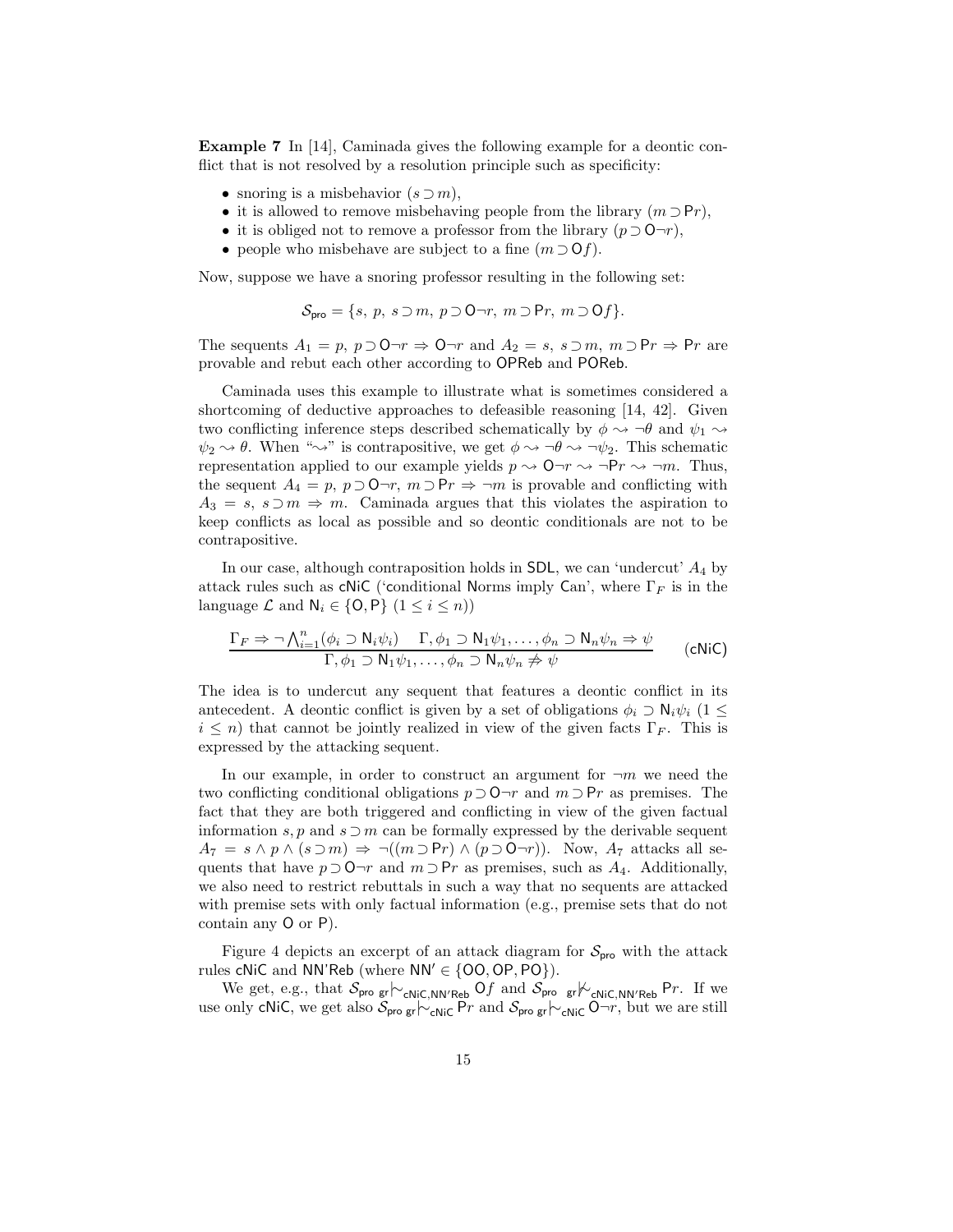$$
A_1 = p, p \supset O \neg r \Rightarrow O \neg r
$$
\n
$$
A_2 = s, s \supset m, m \supset Pr \Rightarrow Pr
$$
\n
$$
A_3 = s, s \supset m \Rightarrow m
$$
\n
$$
A_4 = p, p \supset O \neg r, m \supset Pr \Rightarrow \neg m
$$
\n
$$
A_5 = s, s \supset m, m \supset Of \Rightarrow Of
$$
\n
$$
A_6 = p, p \supset O \neg r, m \supset Pr, s, s \supset m \Rightarrow O \perp
$$
\n
$$
A_7 = s, s \supset m, p \Rightarrow \neg((m \supset Pr) \land (p \supset O \neg r))
$$

Figure 4: A diagram for Example 7. Here, cNiC-attacks are denoted by dashed lines and NN'Reb-attacks are denoted by solid lines.

not able to accept arguments with both conflicting conditional obligations as premise (e.g.,  $A_4$  and  $A_6$ ), since such arguments are cNiC-attacked by  $A_7$ .<sup>15</sup>

Example 8 Next, we take a look at contrary-to-duty (CTD) obligations. A paradigmatic example is Forrester's gentle murderer scenario [20]:

- Generally, one ought not to kill  $(\top \supset \mathsf{O} \neg k)$ .
- However, upon killing, this should be done gently  $(k \supset O(k \wedge g))$ .

This scenario may be represented as follows:

$$
\mathcal{S}_{\text{gm}} = \{k, \top \supset \mathsf{O} \neg k, \, k \supset \mathsf{O}(k \wedge g)\}.
$$

We list various ways in which this example can be treated in our framework.

1. We can use specificity rules such as OOSpeUcut in Example 6 that do not only block detachment from overridden conditional obligations but do 'destroy' them in the sense that they do not appear in the consequence set.

Van Der Torre and Tan [51] distinguish CTD-obligations from cases of specificity. In the former the general obligations are not canceled or overridden but 'overshadowed': they still have normative force despite the fact that they are violated. By contrast, in cases of specificity the more general conditional obligations are canceled and thus deprived of normative force. There are various ways in which attack rules can be used to reflect this distinction.

2. We can make use of rules such as OOReb that preserve 'overshadowed' conditional CTD obligations despite the fact that detachment is blocked (see the upper right diagram of Figure 5, where OOReb (pointed arrows) and cNiC (solid arrow) are used). When  $\mathcal{E} = \{A, B, C, G\}$ , both  $\mathcal{E} \cup \{D\}$  and  $\mathcal{E} \cup \{E\}$ , are preferred extensions, hence:

 $\mathcal{S}_{\text{gm prf}}\sim{\overset{\cup}{\text{OOReb}}}_{\text{COReb},\text{cNiC}}$  O $\neg k$  and  $\mathcal{S}_{\text{gm prf}}\sim{\overset{\cup}{\text{OOReb}}}_{\text{OReb},\text{cNiC}}$  O $(k\wedge g)$ .

<sup>&</sup>lt;sup>15</sup>This is in line with Goble's  $[24, p. 27-28]$  analysis of an enriched version of Horty's Smith argument [32]: Given  $\{O\neg f, O(f\vee s), O\neg s\}$  (where f abbreviates fighting in the army and s is performing civil service) Goble advocates to let both  $\mathsf{O}s$  and  $\mathsf{O}\neg s$  be derivable without aggregating them to  $O(s \wedge \neg s)$ .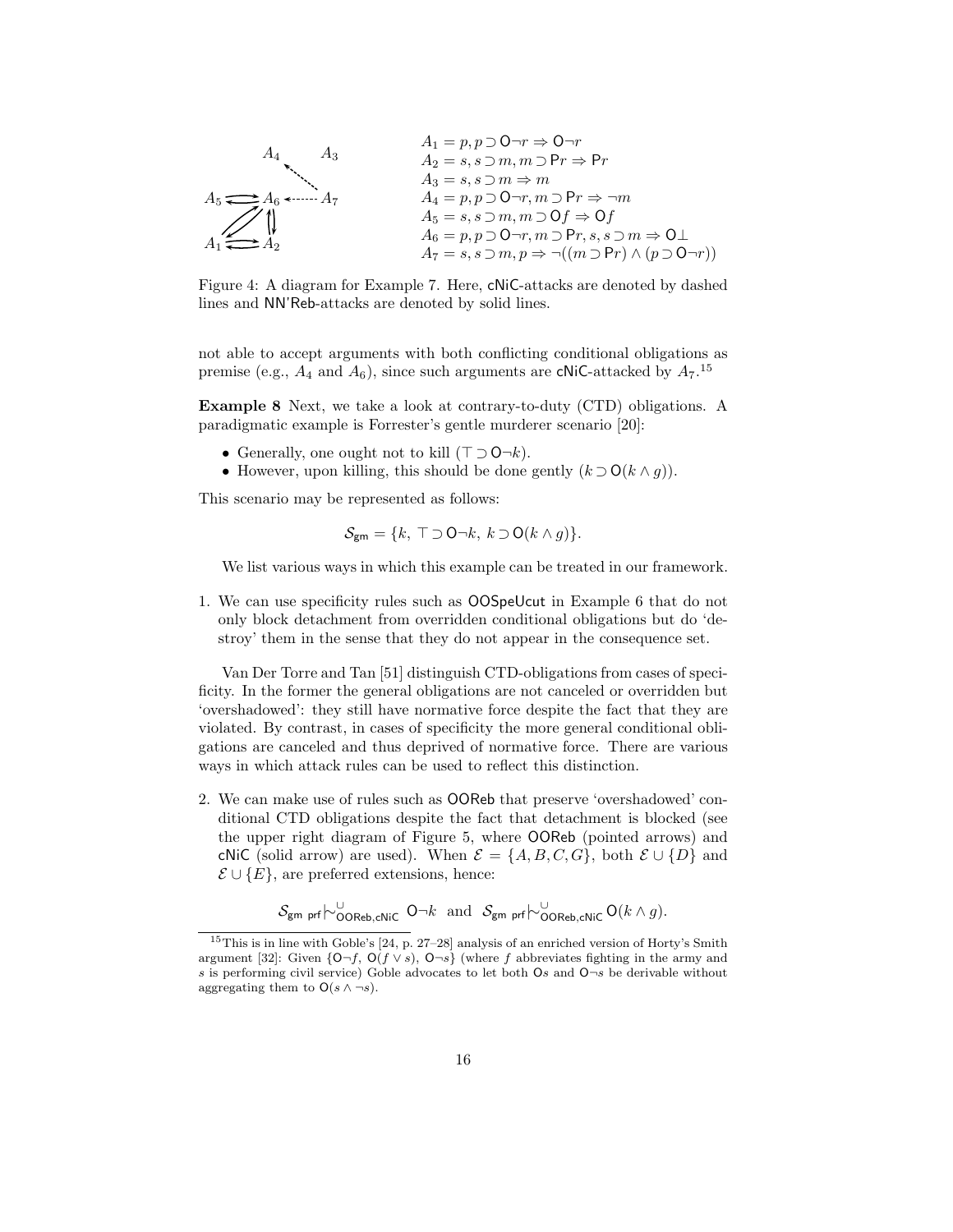

Figure 5: Two modelings of Forrester's gentle murderer

It follows that the tension created by overshadowing is expressed on the level of unconditional obligations: both the more specific and the overshadowed obligation are derivable in the credulous approach as unconditional obligations. In the skeptical approach we get:

$$
\mathcal{S}_{\text{gm prf}} \sim_{\text{OOREb}, \text{cNic}}^{\cap} \mathsf{O}(\neg k \vee (k \wedge g)) \text{ and } \mathcal{S}_{\text{gm prf}} \sim_{\text{OOREb}, \text{cNic}}^{\cap} \mathsf{O} \neg k \vee \mathsf{O}(k \wedge g).
$$

3. We can use uOiC ('unconditional Ought implies Can')

$$
\frac{\Gamma \Rightarrow \phi \quad \Delta \Rightarrow \mathsf{O}\neg\phi \quad \Delta \Rightarrow \psi}{\Delta \not\Rightarrow \psi} \qquad \qquad (\text{uOiC})
$$

that blocks detachment from obligations that conflict with the given factual information. This is illustrated in the upper left-hand side of Figure 5. While  $\mathcal{S}_{\mathsf{gm} \; \mathsf{grd}}\!\!\!\!\sim_{\mathsf{uOiC}}\mathsf{O}(k\wedge g),$  we also have  $\mathcal{S}_{\mathsf{gm} \; \mathsf{grd}}\not\!\!\!\sim_{\mathsf{uOiC}}\mathsf{O}\neg k.$  To block sequents that make use of contraposition to derive  $\neg k$  (e.g.,  $\top \supset \mathsf{O}\neg k, k \supset \mathsf{O}(k \wedge g) \Rightarrow$  $\neg k$ ) we may want to use in addition uNiC as motivated in Example 7.

4. Yet another option is to use a very liberal approach with cNiC only. This will block arguments with inconsistent premises such as in the sequent  $F$  of Figure 5, but otherwise allows, e.g., to derive both  $\mathsf{O}\neg k$  and  $\mathsf{O}(g \wedge k)$  even by the grounded approach:

$$
\mathcal{S}_{\mathsf{gm\ grad}}\sim_{\mathsf{cNIC}} \mathsf{O}\neg k \text{ and } \mathcal{S}_{\mathsf{gm\ grad}}\sim_{\mathsf{cNIC}} \mathsf{O}(k\wedge g).
$$

Example 9 Consider the paradigmatic CTD-case below, known as the Chisholm paradox [16]:

- It ought to be that Jones visits his neighbors.
- It ought to be that if Jones goes, he tells them that he is coming.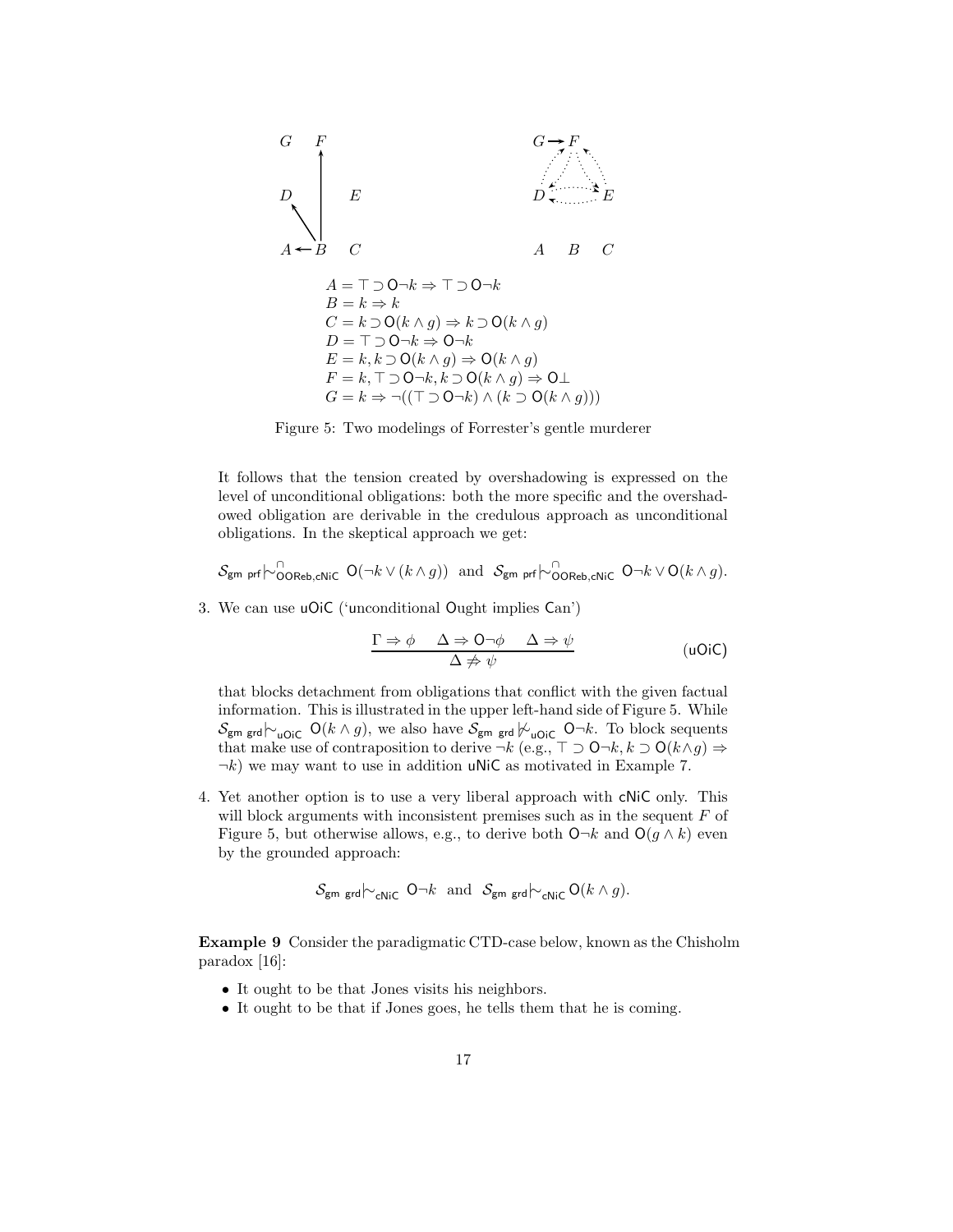- If Jones doesn't go, then he ought not to tell them that he is coming.
- Jones doesn't visit his neighbors.

In the modelling of this configuration, specific requirements have been posed. First, the logical model should not trivialize the set. Second, the formal representation of the four sentences should be rendered logically independent. It is obvious that by modelling conditional obligations via  $\phi \supset Q\psi$ we will fail to meet the second requirement since with material implication we have  $\neg \phi \supset (\phi \supset \psi)$  and hence we get  $\neg g \supset (g \supset \mathbf{0}t)$  (where g is going to the neighbors and t is telling them). Since  $\{\neg g, g \supset \mathsf{O}t, \neg g \supset \mathsf{O}t, \neg g \supset \mathsf{O}t$  is SDL-consistent, argumentation frameworks based on this set and based on the previously discussed attack rules are conflict-free. Hence, the first criterion is met.<sup>16</sup>

Example 10 Next we take a look at a simple conflict that is neither a specificity nor a CTD-case. Let

$$
\mathcal{S}_{\mathsf{bi}} = \{a, b, a \supset \mathsf{O}(c \wedge d), b \supset \mathsf{O}(\neg c \wedge d)\}.
$$

Figure 6 shows the situation for the attack rule OiReb ('Obligation indirect Rebuttal')

$$
\frac{\Gamma \Rightarrow \mathsf{O}\phi \quad \psi \Rightarrow \neg \mathsf{O}\phi \quad \Delta \Rightarrow \psi}{\Delta \not\Rightarrow \psi} \quad \text{where } \Delta \neq \emptyset \tag{OiReb}
$$



Figure 6: A simple conflict (Example 10)

We have the following preferred extensions where  $\mathcal{E} = \{A, B, C, D, G, H, J\}$ :  $\mathcal{E} \cup \{E\}$  and  $\mathcal{E} \cup \{F\}$ . Note that we have a *floating conclusion* here (i.e., a conclusion which is obtained from each of a set of otherwise conflicting arguments, see for instance [31]):  $S_{\text{bi}}$  prf  $\sim$ <sub>OiReb</sub> Od and  $S_{\text{bi}}$  prf  $\sim$ <sub>OiReb</sub> Od since G and H are in every preferred extension.

Note that we have a similar situation when we use OUcut instead of OiReb:  $\mathcal{S}_{\text{bi prf}}\sim_{\text{OUcut}}^{\cap}$  Od. However, this time  $\mathcal{S}_{\text{bi prf}}\not\sim_{\text{OUcut}}^{\cap}$  Od since we get the following two preferred extensions of  $\mathcal{AF}_{\text{OUcut}}(\mathcal{S}_{\text{bi}})$ :  $\text{Arg}(\mathcal{S}_{\text{bi}} \setminus \{a \supset \text{O}(c \wedge d)\})$  and

<sup>&</sup>lt;sup>16</sup>An alternative modelling of the second premise by  $O(g \supset t)$  is not appropriate here, since it would be ad-hoc to model some conditional obligations by  $\phi \supset \mathbf{0}\psi$  and others by  $\mathbf{O}(\phi \supset \psi)$ whenever we run into problems with logical dependency. Moreover, given  $Oq$  and  $O(q \supset t)$ we would be able to derive  $\mathsf{O}t$  although g is not derivable, i.e., although the conditional obligation is not triggered.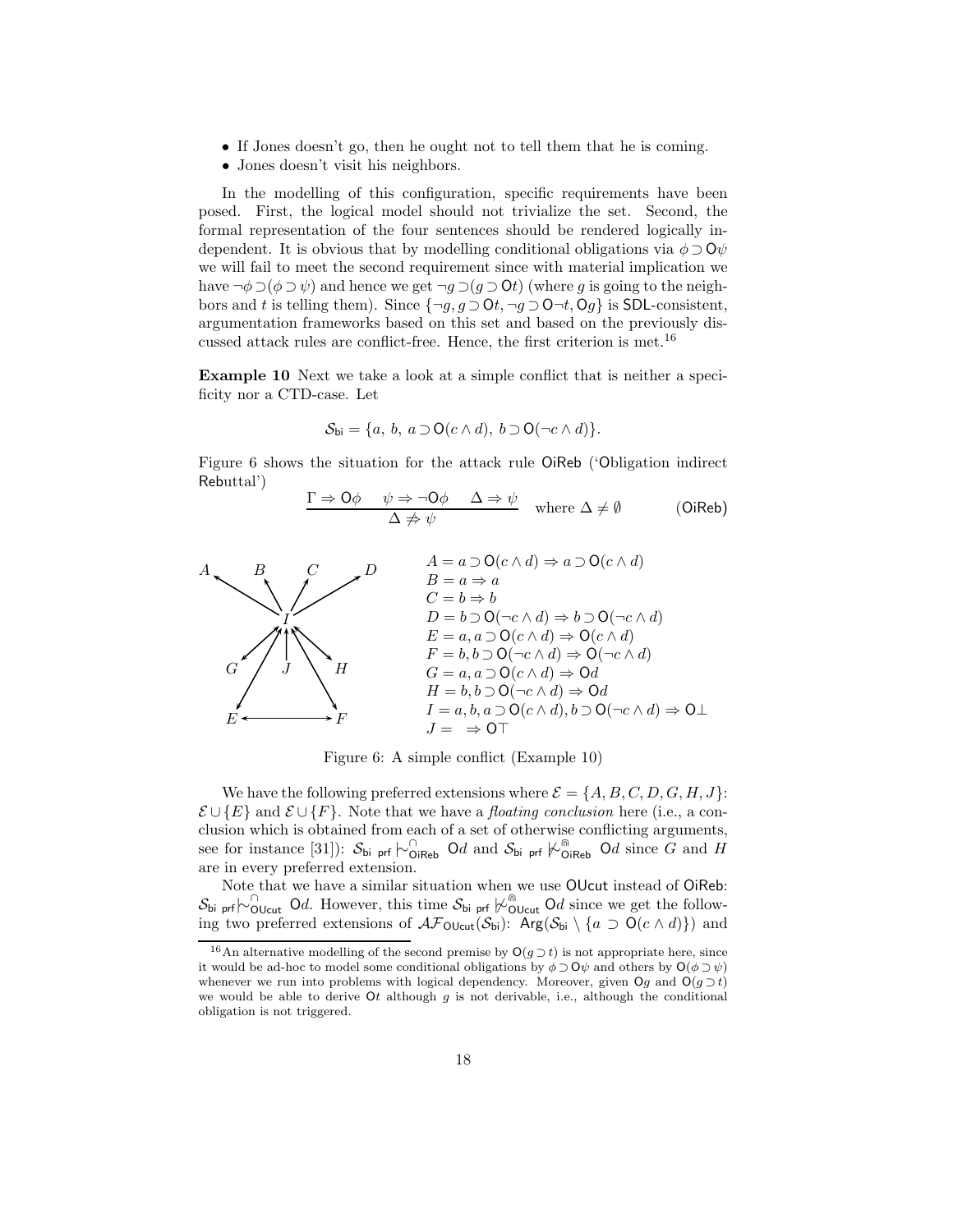$Arg(\mathcal{S}_{bi} \setminus \{a \supset O(\neg c \wedge d)\})$ . This implies, for instance, that neither G nor H is in both extensions.

Another difference between <sub>prf</sub> $\vdash_{\text{OUcut}}$  and <sub>prf</sub> $\vdash_{\text{OiReb}}$  is that OiReb allows to derive the conditional obligations  $a \supset O(c \wedge d)$  and  $b \supset O(\neg c \wedge d)$  (sequents A and D are only attackable via sequents with inconsistent norms in their consequents and they are hence part of every preferred extension), while at the same time blocking detachment from them (sequents  $E$  and  $F$  are never part of the same preferred extension). In contrast, when OUcut is used, A is attacked by  $a, b, b \supset \mathsf{O}(\neg c \land d) \Rightarrow \neg(a \supset \mathsf{O}(c \land d))$  and as a consequence neither  $a \supset O(c \wedge d)$  nor  $b \supset O(-c \wedge d)$  are derivable in prf  $\vdash_{\text{OUcut}}^{\cap}$  and prf  $\vdash_{\text{OUcut}}^{\cap}$  but we only get  $S_{\text{bi prf}} \sim_{\text{Olcut}}^{\cap} (a \supset \text{O}(c \wedge d)) \vee (b \supset \text{O}(\neg c \wedge d)).$ 

Example 11 Our next example illustrates a conflict between three obligations. Consider the following set:

$$
\mathcal{S}_{\text{tri}} = \{c, c \supset O(a \vee b), c \supset O(a \vee \neg b), c \supset O \neg a\}.
$$

Figure 7 presents an attack diagram where the set of attacks consists of OOReb (dotted arrows) and cNiC (dashed arrow).



Figure 7: A triple conflict (Example 11)

What is remarkable in this case is that no conflicts are triggered between  $D, E$  and  $F$ , since the triple-conflict is not reducible to a binary conflict that fits the attack rule OOReb, and so the set  $\{A, B, C, D, E, F, J\}$  is a preferred extension in this case. This is undesirable since the unconditional obligations in the conclusions of  $D$ ,  $E$  and  $F$  are inconsistent. This problem may be avoided by using OUcut (or OiReb) instead of OOReb. It can easily be seen that with these attack rules we have no preferred extension in which  $D, E$  and  $F$  are contained. Moreover, we get, for instance,

$$
\mathcal{S}_{\mathsf{tri} \ \mathsf{prf}}{\hspace{0.025cm}{\hspace{0.025cm}}}\mathsf{I}_{\mathsf{OUCut}}^{\cap} \ \mathsf{O} a \lor \mathsf{O}(\neg a \land b) \lor \mathsf{O}(\neg a \land \neg b)
$$

which doesn't follow with OOReb. This example shows that elimination rules should be carefully chosen.<sup>17</sup>

<sup>&</sup>lt;sup>17</sup>In Section 7 we will show that OUcut is rather well-behaved and can be used to give an argumentative account of a specific Input/Output logic.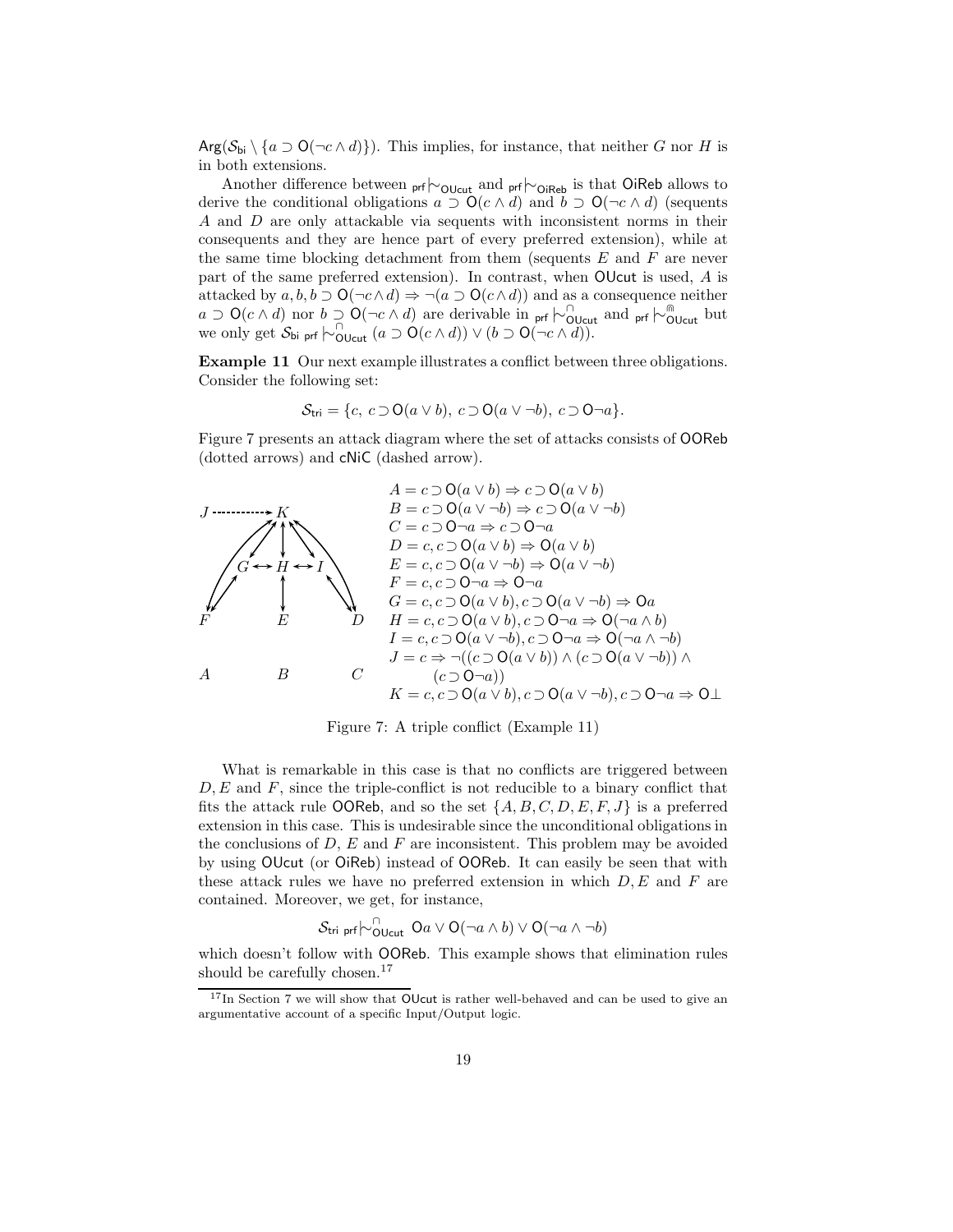Specificity, as discussed so far, is concerned with two conflicting conditional norms in the input set, one of which is more specific than the other. Sometimes, however, we may have to deal with situations where the two conditional norms that stand in a relationship of specificity are not contained in the input set but are derived from it. This has to be treated with caution though, since there are cases in which it is not intuitive to let the more specific derived conditional norm override the more general conditional norm. To see this, we take another look at Example 6. Since material implication allows for strengthening of the antecedent, we have  $\vdash_{SDL} (m \supset \mathsf{O}\neg f) \supset ((m \wedge a \wedge x) \supset \mathsf{O}\neg f)$  (where x is arbitrary). Intuitively, though, given the factual information  $a, m, x \in S$ , the conditional obligation  $(m \wedge a \wedge x) \supset \mathsf{O}\neg f$  should not override the conditional obligation  $(m \wedge a) \supset \mathsf{O} f$ .

Nevertheless, there are situations in which it makes sense to let a more specific derived conditional norm  $\phi \supset \mathsf{N}\psi$  override a more general derived conditional norm  $\lambda \supset \mathsf{N}'\delta$ . This is the case, for instance, when both conditional norms are *equivalent* to a subset of conditional norms in the premise set  $S$ , i.e., there are

- $\phi_i \supset \mathsf{N}_i \psi_i$  where  $1 \leq i \leq n$  and  $\mathsf{N}_i \in \{\mathsf{O},\mathsf{P}\}\$  and
- $\lambda_j \supset \mathsf{N}'_j \delta_j$  where  $1 \leq j \leq m$  and  $\mathsf{N}'_j \in \{\mathsf{O},\mathsf{P}\}\$

such that

- $\vdash_{SDL} (\phi \supset \mathsf{N}\psi) \equiv \bigwedge_{i=1}^{n} (\phi_i \supset \mathsf{N}_i \psi_i)$  and
- $\vdash_{\sf SDL} (\lambda \supset \mathsf{N}'\delta) \equiv \bigwedge_{j=1}^m (\lambda_j \supset \mathsf{N}'_j\delta_j).$

The following example demonstrates such a case.

**Example 12** Consider the following set of formulas in  $\mathcal{L}_{SDI}$ :

$$
\mathcal{S}_{\mathsf{spei}} = \left\{\begin{array}{ll}b \vee b', & a, & b \supset \mathsf{O}\neg c, & b' \supset \mathsf{O}\neg c, \\b' \wedge a \supset \mathsf{O}c, & b \wedge a \supset \mathsf{O}d, & b' \wedge a \supset \mathsf{O}d & b \wedge a \supset \mathsf{O}c\end{array}\right\}.
$$

First, we note that  $S_{\text{spei}}$  is free of OOSpeUcut-attacks, because neither of the conditional obligations in  $S_{\text{spei}}$  is triggered by the facts. However, we have an intuitive case of specificity on the level of the two derived conditional obligations  $(b \vee b') \wedge a \supset O(c \wedge d)$  and  $(b \vee b') \supset O\neg c$ . To see this note that:

- $\vdash_{\mathsf{SDL}} [(b \supset \mathsf{O}\neg c) \wedge (b' \supset \mathsf{O}\neg c)] \equiv [(b \vee b') \supset \mathsf{O}\neg c]$
- $\vdash_{\sf SDL}[(b\land a\supset\sf{O}c)\land(b'\land a\supset\sf{O}c)\land(b\land a\supset\sf{O}d)\land(b'\land a\supset\sf{O}d)]$  $\equiv [(b \vee b') \wedge a \supset O(c \wedge d)].$

It seems intuitive to derive here  $O(c \wedge d)$  rather than O $\neg c$ , since the antecedent of the derivable conditional obligation  $(b \vee b') \wedge a \supset O(c \wedge d)$  is more specific than the antecedent of the derivable conditional obligation  $(b \vee b') \supset \mathsf{O}\neg c$ .

Motivated by our discussion above, we propose a refinement NN'SpeIUcut ('Specificity for Indirect Undercut') of the specificity rule NN'SpeUcut.

Let  $\mathsf{N}, \mathsf{N}', \mathsf{N}_i, \mathsf{N}'_j \in \{\mathsf{O},\mathsf{P}\}$  for  $1 \leq i \leq n, 1 \leq j \leq m$ . Then:<sup>18</sup>

<sup>18</sup>Due to the length of the rule it is presented in a subdivided form.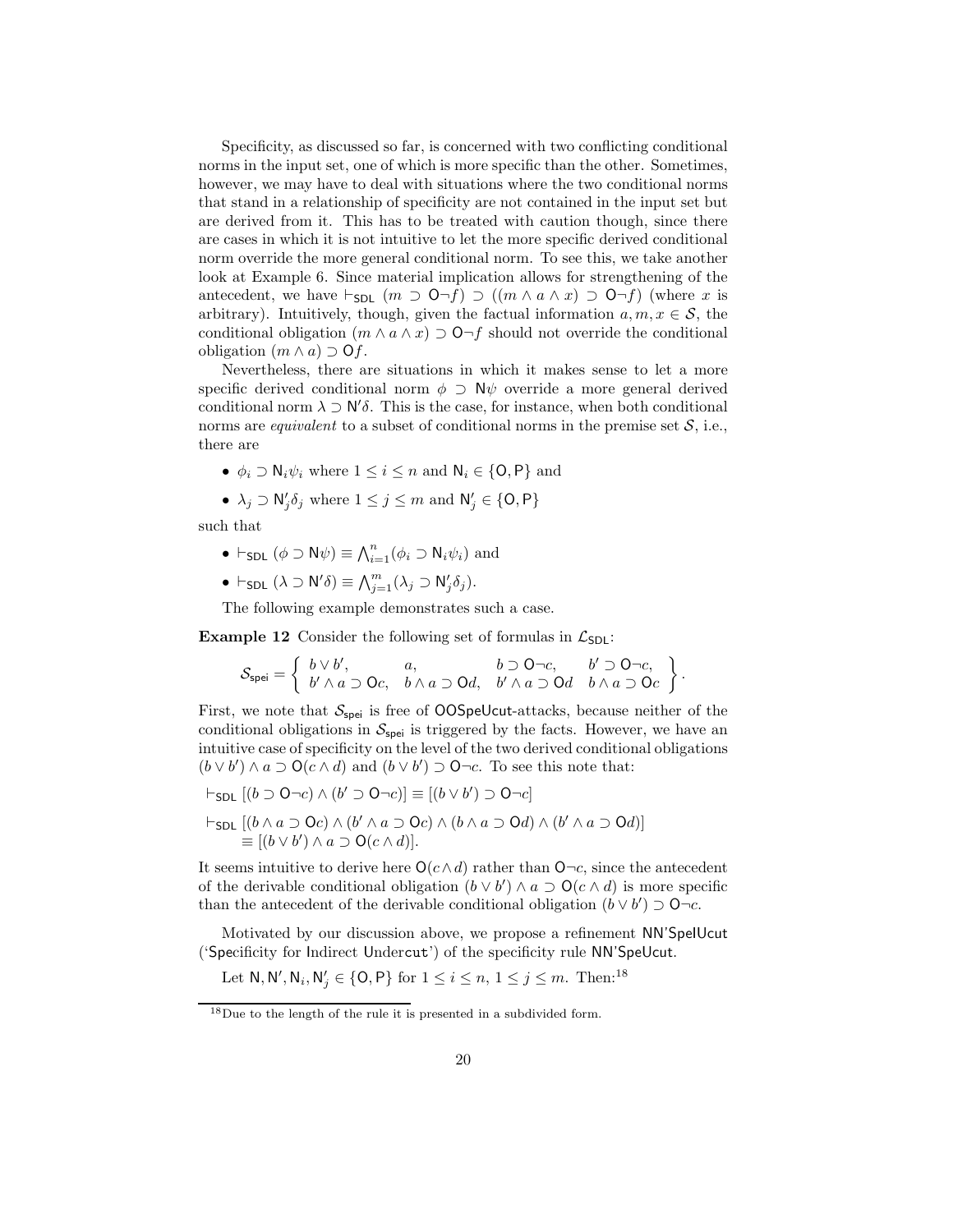Attacker: Γ,  $\phi_1 \supset \mathsf{N}_1 \psi_1, \ldots, \phi_n \supset \mathsf{N}_n \psi_n \Rightarrow \neg(\lambda \supset \mathsf{N} \delta)$ Conditions:  $\Rightarrow (\phi \supset \mathsf{N}\psi) \equiv \bigwedge_{i=1}^n (\phi_i \supset \mathsf{N}_i \psi_i)$  $\Rightarrow (\lambda \supset O\delta) \equiv \bigwedge_{j=1}^{m-1} (\lambda_j \supset N'_j \delta_j)$  $\Rightarrow$  Γ  $\supset$   $\phi$  $\Rightarrow \phi \supset \lambda$  $\Rightarrow \psi \supset \neg \delta$ 

$$
Attacked: \Gamma', \lambda_1 \supset \mathsf{N}'_1 \delta_1, \ldots, \lambda_m \supset \mathsf{N}'_m \delta_m \Rightarrow \theta
$$

Note, first, that OOSpeUcut is a special case of the new rule above. Now, as can easily be seen, in Example 12 we have that

 $b \vee b', a, b \wedge a \supset$  Oc,  $b' \wedge a \supset$  Oc,  $b \wedge a \supset$  Od,  $b' \wedge a \supset$  Od  $\Rightarrow \neg((b \vee b') \supset$  O $\neg c)$ 

OOSpelUcut-attacks the sequent  $b \lor b', b \supset \mathsf{O}\neg c, b' \supset \mathsf{O}\neg c \Rightarrow \mathsf{O}\neg c$ .

## 6 Enhanced Types of Attacks

#### 6.1 Prioritized Attacks

In Section 4 we have shown that prioritized information may be properly represented in our framework by augmenting the language with indices attached to obligations and revising some (inference and attack) rules accordingly (see Proposition 2). In this section we consider situations in which not only the raw data should be prioritized, but also it is necessary to establish priorities among the attack rules. As the next example shows, this may be necessary when one wants to handle both specificity cases and other types of conflicts that are not resolvable by specificity considerations.

Example 13 Consider an evolving system that integrates different norms and attack rules formed by different agents (or by any other sources of information). To illustrate some of the challenges of this process and ways to handle them in our setting we reexamine the following sets of assertions, considered previously in our examples.

- Let  $S_{\text{asp}} = \{m, s, m \Rightarrow 0 \neg f, (m \wedge s) \Rightarrow 0 \neg f\}$  be the set of assertions from Example 6 (we renamed the formula 'a' in that example by 's', to avoid confusion with another formula called 'a' that we shall use shortly). It is shown in that example that Of follows from  $S_{\text{asp}}$  in a normative argumentation framework whose sole attack rule is OOSpeUcut.
- Let  $S_{bi} = \{a, b, a \Rightarrow O(c \wedge d), b \Rightarrow O(\neg c \wedge d)\}\$ be the set of assertions discussed in Example 10. Similar considerations to those in Example 4 show that in the normative argumentation framework that is based on  $\mathcal{S}_{\mathsf{bi}}$  and the attack rule OUcut we get that  $\mathcal{S}_{\mathsf{bi}}$  stb $\sim^\cap_{\mathsf{OUcut}}$  Od.

Now, to combine these two normative frameworks, we consider the union  $S_{\text{asp}}\cup$  $S_{\rm bi}$  together with the attack rules OOSpeUcut and OUcut. Note that this time Of does *not* follow from  $S_{\text{asp}} \cup S_{\text{bi}}$  anymore, because the sequent

$$
m, s, (m \wedge s) \supset \mathsf{O}f \Rightarrow \neg(m \supset \mathsf{O}\neg f)
$$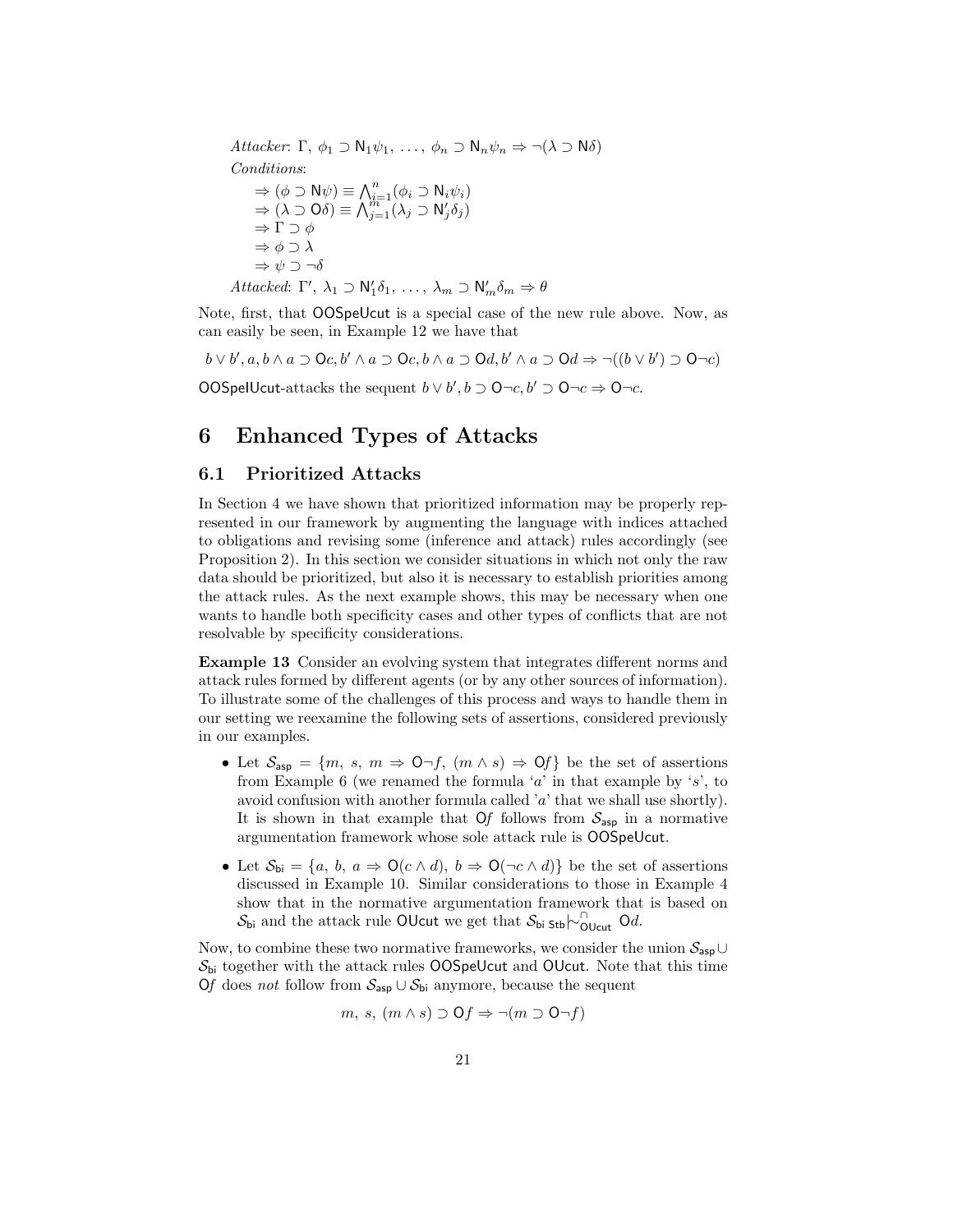that OSpeUcut-attacks arguments like  $m, m \supset O \neg f \Rightarrow O \neg f$  (and so allows in Example 6 to infer Of rather than  $\mathsf{O}\neg f$  is now OUcut-attacked by the argument

$$
m, s, m \supset \mathsf{O}\neg f \Rightarrow \neg((m \land s) \supset \mathsf{O}f).
$$

One way to resolve the problem raised in Example 13 is to give precedence to OOSpeUcut-attacks over OUcut-attacks. This may be formalized for the general case as follows:

**Definition 10** Let  $\mathcal{AF}_{\mathcal{R}}(\mathcal{S}) = \langle \mathsf{Arg}(\mathcal{S}), \mathit{Attack} \rangle$  be a normative argumentation framework,  $A, B \in \text{Arg}(\mathcal{S})$ , and  $\preceq$  a partial order on  $\mathcal{R}$ .

- Let  $R \in \mathcal{R}$ . We say that an argument  $A \langle R, \preceq \rangle$ -attacks B, if A R-attacks B and there is no  $R' \in \mathcal{R}$  such that  $R \prec R'$  and B  $R'$ -attacks A.
- We say that  $A \langle \mathcal{R}, \preceq \rangle$ -attacks B if there is some  $R \in \mathcal{R}$  for which A  $\langle R, \preceq \rangle$ -attacks B. Accordingly, Attack is set of pairs  $(A, B)$  such that  $A \langle \mathcal{R}, \preceq \rangle$ -attacks B.
- The rule-prioritized normative argumentation framework that is induced by  $\mathcal{AF}_{\mathcal{R}}(\mathcal{S})$  and  $\preceq$ , is the normative argumentation framework  $\mathcal{AF}_{\mathcal{R}}^{\preceq}(\mathcal{S}) =$  $\langle \mathsf{Arg}(\mathcal{S}), \mathit{Attack}^{\preceq} \rangle.$

Reasoning with rule-prioritized normative frameworks is illustrated in Figure 8, where  $OQUcut \prec OOS$  peut. Whereas the diagram on the left features all the OOUcut and OOSpeUcut-attacks, the diagram on the right only shows the prioritized attacks. According to this diagram we have two preferred extensions:  $\{A, D\}$  and  $\{B, D\}$ . And indeed, Of is derivable, as is expected.

$$
A \longrightarrow B \quad A \longrightarrow B \quad B = a, b, a \supset O(c \land d) \Rightarrow \neg(b \supset O(\neg c \land d))
$$
  

$$
C \longrightarrow D \quad C \longleftarrow D \quad C \longleftarrow D \quad D \quad B = m, s, m \supset O \neg f \Rightarrow \neg(m \land s \supset Of)
$$
  

$$
D = m, s, m \land s \supset Of \Rightarrow \neg(m \supset O \neg f)
$$

Figure 8: Left: Attack diagram for Example 13 (solid arrows are OOUcutattacks, dashed arrows are OOSpecUcut-attacks). Right: Attack diagram for the prioritized argumentation framework.

#### 6.2 Restricted Counter-Attacks

Another refinement that may be needed when several attack rules are used is concerned with the notions of defense, that is: the way an argument A counter-attacks an argument B that attacks  $C$  (and so A defends  $C$ ). To see this consider the next example.<sup>19</sup>

<sup>&</sup>lt;sup>19</sup>Related issues are also discussed under the name *preemption*: A preempts the attack of B on C (see e.g. [37], or [30] in the context of inheritance networks).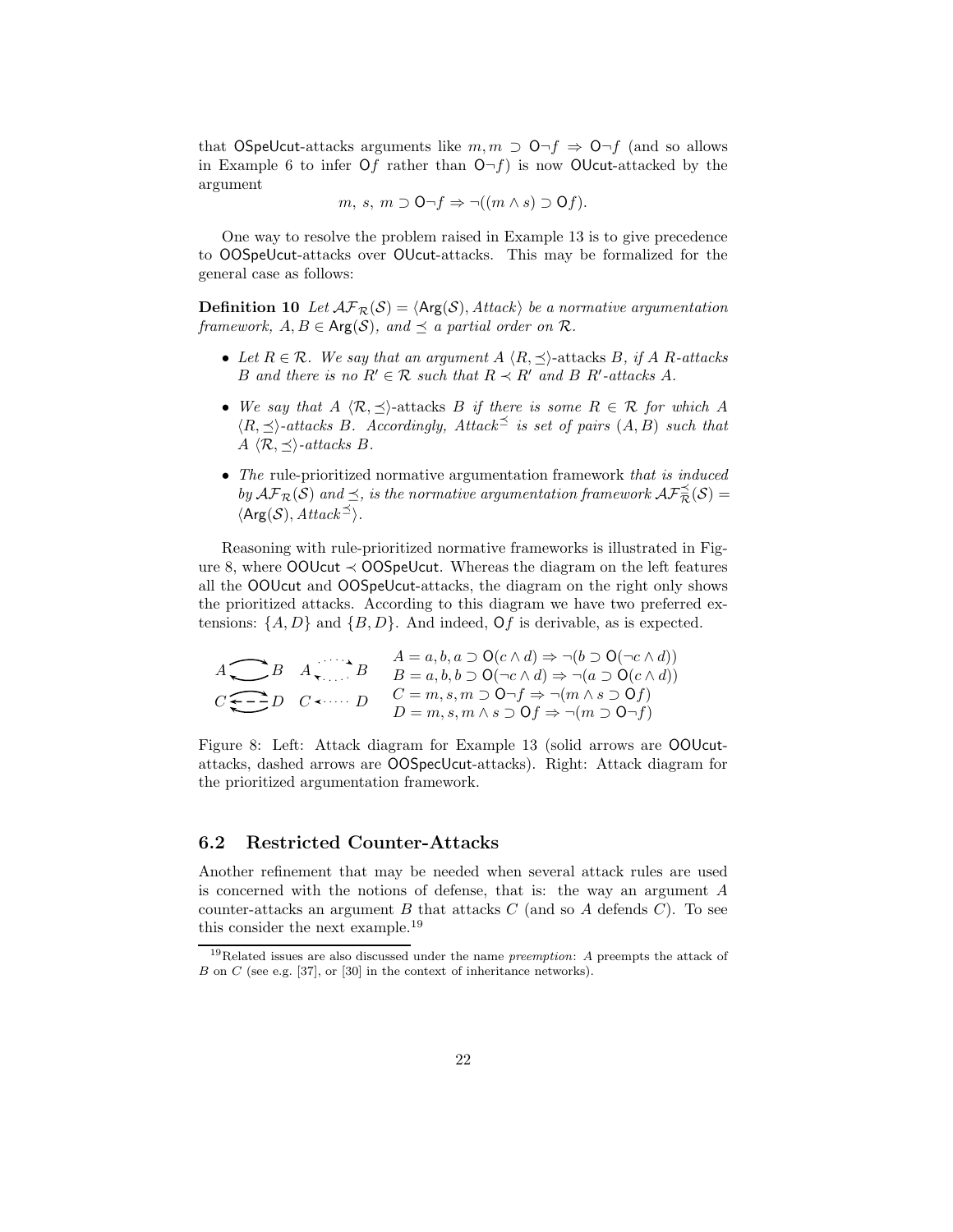Example 14 Let us consider a variant of Example 6. Suppose that beside the obligation not to eat with fingers we have the permission to do so in case asparagus is served, but it is considered impolite to eat asparagus with fingers if there is a guest who considers this rude. The enriched set of premises may look as follows:

 $\mathcal{S}_{\text{rein}} = \{a, m, c, m \supset \mathsf{O}\neg f, (m \wedge a) \supset \mathsf{P}f, (m \wedge a \wedge c) \supset \mathsf{O}\neg f\}.$ 

The situation is depicted in Figure 9, where the attack rules are OPSpeUcut (dotted arrows) and POSpeUcut (dashed arrows).

$$
M \n\begin{array}{c}\n\begin{array}{c}\nD = (m \land a) \supset Pf \Rightarrow (m \land a) \supset Pf \\
G = m, a, (m \land a) \supset Pf \Rightarrow Pf \\
\hline\n\end{array} \\
\begin{array}{c}\n\begin{array}{c}\n\begin{array}{c}\n\begin{array}{c}\n\end{array}\n\end{array}\n\end{array} & N \n\end{array} & H = m, a, (m \land a) \supset Pf \Rightarrow \neg(m \supset O \neg f) \\
I = m, a, m \supset O \neg f, (m \land a) \supset Pf \Rightarrow O \perp\n\end{array} \\
\begin{array}{c}\nE \nearrow F \\
\hline\n\end{array} & L \n\end{array} & L \n\begin{array}{c}\nJ = c \Rightarrow c \\
K = (m \land a \land c) \supset O \neg f \Rightarrow (m \land a \land c) \supset O \neg f \\
L = m, a, c \Rightarrow m \land a \land c \\
\hline\n\end{array} & \begin{array}{c}\n\end{array}\n\end{array} & \begin{array}{c}\n\end{array}\n\end{array} & \begin{array}{c}\n\end{array}\n\end{array} & \begin{array}{c}\n\end{array}\n\end{array} & \begin{array}{c}\n\end{array}\n\end{array} & \begin{array}{c}\n\end{array}\n\end{array} & \begin{array}{c}\n\end{array}\n\end{array} & \begin{array}{c}\n\end{array} & \begin{array}{c}\n\end{array} & \begin{array}{c}\n\end{array} & \begin{array}{c}\n\end{array} & \begin{array}{c}\n\end{array} & \begin{array}{c}\n\end{array} & \begin{array}{c}\n\end{array} & \begin{array}{c}\n\end{array} & \begin{array}{c}\n\end{array} & \begin{array}{c}\n\end{array} & \begin{array}{c}\n\end{array} & \begin{array}{c}\n\end{array} & \begin{array}{c}\n\end{array} & \begin{array}{c}\n\end{array} & \begin{array}{c}\n\end{array} & \begin{array}{c}\n\end{array} & \begin{array}{c}\n\end{array} & \begin{array}{c}\n\end{array} & \begin{array}{c}\n\end{array} & \begin{array}{c}\n\end{array} & \begin{array}{c}\n\end{array} & \begin{array}{c}\n\
$$

Figure 9: A normative argumentation framework for Example 14 (arguments  $A, B, C, E, F$  are as in Figure 3)

We have that  $S_{\text{rein}} \sim \text{O}\neg f$  (as expected), since N is defended, while G is not. Note that arguments  $A$  and  $E$  are also defended, since their only attacker H is attacked by the defended M. In argumentation theory A and E are said to be reinstated.

While reinstatement seems reasonable in this example, it seems less reasonable if we alter the premise  $(m \wedge a \wedge c) \supset \mathsf{O}\neg f$  to  $(m \wedge a \wedge c) \supset \mathsf{P}\neg f$ and the premise  $(m \wedge a) \supset Pf$  to  $(m \wedge a) \supset Of$ . In that case the argument H in Figure 9 becomes  $m, a, (m \wedge a) \supset \mathsf{O}f \Rightarrow \neg(m \supset \mathsf{O}\neg f), M$  becomes  $m, a, c, (m \wedge a \wedge c) \supset P \neg f \Rightarrow \neg((m \wedge a) \supset Of)$ , the attack of H on A and E becomes a  $OOS$ peUcut and the attack of  $M$  on  $H$  becomes a POSpeUcut. Note that in the most specific context we are only allowed to not eat with fingers, while in the least specific context we are *obliged* to do so. So, if we reinstate the least specific conditional norm via the attack of  $M$  on  $H$ , we at the same time introduce a stronger norm (the obligation  $\mathsf{O}\neg f$ ) than what is expressed by the reinstating argument (the permission  $P\neg f$ ). Altogether, this indicates that an argument should not be defended from an OOSpeUcut-attack by means of a POSpeUcut-attack on its attacker.

The last example suggests that defense may be restricted to specific attack rules. This may be done as follows: Given a set  $\mathcal R$  of attack rules, one may associate each  $R \in \mathcal{R}$  with a set of rules  $\mathcal{R}' \subseteq \mathcal{R}$  via a function  $\pi : \mathcal{R} \to \wp(\mathcal{R})$ . Intuitively speaking,  $\pi(R)$  contains all the rules in R that are deemed sufficient to defend an argument which is R-attacked: A set  $\mathcal E$  of arguments defends an argument  $A$  iff for every  $R$ -attack from an argument  $C$  on  $A$ , there is an argument  $B \in \mathcal{E}$  that R'-attacks C for some  $R' \in \pi(R)$ .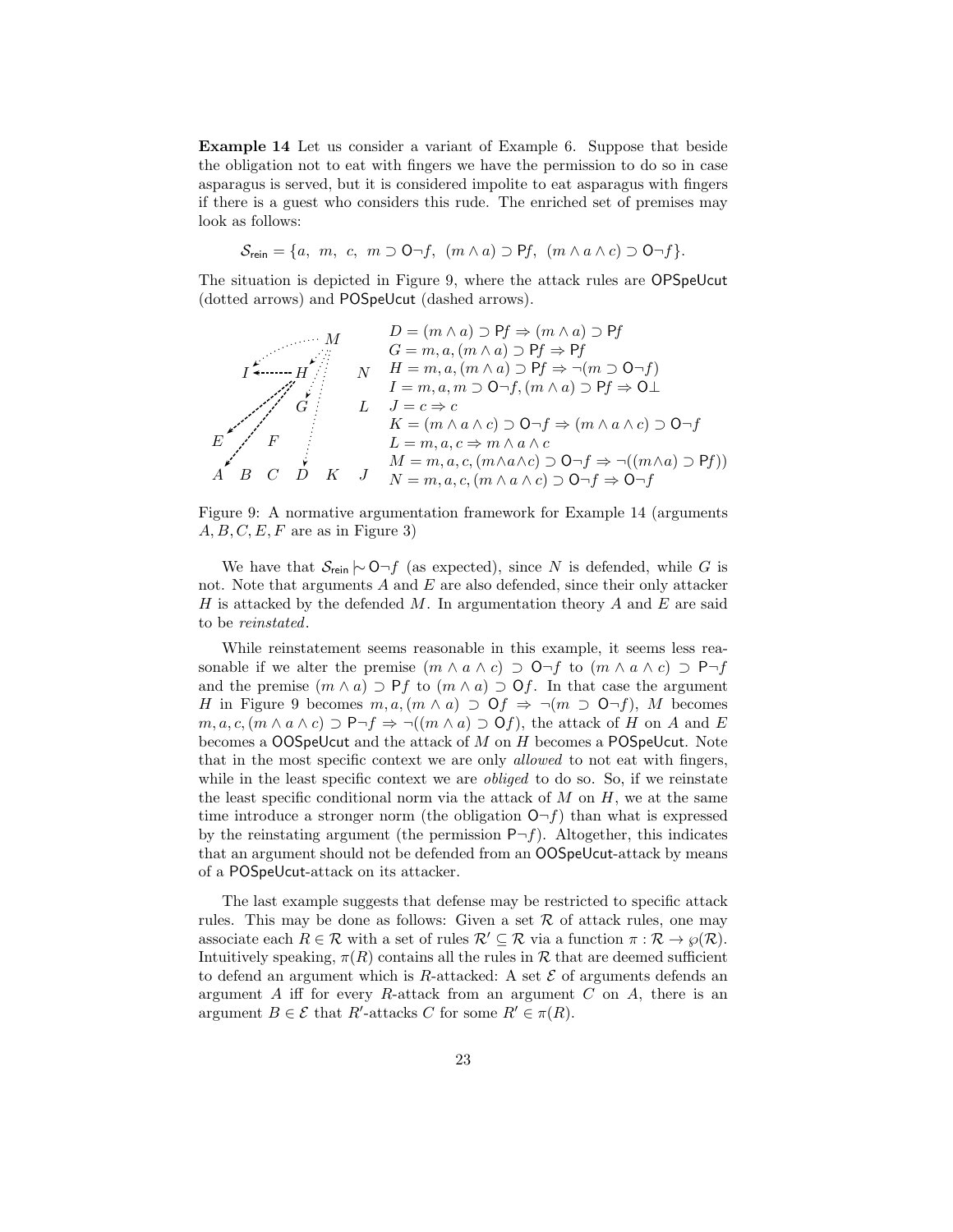Dung-style extensions may now be defined according to Definition 5, where the notion of defense in that definition is replaced by the refined notion of defense defined above.

**Example 15** In Example 14, if we let POSpeUcut  $\notin \pi$ (OOSpeUcut), then M does not defend A (nor E) from H, although it still attacks H. While with reinstatement  $A, E$  and M would be in the grounded extension, now only M is. As before,  $H$  is not in the grounded extension since it is attacked by  $M$ .

## 7 Relations to I/O Logics

In this section we consider some relations to Input/Output logics [33] (I/O logics, for short). These logics represent standard approaches in conditional deontic logic, and many of them have simple and intuitive syntactic as well as semantic characterizations. The framework of I/O logics has been extended in order to deal with conflicts among conditionals such as in Contrary-to-Duty obligations [34] and for modeling permissions [44]. Moreover, there are links to other frameworks such as default logic (see [34]), logic programming [26], and adaptive logics [49]. In view of this it is interesting to note that  $I/O$  logics can also be related to our framework, as will be established below (see Proposition 4, Corollary 1, Proposition 6, and Corollary 2).

In the following we focus on premise sets  $\mathcal S$  that consist of non-modal formulas (representing 'facts' or 'input') and formulas of the type  $\phi \supset Q\psi$  (representing conditional obligations). For this, we consider the following sets:

- $S_F$  a set of non-modal propositional formulas,
- $S_O$  a set of pairs of non-modal formulas  $(\psi, \phi)$  ('I/O-pairs'),
- $S_O^* = \{ \psi \supset \mathsf{O} \phi \mid (\psi, \phi) \in S_O \}.$

The basic idea behind Input/Output logic is to treat I/O-pairs  $(\phi, \psi)$  as the name suggests: if the input  $\phi$  is derivable in classical logic from the input set  $S_F$ , then generate the output  $\psi$ . This is realized in view of the following definition.

**Definition 11** Denote by ⊢<sub>CPL</sub> the consequence relation of classical logic. We define:  $\text{out}(\mathcal{S}_F, \mathcal{S}_O) = \{ \psi \mid (\phi, \psi) \in \mathcal{S}_O, \mathcal{S}_F \vdash_{\text{CPL}} \phi \}.$ 

This idea is still too simple to give rise to interesting output functions. For instance, in many applications,

- if we have  $(\phi, \psi_1)$  and  $(\phi, \psi_2)$  and  $S_F \vdash_{\text{CPL}} \phi$  then we would like to get  $\psi_1 \wedge \psi_2$  as output besides  $\psi_1$  and  $\psi_2$ , or
- if we have  $(\phi, \psi), \phi \in \mathcal{S}_F$ , and  $\psi \vdash_{\mathsf{CPL}} \psi'$  then we would like to get  $\psi'$  as output.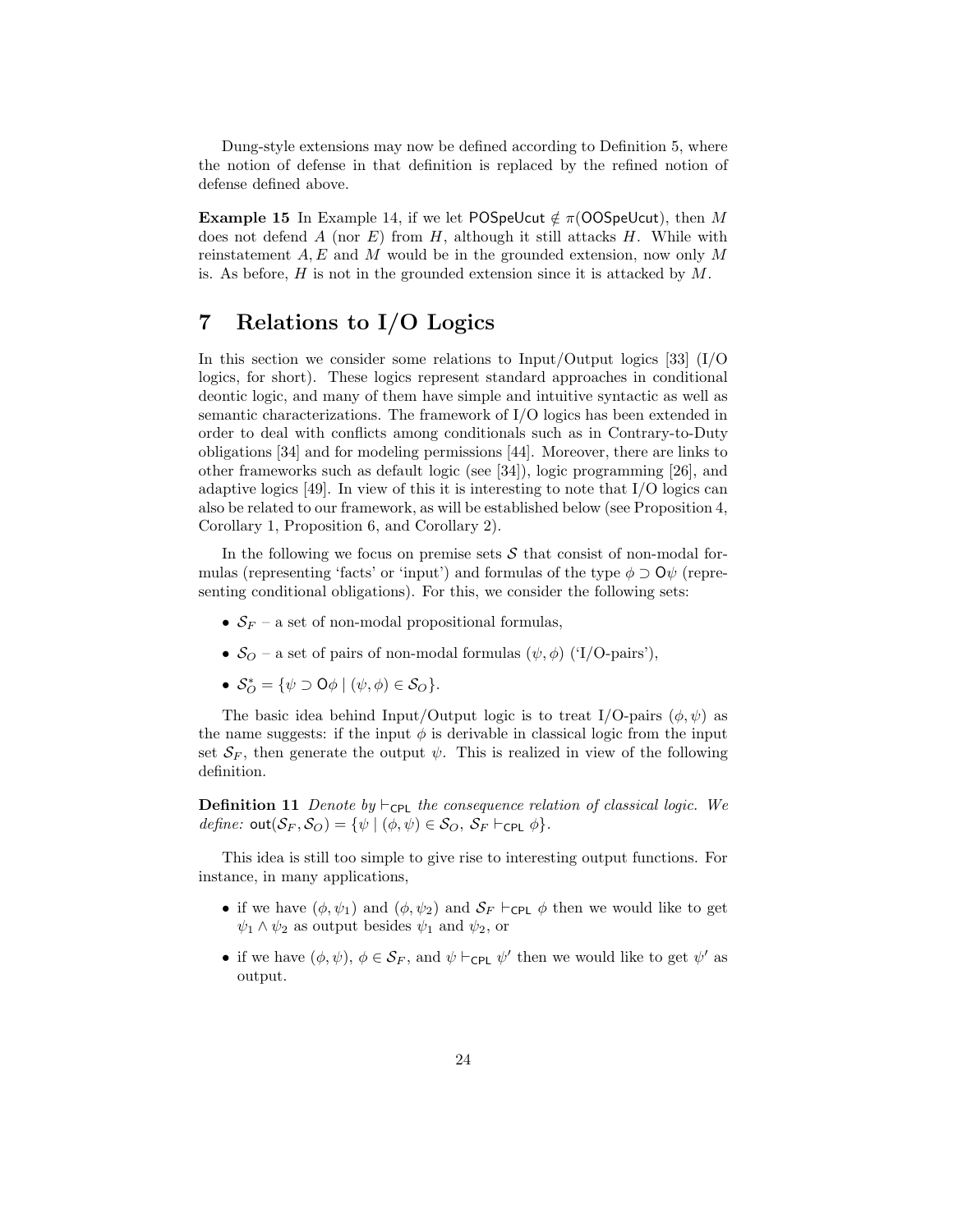More generally, we would expect that applying  $\text{Cn}_{\text{CPL}}(\mathcal{S})$  to the output set  $S$  doesn't produce new outputs. Additionally, in many applications it seems desirable to get the output  $\psi$  from  $(\phi_1, \psi)$  and  $(\phi_2, \psi)$  with the input  $\mathcal{S}_F$  $\{\phi_1 \vee \phi_2\}$ . In order to fulfil these desiderata, we need a more refined mechanism. One option is given by the following definition:

**Definition 12** Given  $S_F$  and  $S_O$  as defined above, the set out<sub>2</sub> is defined as follows (where  $\text{Cn}_{\text{CPL}}(\bullet)$  is defined as in Proposition 1):

- If  $\mathcal{S}_F$  is classically consistent, then  $\textsf{out}_2(\mathcal{S}_F,\mathcal{S}_O) = \bigcap \{\textsf{Cncpl}(\textsf{out}(\mathcal{T},\mathcal{S}_O))\mid$  $\mathcal T$  is a CPL-maximal consistent set for which  $\mathcal S_F \subseteq \mathcal T$ .
- If  $S_F$  is classically inconsistent, then  $out_2(S_F, S_O) = \text{Cncpl}(\{\psi \mid (\phi, \psi) \in$  $S_O$ }).

The following is a corollary of Observation 4 in [33].<sup>20</sup> It offers an alternative modal characterization of out<sub>2</sub>.

**Lemma 3** If  $S_F$  is classically consistent,  $S_F \cup S_O^*$   $\vdash$  spl.  $\bigcirc \phi$  iff  $\phi \in \text{out}_2(S_F, \mathcal{S}_O)$ .

In order to deal with situations in which out  $(S_F, S_O)$  is inconsistent, Makinson and Van Der Torre [34] 'contextualize' their output-functions to maximal sets of conditionals that are consistent with  $S_F$ , so-called maxfamilies:<sup>21</sup>

**Definition 13** Given  $S_F$  and  $S_O$  as defined above, we consider the following sets:

- $\bullet \;\; \mathcal{T}_O \in \mathsf{maxfamily}_2(\mathcal{S}_F, \mathcal{S}_O) \;\, \mathit{iff} \; \mathsf{out}_2(\mathcal{S}_F, \mathcal{T}_O) \;\, \mathit{is \;\, classically \;\,consistent \;\,and \;\,for}$ all  $(\psi, \phi) \in S_O \setminus T_O$ , the set out<sub>2</sub> $(S_F, T_O \cup \{(\psi, \phi)\})$  is not classically consistent.
- $\bullet \ \ \psi \in \mathsf{out}^{\cup}_2(\mathcal{S}_F, \mathcal{S}_O) \ \ \textit{iff} \ \ \psi \in \bigcup_{\mathcal{T}_O \in \mathsf{maxfamily}_2(\mathcal{S}_F, \mathcal{S}_O)} \mathsf{out}_2(\mathcal{S}_F, \mathcal{T}_O).$
- $\bullet \ \ \psi \in \mathsf{out}^\cap_2(\mathcal{S}_F,\mathcal{S}_O) \ \ \textit{iff} \ \ \psi \in \bigcap_{\mathcal{T}_O \in \mathsf{maxfamily}_2(\mathcal{S}_F,\mathcal{S}_O)} \mathsf{out}_2(\mathcal{S}_F,\mathcal{T}_O).$

We now show that in our argumentative approach the Input/Output logics in Definition 13 can be characterized by means of the attack rule OUcut.

 ${\bf Lemma}$  4 If  $\mathcal{S}_F$  is classically consistent and  $\mathcal{T}_O\in\mathsf{maxfamily}_2(\mathcal{S}_F,\mathcal{S}_O)$  then  $\text{Arg}(\mathcal{S}_F \cup \mathcal{T}_O^*)$  is a stable extension of  $\mathcal{AF}_{\text{OUcut}}(\mathcal{S}_F \cup \mathcal{S}_O^*)$ .

**Proof.** Let  $\mathcal{T}_O \in \text{maxfamily}_2(\mathcal{S}_F, \mathcal{S}_O)$ . By Lemma 3,  $\mathcal{S}_F \cup \mathcal{T}_O^*$  is SDL-consistent and hence  $\mathsf{Arg}(\mathcal{S}_F\cup\mathcal{T}_O^*)$  is conflict-free. Let  $A\in\mathsf{Arg}(\mathcal{S}_F\cup\mathcal{S}_O^*)\setminus\mathsf{Arg}(\mathcal{S}_F\cup\mathcal{T}_O^*)$  $\mathcal{T}_{\mathcal{O}}^*$ ). This means that there is a  $\psi \supset \mathsf{O}\phi \in \mathsf{Prem}(A) \cap (\mathcal{S}_{\mathcal{O}}^* \setminus \mathcal{T}_{\mathcal{O}}^*)$ . Since out<sub>2</sub>( $S_F$ ,  $\mathcal{T}_O \cup \{(\psi, \phi)\}\$ ) is classically inconsistent, we have by Lemma 3 that  $S_F \cup \mathcal{T}^*_O \cup \{\psi \supset \mathsf{O}\phi\}$  is SDL-inconsistent. Thus, there is a finite  $\Gamma \subseteq S_F \cup \mathcal{T}^*_O$ such that  $\Gamma, \psi \supset \mathsf{O}\phi \Rightarrow \bot$  is  $\mathcal{C}_{\mathsf{SDL}}$ -provable. It follows that  $B = \Gamma \Rightarrow \neg(\psi \supset \mathsf{O}\phi)$ is also  $C_{SDL}$ -provable, and so  $B \in \text{Arg}(\mathcal{S}_F \cup \mathcal{T}_O^*)$ . Thus, B OUcut-attacks A.

<sup>&</sup>lt;sup>20</sup>In [33] the correspondence is shown for all modal logics L for which ⊢<sub>K</sub> ⊆ ⊢<sub>K45</sub>.

 $21$ The approach in [34] is more general since it takes into account additional constraints beside the requirement of consistency.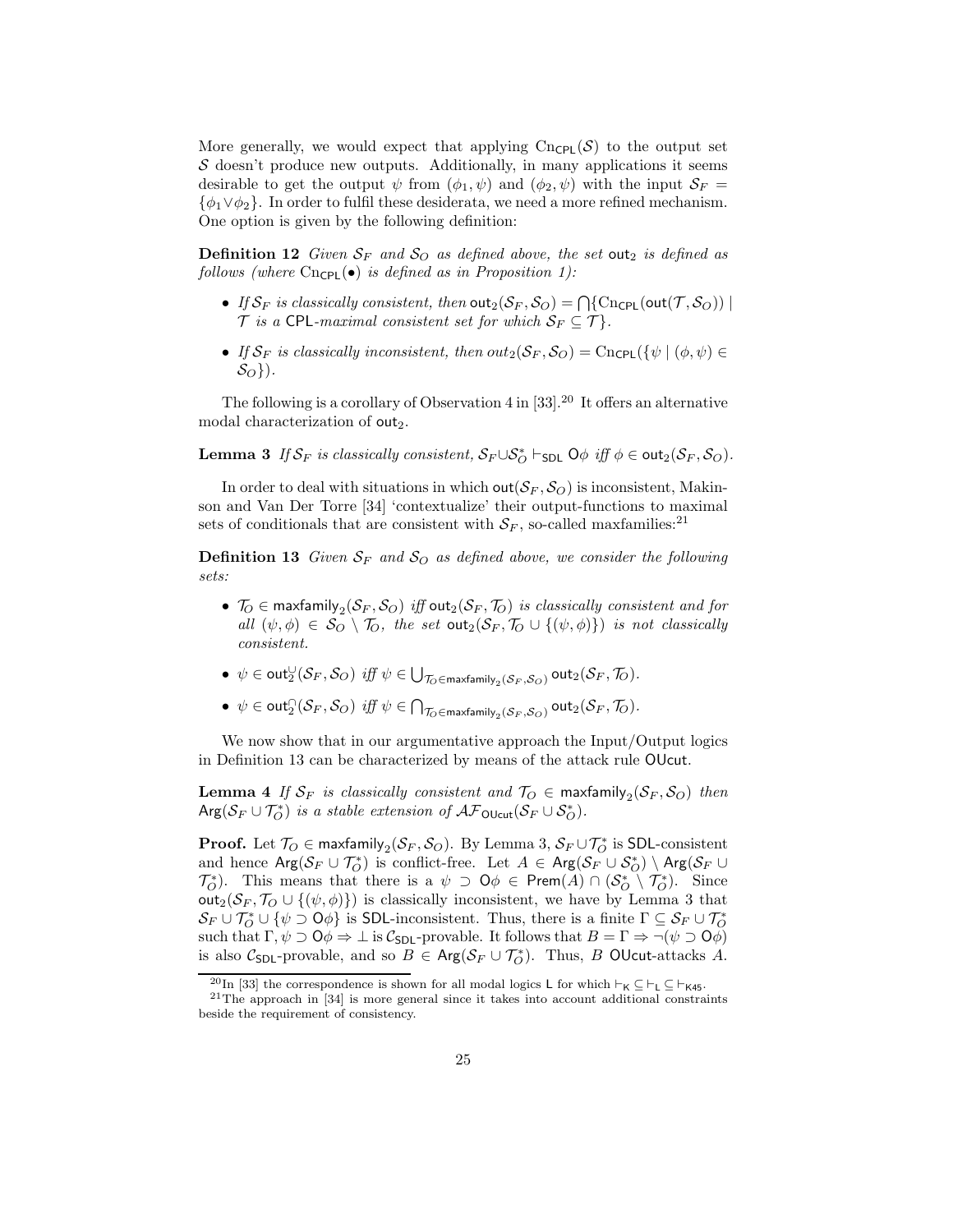We have thus shown that every argument not in  $\text{Arg}(\mathcal{S}_F \cup \mathcal{T}_O^*)$  is attacked by an argument in  $\text{Arg}(\mathcal{S}_F \cup \mathcal{T}_O^*)$ , therefore  $\text{Arg}(\mathcal{S}_F \cup \mathcal{T}_O^*)$  is a stable extension of  $\mathcal{AF}_{\text{OUcut}}(\mathcal{S}_F \cup \mathcal{S}_O^*)$ .  $\bigcirc$ .

**Lemma 5** If  $S_F$  is classically consistent then for every conflict-free set of arguments  $\mathcal E$  of the normative framework  $\mathcal A\mathcal F_{\mathsf{OUcut}}(\mathcal S_F\cup \mathcal S^*_O)$  there is a  $\mathcal T_O\in$ maxfamily $_2(\mathcal{S}_F, \mathcal{S}_O)$  such that  $\mathcal{E} \subseteq \mathsf{Arg}(\mathcal{S}_F \cup \mathcal{T}_O^*)$ .

**Proof.** Suppose that  $\mathcal{E}$  is a set of arguments of  $\mathcal{AF}_{\text{OUcut}}(\mathcal{S}_F \cup \mathcal{S}_O^*)$  and there is no  $\mathcal{T}_O \in \mathsf{maxfamily}_2(\mathcal{S}_F, \mathcal{S}_O)$  for which  $\mathcal{E} \subseteq \mathsf{Arg}(\mathcal{S}_F \cup \mathcal{T}_O^*)$ . Hence, there is no  $\mathcal{T}_O\,\in\,$  maxfamily $_2(\mathcal{S}_F,\mathcal{S}_O)$  for which  $\mathcal{T}_\mathcal{E}\,\subseteq\,\mathcal{T}_O$  where  $\mathcal{T}_\mathcal{E}=\bigcup_{A\in\mathcal{E}}\{(\psi,\phi)\mid$  $\psi \supset \mathsf{O}\phi \in \mathsf{Prem}(A)$ . This means that  $\mathsf{out}_2(\mathcal{S}_F, \mathcal{T}_{\mathcal{E}})$  is classically inconsistent. By Lemma 3,  $S_F \cup \mathcal{T}_{\mathcal{E}}^*$  is SDL-inconsistent. Hence, there are finite  $\Gamma_F \subseteq S_F$ and  $\Gamma_O \subseteq \mathcal{T}_{\mathcal{E}}$  such that  $A = \Gamma_F, \Gamma_O^* \Rightarrow \bot \in \text{Arg}(\mathcal{S}_F \cup \mathcal{T}_{\mathcal{E}}^*)$ . Since  $\mathcal{S}_F$  is classically consistent,  $\Gamma_O \neq \emptyset$ . With Weakening and  $[\Rightarrow \supset]$  we have an argument  $B = \Gamma_F, \Gamma_O^* \setminus {\psi \supset \mathsf{O} \phi} \Rightarrow \neg(\psi \supset \mathsf{O} \phi) \in \mathsf{Arg}(\mathcal{S}_F \cup \mathcal{T}_{\mathcal{E}}^*), \text{ where } (\psi, \phi) \in \Gamma_O.$ Since B OUcut-attacks A,  $Arg(S_F \cup T^*_{\mathcal{E}})$  is not conflict-free.

By the last two lemmas, we immediately get:

**Proposition 4** If  $S_F$  is classically consistent, then:

$$
\begin{array}{lcl} \mathsf{Stb}(\mathcal{AF}_{\mathsf{OUcut}}(\mathcal{S}_F\cup \mathcal{S}_O^*)) & = & \mathsf{Prf}(\mathcal{AF}_{\mathsf{OUcut}}(\mathcal{S}_F\cup \mathcal{S}_O^*)) \\ \\ & = & \{ \mathsf{Arg}(\mathcal{S}_F\cup \mathcal{T}_O^*) \mid \mathcal{T}_O \in \mathsf{maxfamily}_2(\mathcal{S}_F, \mathcal{S}_O) \}. \end{array}
$$

**Corollary 1** If the only attack rule is OUcut, then for every  $\lambda \in \{\cup, \cap\}$  it holds that  $\psi \in \text{out}_2^{\lambda}(\mathcal{S}_F, \mathcal{S}_O)$  iff  $\mathcal{S}_F \cup \mathcal{S}_O^*$  prf $\ket{\sim_{\text{Olcut}}^{\lambda}}$  O $\psi$  iff  $\mathcal{S}_F \cup \mathcal{S}_O^*$  stb $\ket{\sim_{\text{Olcut}}^{\lambda}}$  O $\psi$ .

**Example 16** Let  $S_O = \{(p_1, q_1 \wedge q_2), (p_2, \neg q_1 \wedge q_2)\}\$  and  $S_F = \{p_1, p_2\}$ . Then:

maxfamily $_2(S_F, \mathcal{S}_O) = \{ \{ (p_1, q_1 \wedge q_2) \}, \{ (p_2, \neg q_1 \wedge q_2) \} \}.$ 

Since  $q_2 \in \text{out}_2(\mathcal{S}_F, \{(p_1, q_1 \wedge q_2)\}) \cap \text{out}_2(\mathcal{S}_F, \{(p_2, \neg q_1 \wedge q_2)\})$ , we have that  $q_2 \in \mathsf{out}_2^{\cap}(\mathcal{S}_F, \mathcal{S}_O).$ 

In the normative argumentation framework  $\mathcal{AF}_{\text{OUcut}}(\mathcal{S}_F, \mathcal{S}_O^*)$  we have two preferred extensions:

- 1. An extension with e.g. the following arguments:  $p_1, p_1 \supset O(q_1 \wedge q_2) \Rightarrow \neg (p_2 \supset O(\neg q_1 \wedge q_2)),$  $p_1, p_1 \supset O(q_1 \wedge q_2) \Rightarrow O(q_1 \wedge q_2),$  $p_1, p_1 \supset O(q_1 \wedge q_2) \Rightarrow Oq_2.$
- 2. An extension with e.g. the following arguments:  $p_2, p_2 \supset \mathsf{O}(\neg q_1 \land q_2) \Rightarrow \neg (p_1 \supset \mathsf{O}(q_1 \land q_2)),$  $p_2, p_2 \supset O(\neg q_1 \land q_2) \Rightarrow O(\neg q_1 \land q_2),$  $p_2, p_2 \supset O(\neg q_1 \land q_2) \Rightarrow Oq_2.$

Thus,  $S_F \cup S^*_{O}$  stb $\sim_{\text{OUcut}}^{\cap}$  Oq<sub>2</sub>.

The result above provides us also a representational result for another I/Ologic based on  $\textsf{out}_4$ .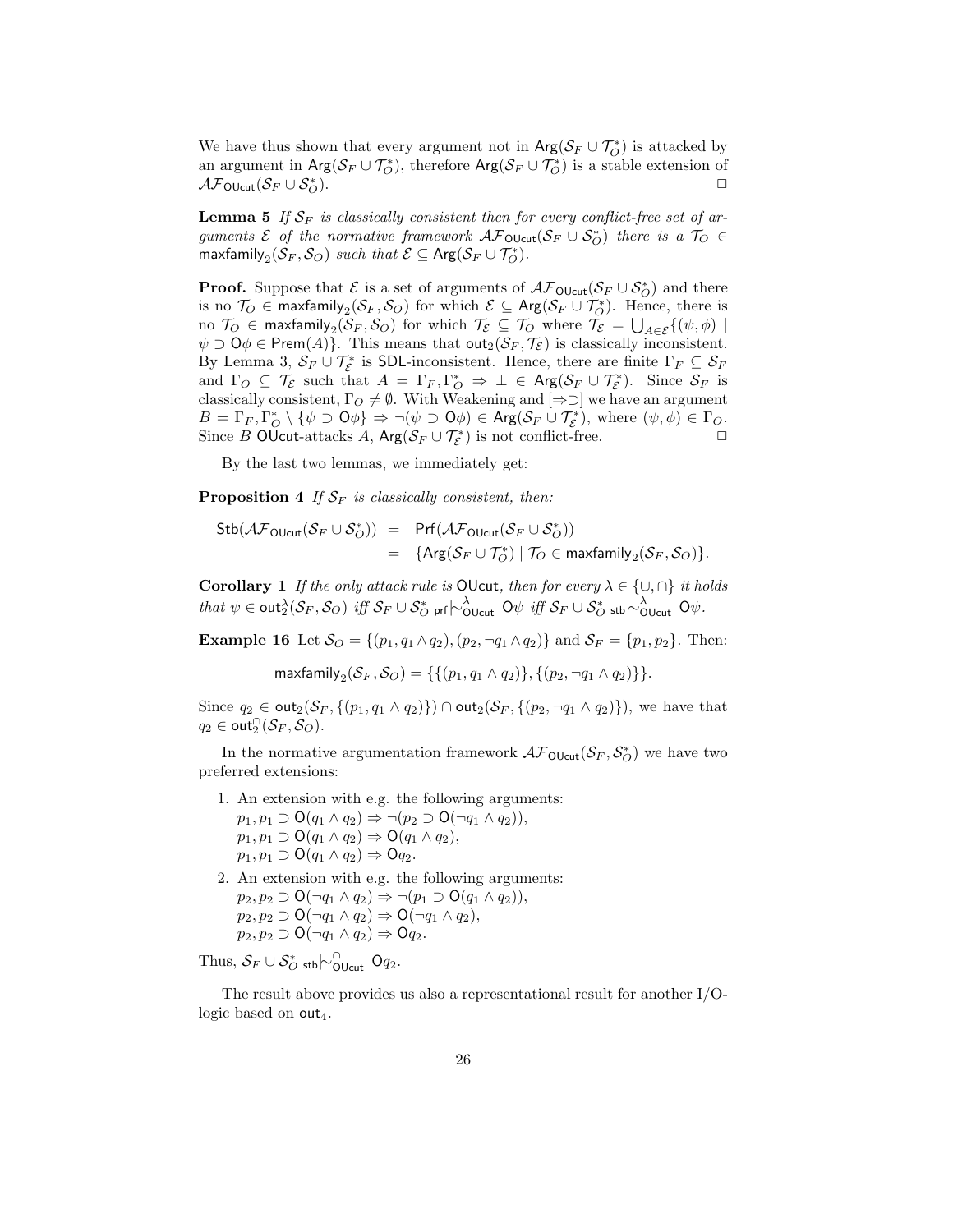**Definition 14** Given  $S_F$  and  $S_O$  as defined above, the set out<sub>4</sub> is defined as follows:

- If  $S_F$  is consistent, then  $\phi \in \text{out}_4(S_F, S_O)$  iff  $\phi \in Cn_{\text{CPL}}(\text{out}(\mathcal{T}, S_O))$  for all maximal consistent set  $\mathcal T$  for which  $\mathcal S_F \subseteq \mathcal T \subseteq \text{out}(\mathcal T, \mathcal S_O)$ .
- If  $S_F$  is inconsistent, then  $\text{out}_4(S_F, S_O) = C n_{\text{CPL}}(\{\psi \mid (\phi, \psi) \in S_O\}).$

The definitions of maxfamily<sub>4</sub>,  $\mathsf{out}_{4}^\cap$  and  $\mathsf{out}_{4}^\cup$  are analogous to Definition 13 (where out<sub>2</sub> is replaced by out<sub>4</sub>).

The main difference between out<sub>4</sub> and out<sub>2</sub> is that with out<sub>4</sub> we get the following transitivity property:  $\phi \in \text{out}_4(\{\psi\}, \{(\psi, \theta), (\psi \wedge \theta, \phi)\})$ . This property does not hold for out<sub>2</sub>:  $\phi \notin \text{out}_2(\{\psi\}, \{(\psi, \theta), (\psi \wedge \theta, \phi)\})$ . Intuitively speaking, the generated output  $\theta$  from  $\psi$  and  $(\psi, \theta)$  is reused as input for  $(\psi \wedge \theta, \phi)$  to generate  $\phi$ . This is why Makinson and Van Der Torre call this approach also reusable output.

In [33] it has been shown that out<sub>4</sub> can be characterized as follows:<sup>22</sup>

**Proposition 5**  $out_4(\mathcal{S}_F, \mathcal{S}_O) = out_2(\mathcal{S}_F \cup m(\mathcal{S}_O), \mathcal{S}_O)$  where  $m(\mathcal{S}_O)$  is the materialization of  $\mathcal{S}_O$  (i.e., each  $(\phi, \psi)$  in  $\mathcal{S}_O$  translates to  $\phi \supset \psi$  in  $m(\mathcal{S}_O)$ )

In view of this, we have the following results:

**Proposition 6** If  $S_F$  is classically consistent, then:

$$
\begin{align}\n\text{Stb}(\mathcal{AF}_{\text{OUcut}}(\mathcal{S}_F \cup \mathcal{S}_{O}^* \cup m(\mathcal{S}_{O}))) &= \text{Prf}(\mathcal{AF}_{\text{OUcut}}(\mathcal{S}_F \cup \mathcal{S}_{O}^* \cup m(\mathcal{S}_{O}))) \\
&= \{ \text{Arg}(\mathcal{S}_F \cup \mathcal{T}_{O}^*) \mid \mathcal{T}_{O} \in \text{maxfamily}_{4}(\mathcal{S}_F, \mathcal{S}_{O}) \}.\n\end{align}
$$

**Proof.** Immediate from Propositions 4 and 5. □

Corollary 2 If the only attack rule is OUcut, then for every  $\lambda \in \{\cup, \cap\}$  it  $holds\ that\ \psi\in \mathsf{out}_{4}^{\lambda}(\mathcal{S}_F,\mathcal{S}_O)\ \mathit{iff}\ \mathcal{S}_F\cup\mathcal{S}_O^*\cup m(\mathcal{S}_O)\ \mathtt{_{stb}}\sim_{\mathsf{OUcut}}^\lambda\mathsf{O}\psi\ \mathit{iff}\ \mathcal{S}_F\cup\mathcal{S}_O^*\cup\mathsf{O}\psi\ \mathit{iff}\ \mathcal{S}_F\cup\mathcal{S}_O^*\cup\mathsf{O}\psi\ \mathit{iff}\ \mathcal{S}_F\cup\mathcal{S}_O^*\cup\mathsf{O}\psi\ \mathit{iff}\ \mathcal{S}_F\cup\mathcal{S}_O^$  $m(\mathcal{S}_{O})$  prf $\overline{\hspace{-0.04cm}\sim_{\text{OUcut}}\hspace{-0.04cm}}$   $\text{O}\psi.$ 

#### 8 Discussion and Outlook

The idea to use argumentation in general and abstract argumentation in particular to model normative reasoning is not new. Two examples of this are described in [21] and [39]. The approach in [21] is based on bipolar abstract argumentation frameworks [15], in which beside an attack relation a support relation is used to express conditional obligations. In [39] Dung's framework is also enhanced by a support relation, this time signifying evidential support. Prolog-like predicates are used to encode argument schemes [54] of normative

<sup>&</sup>lt;sup>22</sup>In [33, Observation 15] it has also been shown that  $\phi \in out_4(\mathcal{S}_F, \mathcal{S}_O)$  iff  $\mathcal{S}_F \cup \mathcal{S}_O^* \vdash_{LT} O\phi$ , where  $S_F$  is consistent and LT is the result of enriching any logic L for which  $\vdash_K \subseteq \vdash_L \subseteq \vdash_{K45}$ by (T) (i.e.,  $\vdash$   $O\phi \supset \phi$ ). It is easy to see that if we enrich SDL with (T) in Corollary 1 we get a representational result for  $out_4$ .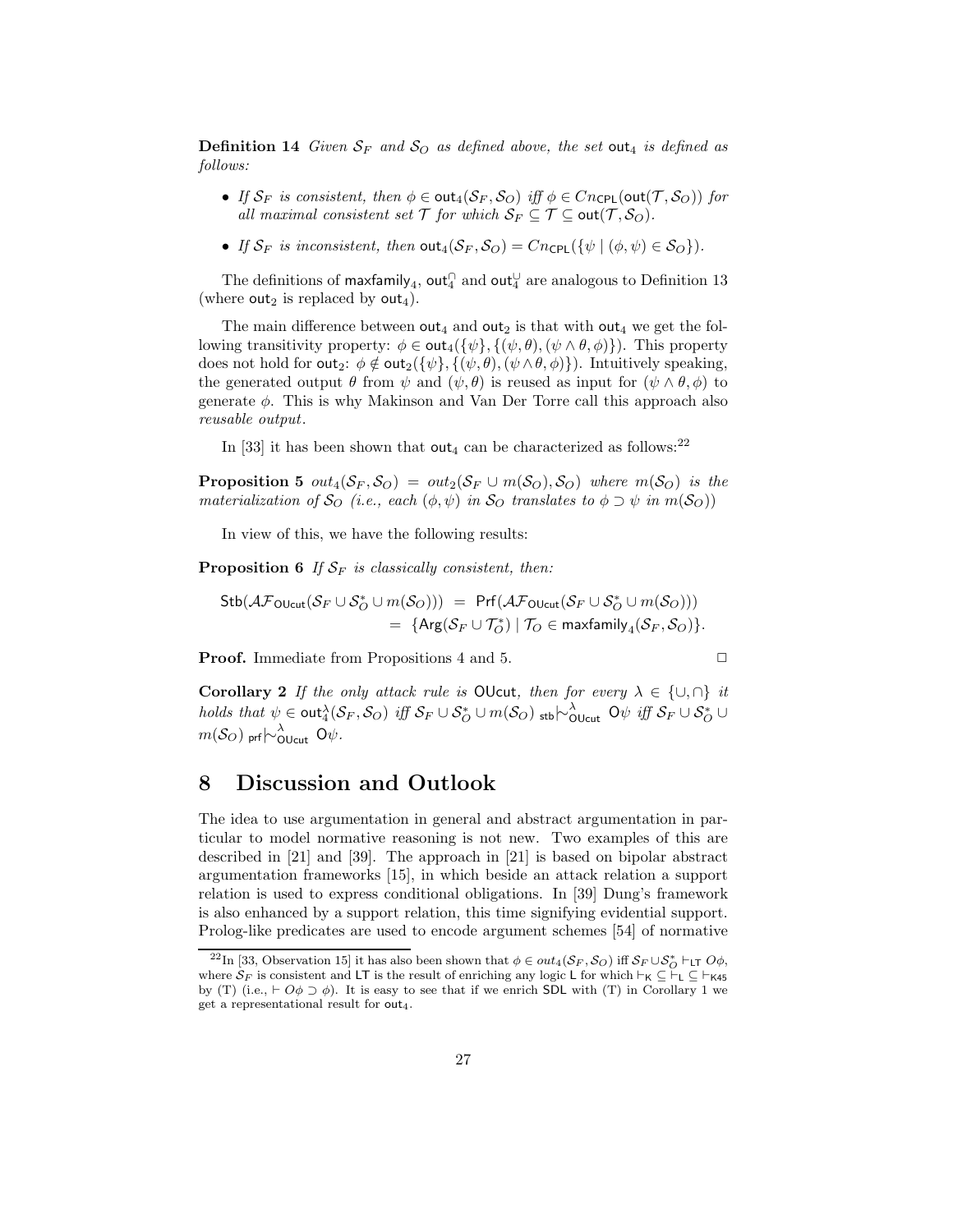reasoning and an algorithm is provided to translate them into an argumentation framework. One of the main differences in our approach is that we use a base logic (SDL) that generates all the given arguments (on the basis of a premise set). As a consequence an additional support relation is not needed since argumentative support is intrinsically modeled by considering arguments as sequents in SDL. A by-product of this is that our approach is more tightly linked to deontic logic.

The advantage of our approach is twofold:

- 1. It offers a formal explication of an argumentative account of defeasible reasoning in terms of considerations and counter-considerations (see, e.g., the work of Mercier and Sperber, [36], where it is argued for the adequacy of such a perspective for human reasoning). Moreover, the results in [4] (as well as some other results that are in preparation) indicate that dynamic proofs for sequent-based argumentation may be useful to automate normative reasoning as modeled in this paper. Combined together, these works may provide a procedural account of defeasible normative reasoning.
- 2. Our framework is expressive enough to distinguish and combine different types of defeasibility in terms of different types of argumentative attacks. For instance, we have shown that in the argumentative setting we have the resources to easily enhance the argumentation framework that characterized one of the I/O-logics with considerations concerning specificity.

Deontic logicians mainly agree that modeling conditional obligations on the basis of SDL and material implication is futile due to problems with CTDobligations and specificity [2]. Therefore, more research interest has been directed towards bi-conditionals. Specificity considerations sometimes call for weakened principles of strengthening the antecedent which are still strong enough to support many intuitively valid inferences. For instance, the principle of Rational Monotonicity has been challenged in [23] and replaced by a weakened version which itself has been criticized in [45]. In contrast, SDL uses the standard implication of classical propositional logic to model conditional obligations and allows for full strengthening of the antecedent. As demonstrated e.g. in Section 5, undesired applications of the latter are avoided by means of argumentative attacks that are triggered e.g. in cases of specificity. As a consequence, our consequence relations are non-monotonic. Other non-monotonic accounts of normative reasoning are based on default logic [32], Input/Output logic [34], Nute's defeasible logic [37, 38], and adaptive logics [8, 24, 35, 46].

We have already seen that consequence relations based on considerations concerning maximally consistent subsets, both in the context of non-conditional obligations (see Propositions 1, 2, 3) and in the context of conditional obligations (see our discussion of I/O-logics and the related results in Corollaries 1 and 2) can be represented in our argumentation-based approach. This is not surprising since argumentative attacks and argumentation semantics can be seen as rather refined consistency maintenance devices.

Approaches based on maximal consistent subsets, as well as our approach are corrective in character. They apply a rather strong core logic to the in-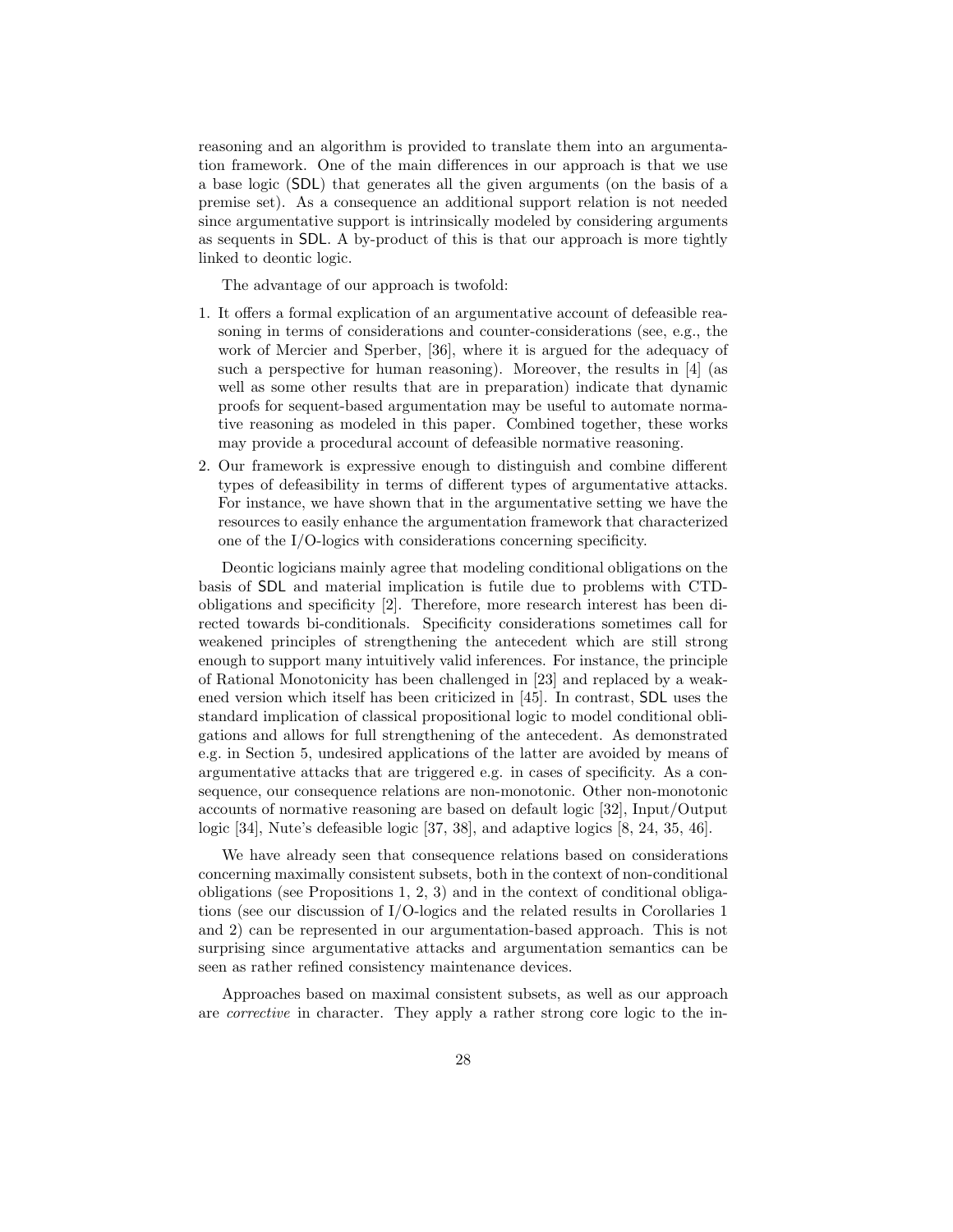put and localize consistent chunks of the consequence set (the 'extensions'). Adaptive deontic logics proceed differently: they take a rather weak core logic as the basis for ampliative defeasible reasoning in which the core logic is defeasibly (i.e., non-monotonically) strengthened by additional assumptions. For example, in [46] deontic detachment is applied on the assumption that the application does not create a deontic conflict. Ampliative reasoning has not been investigated for sequent-based argumentation yet. However, techniques from [18] could be used to supplement arguments (i.e., sequents) with assumptions.

Nute's defeasible logic has been applied for the modeling of normative reasoning [37]. There, strict and defeasible rules are used to build derivations. Both types of rules are domain specific information presented by  $A \rightarrow B$  (A strictly implies B) or  $A \rightarrow B$  (A defeasibly implies B)<sup>23</sup> and derivations are basically (chains of) applications of detachment to these rules. Such derivations may be blocked in view of conflicts with other derivations, depending on the strength of the respective derivations. In case that defeasible rules are involved the strength of a derivation is also measured in view of a relation that allows to compare the strength of defeasible rules. One difference to our approach is that our inference rules are not domain specific but stem from the calculus of our core logic. One of the advantages of using a sequent-based calculus is that derivations allow also for the manipulation of the antecedents of rules. For instance, from a,  $a \supset 0$ b  $\Rightarrow$  Ob and c,  $c \supset 0$ b  $\Rightarrow$  Ob we get  $a \vee c$ ,  $a \supset 0$ b,  $c \supset 0$ b  $\Rightarrow 0$ b, which means that  $S \sim \text{Ob}$  (where  $S = \{a \lor c, a \supset 0, c \supset 0\}$ ) for any of the previously defined entailment relations (see Observation 1 from Section 5 and note that S is SDL-consistent). On the other hand, from  $a \rightarrow 0b$  and  $c \rightarrow 0b$ one cannot get  $a \vee c \rightarrow 0$  in defeasible logic. As a consequence,  $0b$  is not derivable from the set of facts  $\{a \vee c\}$  and the rules  $\{a \leadsto \mathsf{O}b, c \leadsto \mathsf{O}b\}$ . In Section 5 we have seen that this additional expressive power also allows to identify more involving cases of specificity (see Example 12) and to handle them with attack rules such as NN'SpeIUcut.

In our approach we do not distinguish between strict and defeasible rules. Nevertheless, depending on the attack-rules some sequents may not be attackable in our approach (like, e.g., modality-free sequents in Example 7). Unlike our approach, the approach in [37] does not allow for argumentative defense, i.e., a sequent that attacks another sequent and that is itself attacked by a third sequent doesn't loose its attacking power. In Section 6 we have seen how we can nevertheless avoid unwanted cases of reinstatement. Moreover, our approach can be used with the full variety of argumentative semantics that have been proposed for abstract argumentation (see Note 2). As in our approach, defeasible logic handles both specificity cases and other types of normative conflicts.

In future work we plan to investigate whether other nonmonotonic approaches and non truth-functional logics can be expressed in our framework. Also, we shall examine base logics that are obtained from SDL by removing

<sup>&</sup>lt;sup>23</sup>Nute uses the double-arrow  $\Rightarrow$  for defeasible rules. In order to avoid ambiguities with our notation for sequents we replaced it by  $\sim$ .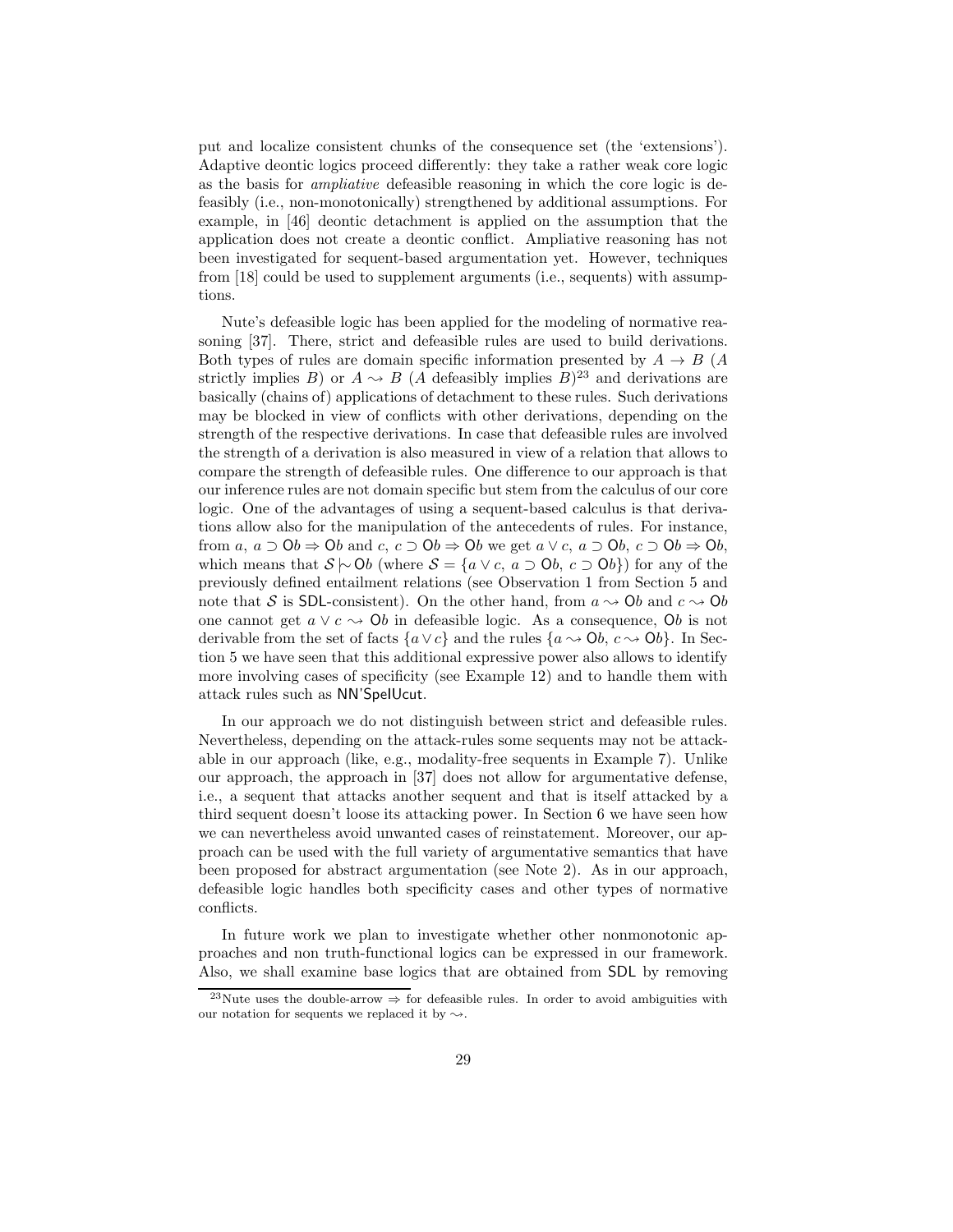some of the inference rules in  $C_{SDL}$ , and so such logics may not have deterministic matrices. Furthermore, it would be interesting to investigate other resolution principles for conflicts besides the ones discussed in this paper. For instance, "lex posterior derogat legi priori" expressing that more recent laws override older ones. In order to model this we need to express temporal information and hence enhance our language. Also, priorities among norms were only discussed in passing in the current work and deserve a more thorough investigation. For instance, we shall investigate whether Horty's approach to prioritized normative reasoning based on default logic [32] can be characterized in our framework. Another subject that remains for future work is whether a model of permission as derogation based on techniques from belief revision [44] can be expressed in an argumentative setting. Finally, we plan to study rationality postulates like those in [12] for various of our systems. Some of our results, like the characterizations for Input/Output logic, already provide good indications for the well-behavior of some of our systems, such as those with the attack rule OUcut. In that respect, systems that incorporate the attack rules OUcut and OOSpeUcut (see Section 6.1) are of a special interest, as in view of the adequacy results in Section 7 they generalize Input/Output logic by handling specificity cases.

#### References

- [1] C. E. Alchourrón and D. Makinson. Hierarchies of regulations and their logic. In New studies in deontic logic, pages 125–148. Springer, 1981.
- [2] L.  $\AA$ qvist. Deontic logic. In D. M. Gabbay and F. Guenthner, editors, Handbook of Philosophical Logic, volume 8, pages 147–264. Kluwer, 2002.
- [3] O. Arieli. A sequent-based representation of logical argumentation. In Proc. CLIMA'13, LNCS 8143, pages 69–85. Springer, 2013.
- [4] O. Arieli and C. Straßer. Dynamic derivations for sequent-based deductive argumentation. In Proc. COMMA'14, volume 266 of Frontiers in Artificial Intelligence and Applications, pages 89–100. IOS Press, 2014.
- [5] O. Arieli and C. Straßer. Sequent-based logical argumentation. Journal of Argument and Computation, 6(1):73–99, 2015.
- [6] C. Baral, S. Kraus, and J. Minker. Combining multiple knowledge bases. IEEE Transactions on Knowledge and Data Engineering, 3(2):208–220, 1991.
- [7] D. Batens. A universal logic approach to adaptive logics. Logica Universalis, 1:221–242, 2007.
- [8] M. Beirlaen, C. Straßer, and J. Meheus. An inconsistency-adaptive deontic logic for normative conflicts. Journal of Philosophical Logic, 2(42):285–315, 2013.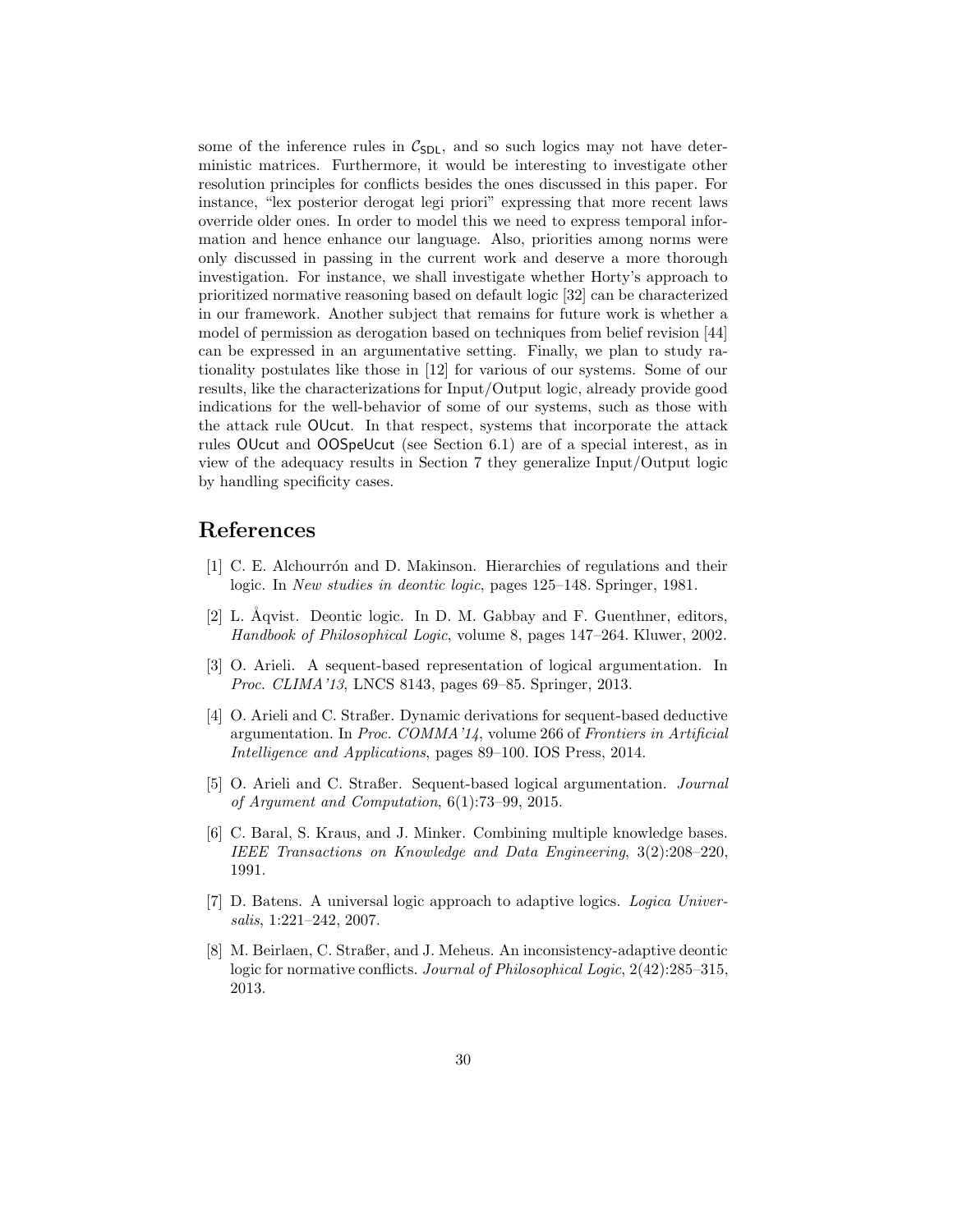- [9] S. Benferhat, D. Dubois, and H. Prade. Some syntactic approaches to the handling of inconsistent knowledge bases: A comparative study. Part 1: The flat case. Studia Logica, 58:17–45, 1997.
- [10] Ph. Besnard and A. Hunter. A logic-based theory of deductive arguments. Artificial Intelligence, 128(1–2):203–235, 2001.
- [11] G. Brewka. Preferred subtheories: An extended logical framework for default reasoning. In N. S. Sridharan, editor, Proc. IJCAI'89, pages 1043– 1048. Morgan Kaufmann, 1989.
- [12] M. Caminada and L. Amgoud. On the evaluation of argumentation formalisms. Artificial Intelligence, 171(5):286–310, 2007.
- [13] M. W. A. Caminada. Semi-stable semantics. In Dunne. P. E. and TJ. M. Bench-Capon, editors, Proc. COMMA'06, volume 144 of Frontiers in Artificial Intelligence and Applications, pages 121–130. IOS Press, 2006.
- [14] M. W. A. Caminada. On the issue of contraposition of defeasible rules. In Proc. COMMA'08, volume 172 of Frontiers in Artificial Intelligence and Applications 266, pages 109–115. IOS Press, 2008.
- [15] C. Cayrol and M. C. Lagasquie-Schiex. On the acceptability of arguments in bipolar argumentation frameworks. In Proc. ECSQARU'05, LNCS 3571, pages 378–389. Springer, 2005.
- [16] R. M. Chisholm. Contrary-to-duty imperatives and deontic logic. Analysis, 24:33–36, 1963.
- [17] P. M. Dung. On the acceptability of arguments and its fundamental role in nonmonotonic reasoning, logic programming and n-person games. Artifical Intelligence, 77:321–358, 1995.
- [18] P. M. Dung, R. A. Kowalski, and F. Toni. Assumption-based argumentation. Argumentation in Artificial Intelligence, pages 199–218, 2009.
- [19] P. M. Dung, P. Mancarella, and F. Toni. Computing ideal sceptical argumentation. Artificial Intelligence, 171(10–15):642–674, 2007.
- [20] J. Forrester. Gentle murder, or the adverbial samaritan. *Journal of Phi*losophy, 81:193–197, 1984.
- [21] D. Gabbay. Bipolar argumentation frames and contrary to duty obligations, preliminary report. In Proc. CLIMA'12, LNCS 7486, pages 1–24. Springer, 2012.
- [22] G. Gentzen. Investigations into logical deduction, 1934. (In German. An English translation appears in 'The Collected Works of Gerhard Gentzen', edited by M. E. Szabo, North-Holland, 1969).
- [23] L. Goble. A proposal for dealing with deontic dilemmas. In Proc. DEON'04, LNCS 3065, pages 74–113. Springer, 2004.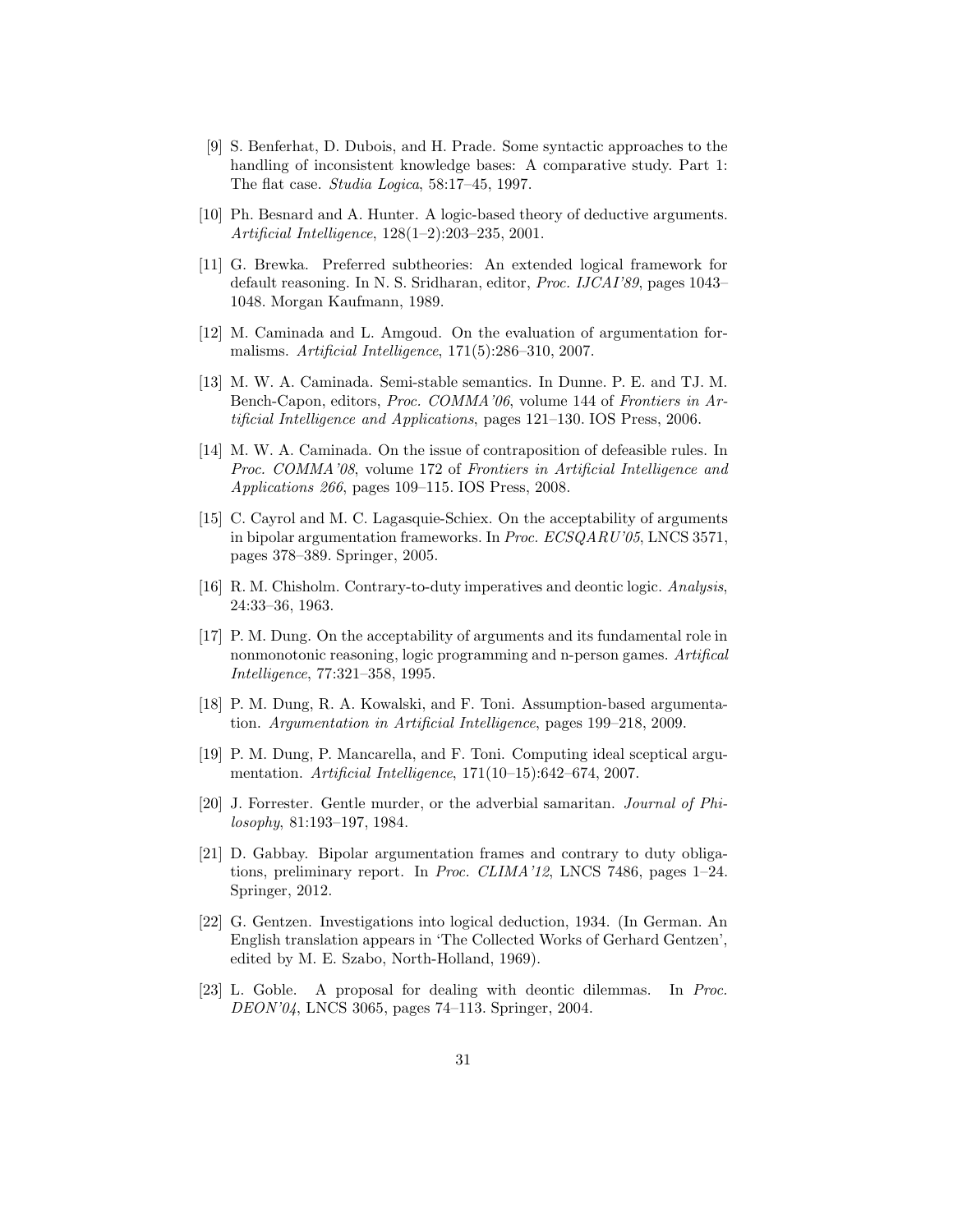- [24] L. Goble. Deontic logic (adapted) for normative conflicts. Logic Journal of the IGPL, 2013.
- [25] L. Goble. Prima facie norms, normative conflicts, and dilemmas. In D. Gabbay, J. Horty, X. Parent, R. van der Meyden, and L. van der Torre, editors, Handbook of Deontic Logic and Normative Systems, pages 241–352. College Publications, 2013.
- [26] R. Gonçalves and J. J. Alferes. An embedding of input-output logic in deontic logic programs. In Deontic Logic in Computer Science, pages 61– 75. Springer, 2012.
- [27] A. Grove. Two modellings for theory change. Journal of Philosophical Logic, 17:157–180, 1988.
- [28] J. Hansen. Deontic logics for prioritized imperatives. Artificial Intelligence and Law, 14(1-2):1–34, 2006.
- [29] J. F. Horty. Moral dilemmas and nonmonotonic logic. Journal of Philosophical Logic, 23:35–65, 1994.
- [30] J. F. Horty. Some direct theories of nonmonotonic inheritance. In D. M. Gabbay, C. J. Hogger, and J. A. Robinson, editors, Handbook of Logic in Artificial Intelligence and Logic Programming, Volume 3: Nonmonotonic Reasoning and Uncertain Reasoning, pages 111–187. Oxford University Press, 1994.
- [31] J. F. Horty. Skepticism and floating conclusions. Artifical Intelligence, 135(1-2):55–72, 2002.
- [32] J. F. Horty. Reasoning with moral conflicts.  $No\hat{u}$ s, 37(4):557–605, 2003.
- [33] D. Makinson and L. Van Der Torre. Input/Output logics. Journal of Philosophical Logic, 29(4):383–408, 2000.
- [34] D. Makinson and L. Van Der Torre. Constraints for Input/Output logics. Journal of Philosophical Logic, 30(2):155–185, 2001.
- [35] J. Meheus, M. Beirlaen, and F. Van De Putte. Avoiding deontic explosion by contextually restricting aggregation. In Proc. DEON'10, LNAI 6181, pages 148–165. Springer, 2010.
- [36] H. Mercier and D. Sperber. Why do humans reason? Arguments for an argumentative theory. Behavioral and Brain Sciences, 34(2):57–74, 2011.
- [37] D. Nute. Apparent obligation. In Defeasible Deontic Logic, pages 287–315. Springer, 1997.
- [38] D. Nute. Defeasible logic. In Web Knowledge Management and Ddecision Support, pages 151–169. Springer, 2003.